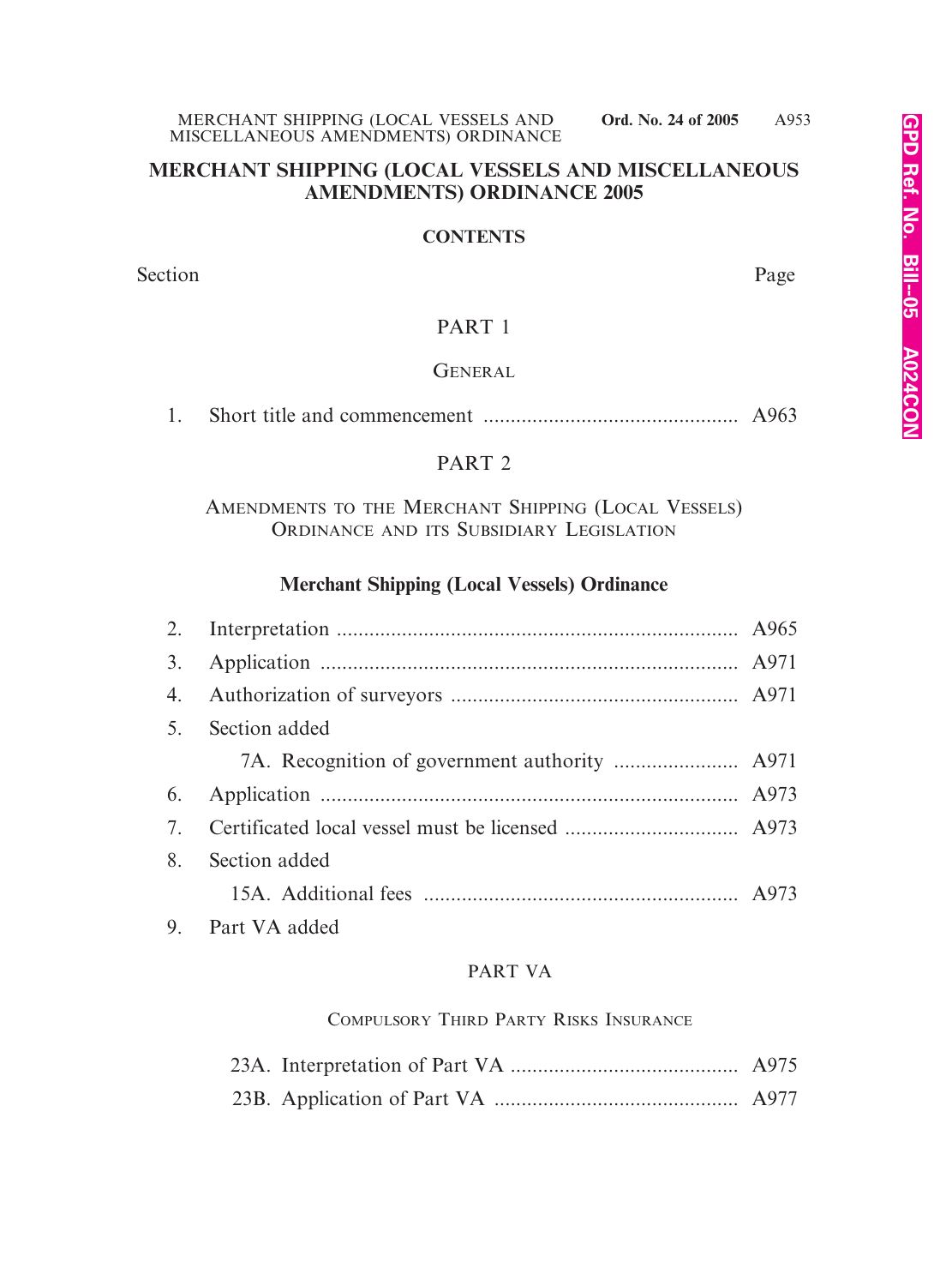| Section |                                                                                                     | Page |
|---------|-----------------------------------------------------------------------------------------------------|------|
|         | 23C. Obligation on users of vessels to be insured against                                           |      |
|         | 23D. Requirements in respect of policies of insurance  A979                                         |      |
|         | 23E. Certain conditions of policies to be of no effect  A981                                        |      |
|         | 23F. Duty of insurers to satisfy judgment against persons                                           |      |
|         | 23G. Supplementary provisions relating to duty of insurers                                          | A985 |
|         | 23H. Bankruptcy, etc. of insured persons not to affect                                              |      |
|         | 23I. Avoidance of restrictions on scope of policies                                                 |      |
|         | 23J. Duty of person against whom claims are made to                                                 |      |
|         | 23K. Requirements as to production of policy of insurance A993                                      |      |
| 10.     |                                                                                                     | A993 |
| 11.     |                                                                                                     |      |
| 12.     | Sections added                                                                                      |      |
|         | 63A. Director may perform services and surveys, etc.  A993                                          |      |
|         |                                                                                                     |      |
| 13.     |                                                                                                     |      |
| 14.     | Section added                                                                                       |      |
|         |                                                                                                     |      |
| 15.     |                                                                                                     |      |
| 16.     |                                                                                                     |      |
| 17.     |                                                                                                     |      |
| 18.     | Section added                                                                                       |      |
|         | 90A. Saving of notices made under the pre-amended<br>regulation $41(2)(f)$ of the Shipping and Port | A999 |
| 19.     |                                                                                                     |      |
|         |                                                                                                     |      |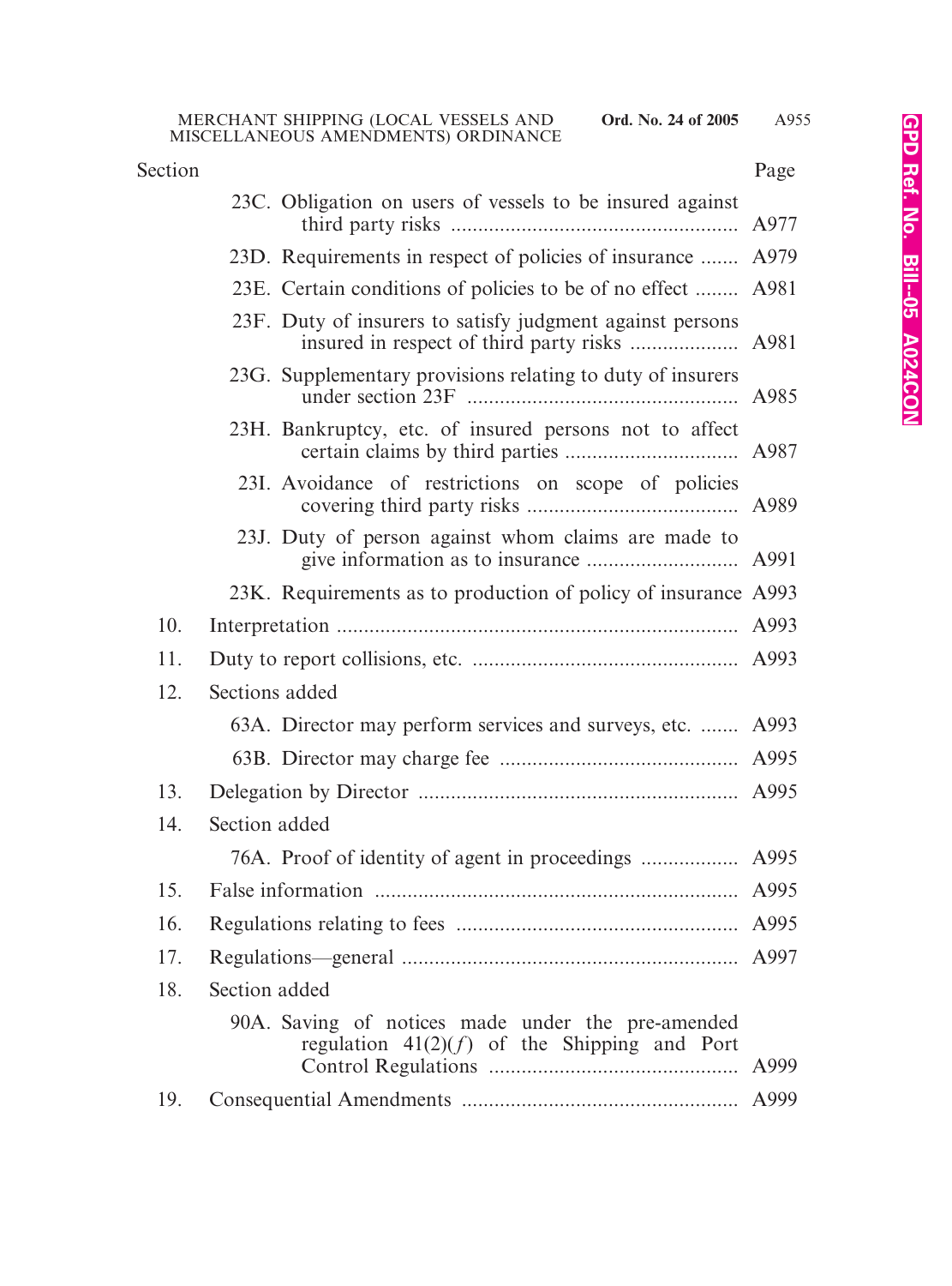| Section | Page                                                                                         |
|---------|----------------------------------------------------------------------------------------------|
|         | <b>Merchant Shipping (Local Vessels) (Dwelling Vessels) Regulation</b>                       |
| 20.     |                                                                                              |
|         | <b>Merchant Shipping (Local Vessels) (Ferry Terminals) Regulation</b>                        |
| 21.     |                                                                                              |
|         | <b>Merchant Shipping (Local Vessels) (Certification and</b><br><b>Licensing</b> ) Regulation |
| 22.     |                                                                                              |
| 23.     |                                                                                              |
| 24.     |                                                                                              |
| 25.     |                                                                                              |
| 26.     |                                                                                              |
| 27.     | Conditions and restrictions attached to temporary licence A1001                              |
| 28.     | Certificate of ownership, full licence, etc. in favour of new                                |
| 29.     | Person entitled to local vessel on owner's death may be                                      |
| 30.     | Suspension of full licence or temporary licence after damage                                 |
| 31.     |                                                                                              |
|         | <b>Merchant Shipping (Local Vessels) (Typhoon Shelters) Regulation</b>                       |
| 32.     |                                                                                              |
| 33.     |                                                                                              |

# PART 3

# AMENDMENTS TO MARINE-RELATED LEGISLATION

# **Merchant Shipping Ordinance**

|--|--|--|--|--|--|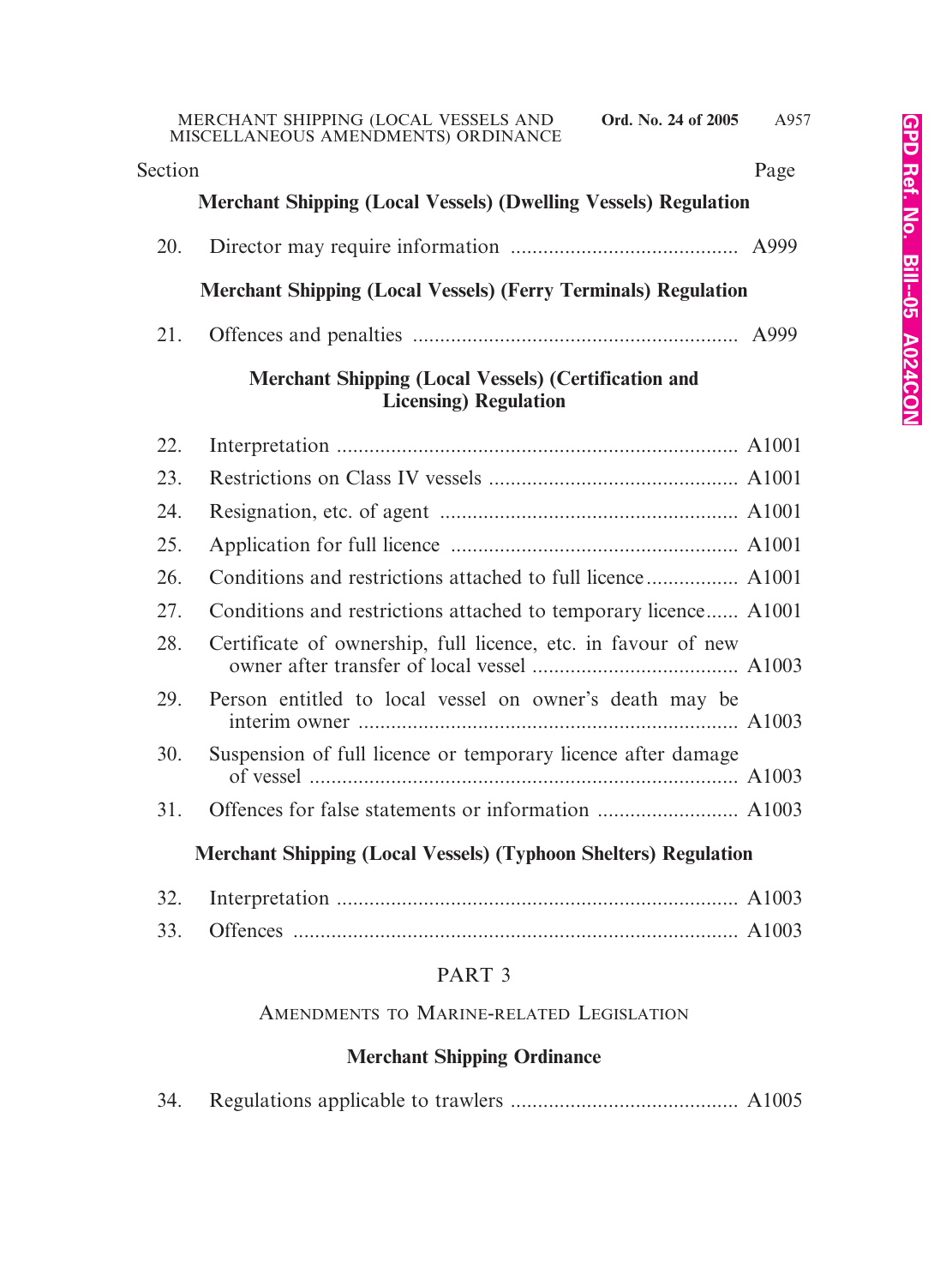#### Section Page

# **Merchant Shipping (Trawler Survey) Regulations**

# **Dangerous Goods (Shipping) Regulations**

| 37. Permits required for carriage of dangerous goods in type III |
|------------------------------------------------------------------|
| 38. Special restrictions relating to type III vessels conveying  |
| 39. Regulation added                                             |

# 20A. Fees for grant of permission under regulation 12(2) A1013

# **Shipping and Port Control Ordinance**

# **Shipping and Port Control Regulations**

| 45. Pre-arrival notification or report for permission to enter the |  |
|--------------------------------------------------------------------|--|
|                                                                    |  |
| 47. Navigation near the Ngong Shuen Chau Naval Basin  A1019        |  |
|                                                                    |  |
| 49. Part VIA added                                                 |  |

# PART VIA

# TYPHOON SHELTER

|--|--|--|--|--|--|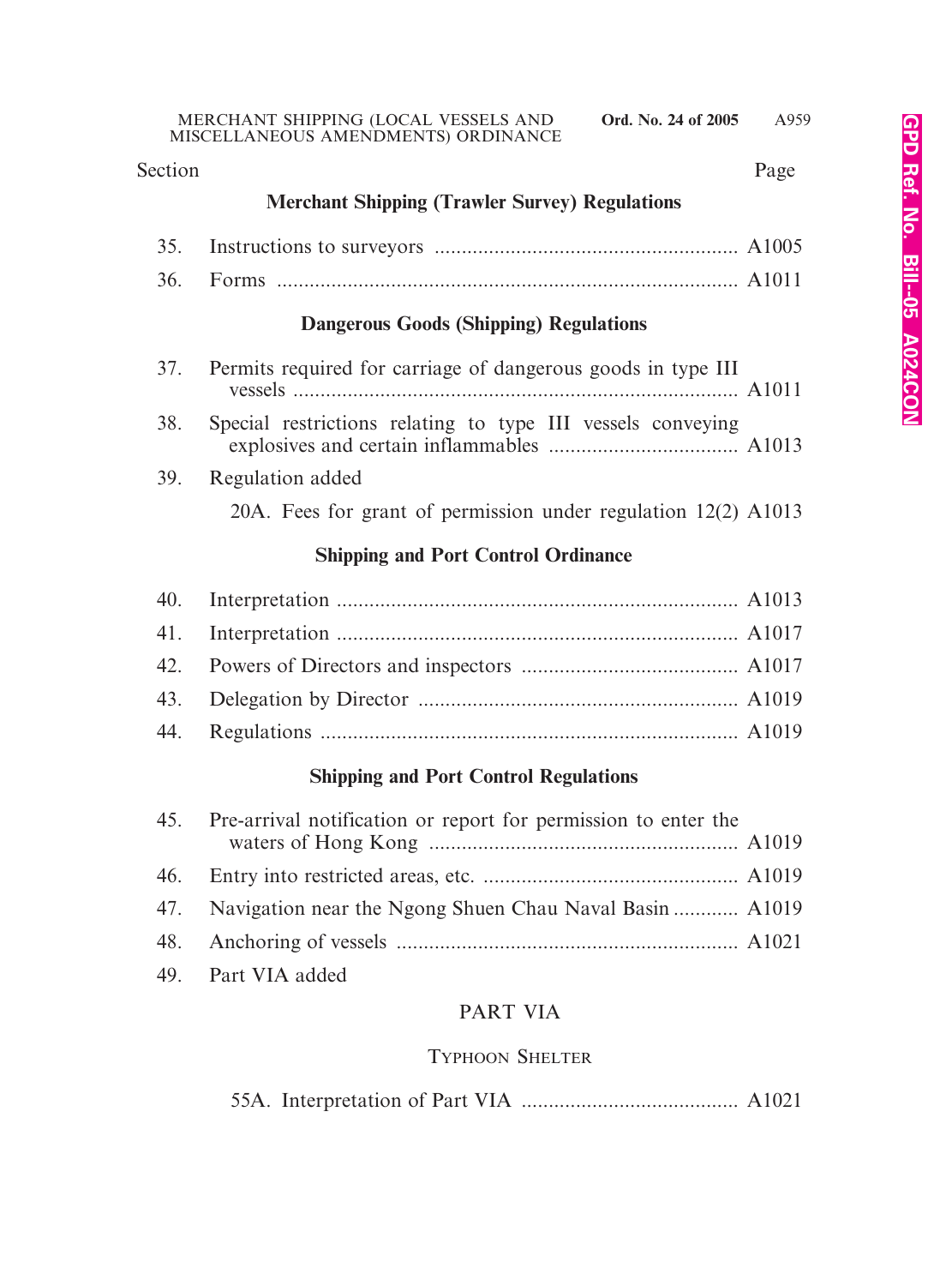| Section |                                                                                                                                     | Page |
|---------|-------------------------------------------------------------------------------------------------------------------------------------|------|
|         | 55B. Permit to enter and remain in typhoon shelters  A1021                                                                          |      |
|         |                                                                                                                                     |      |
|         | 55D. Power to remove vessels unlawfully in typhoon                                                                                  |      |
|         |                                                                                                                                     |      |
|         |                                                                                                                                     |      |
|         |                                                                                                                                     |      |
| 50.     |                                                                                                                                     |      |
|         | <b>Hydrofoil Ships (Exemption) Notice</b>                                                                                           |      |
| 51.     |                                                                                                                                     |      |
|         | <b>Sidewall Hovercraft (Exemption) (Consolidation) Notice</b>                                                                       |      |
| 52.     |                                                                                                                                     |      |
|         | <b>Jetcat Catamarans (Exemption) Notice</b>                                                                                         |      |
| 53.     |                                                                                                                                     |      |
|         | <b>Life Saving Appliances (Exemption) Notice</b>                                                                                    |      |
| 54.     |                                                                                                                                     |      |
|         | PART <sub>4</sub>                                                                                                                   |      |
|         | AMENDMENTS CONSEQUENTIAL UPON THE ENACTMENT OF THE<br>MERCHANT SHIPPING (LOCAL VESSELS) ORDINANCE AND<br>ITS SUBSIDIARY LEGISLATION |      |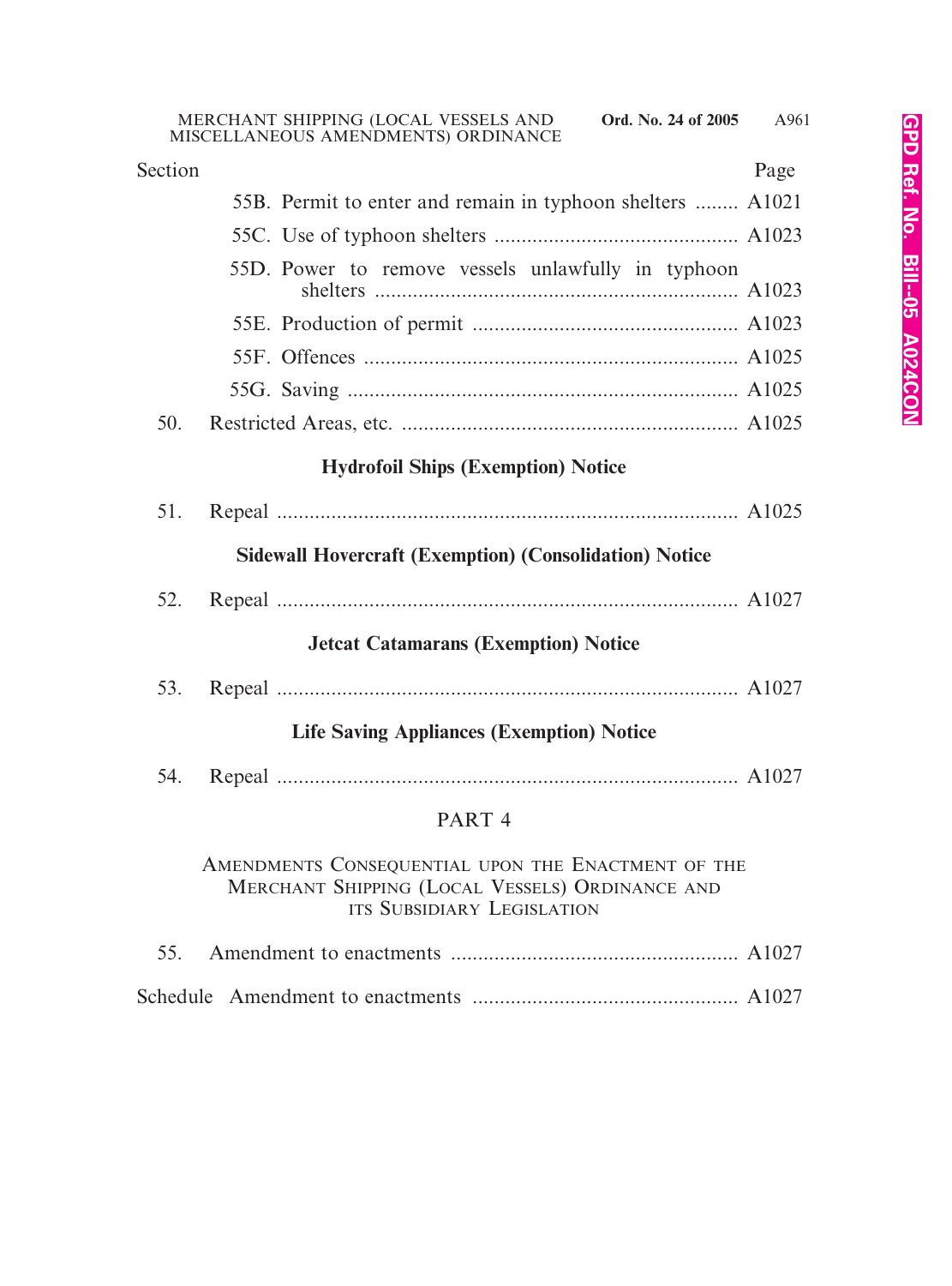# **HONG KONG SPECIAL ADMINISTRATIVE REGION**

ORDINANCE NO. 24 OF 2005



Donald TSANG Chief Executive 8 December 2005

 $[$   $]$ 

An Ordinance to—

- (*a*) amend the Merchant Shipping (Local Vessels) Ordinance and some of its subsidiary legislation to provide for their effective operation;
- (*b*) amend other relevant enactments to provide for the better regulation and control of vessels; and
- (*c*) make further consequential amendments upon the enactment of the Merchant Shipping (Local Vessels) Ordinance and its subsidiary legislation.

Enacted by the Legislative Council.

# PART 1

#### GENERAL.

#### **1. Short title and commencement**

(1) This Ordinance may be cited as the Merchant Shipping (Local Vessels and Miscellaneous Amendments) Ordinance 2005.

(2) Subject to subsection (3), this Ordinance shall come into operation on the day appointed for the commencement of the Merchant Shipping (Local Vessels) Ordinance (Cap. 548).

(3) Section 9 (so far as it relates to the new section  $23B(1)(c)$ ) shall come into operation 6 months after the day appointed for the commencement of the Merchant Shipping (Local Vessels) Ordinance (Cap. 548).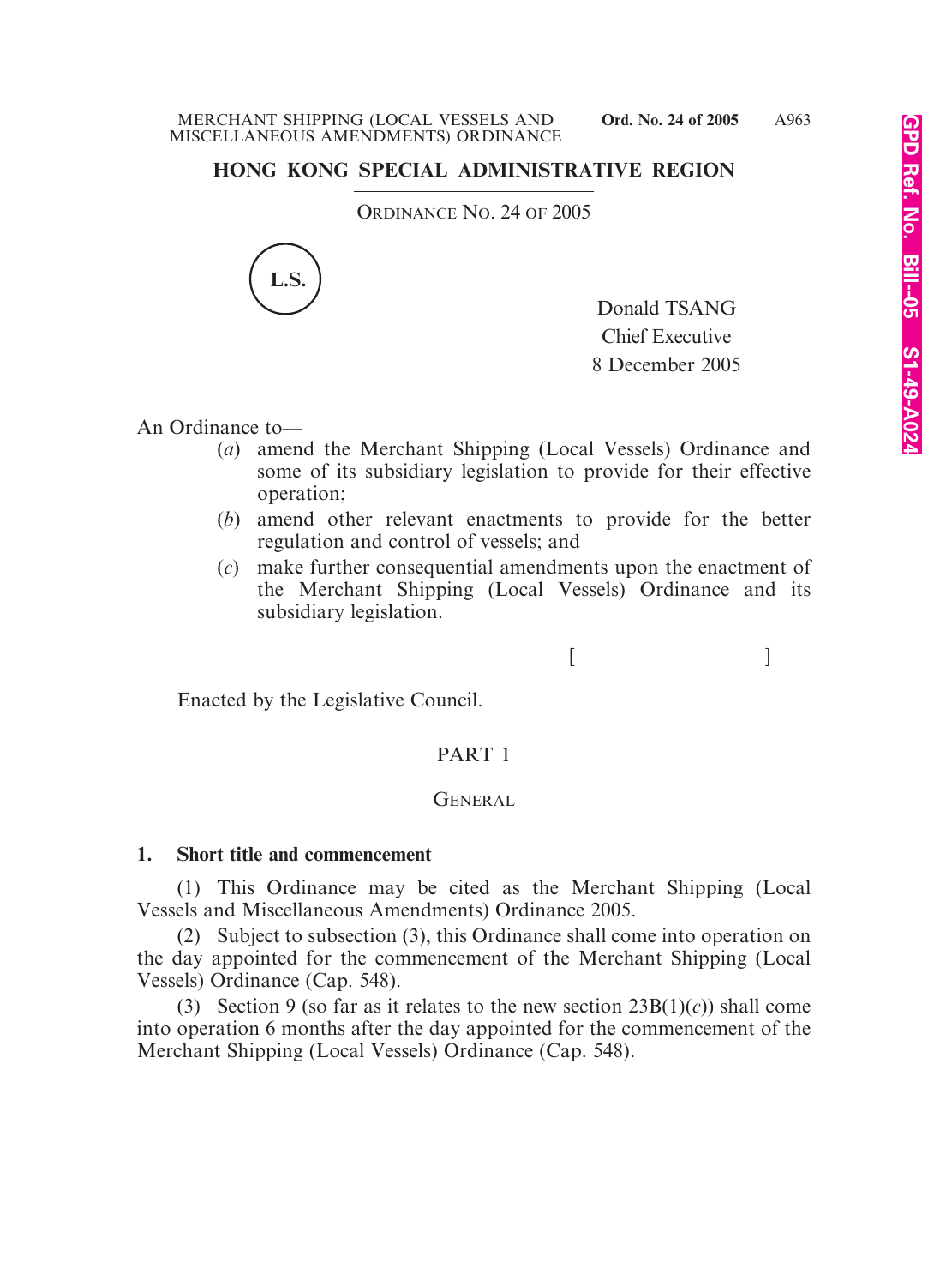# PART 2

#### AMENDMENTS TO THE MERCHANT SHIPPING (LOCAL VESSELS) ORDINANCE AND ITS SUBSIDIARY LEGISLATION

#### **Merchant Shipping (Local Vessels) Ordinance**

#### **2. Interpretation**

Section 2 of the Merchant Shipping (Local Vessels) Ordinance (Cap. 548) is amended—

- (*a*) in the definition of "lifting gear", by repealing "chain sling" and substituting "chain";
- (*b*) in the definition of "local vessel"—
	- (i) in paragraph (*b*), by repealing "前來香港或自香港前往他處" and substituting "用於前來香港或自香港前往其他地方進行貿 易";
	- (ii) by repealing paragraph (*e*) and substituting—
		- "(*e*) any vessel—
			- (i) registered in the Mainland of China or Macau;
			- (ii) employed in trading to or from Hong Kong; and
			- (iii) issued with any certificate by a government authority of the Mainland of China or Macau permitting its trading to Hong Kong other than any accepted convention certificate;";
- (*c*) in the definition of "vessel", in paragraph (*b*), by repealing "navigation." and substituting "navigation;";
- (*d*) by adding—
	- ""accepted convention certificate" (獲認可的公約證明書) means a certificate in the form prescribed by the International Convention for the Safety of Life at Sea, 1974 as amended from time to time;
		- "approved insurer" (認可保險人) means a protection and indemnity association approved under any regulation made in relation to insurance under section 89;
		- "authorized insurer" (獲授權保險人) means—
			- (*a*) an insurer authorized under the Insurance Companies Ordinance (Cap. 41) to carry on insurance business of the nature specified in class 12 in Part 3 of the First Schedule to that Ordinance;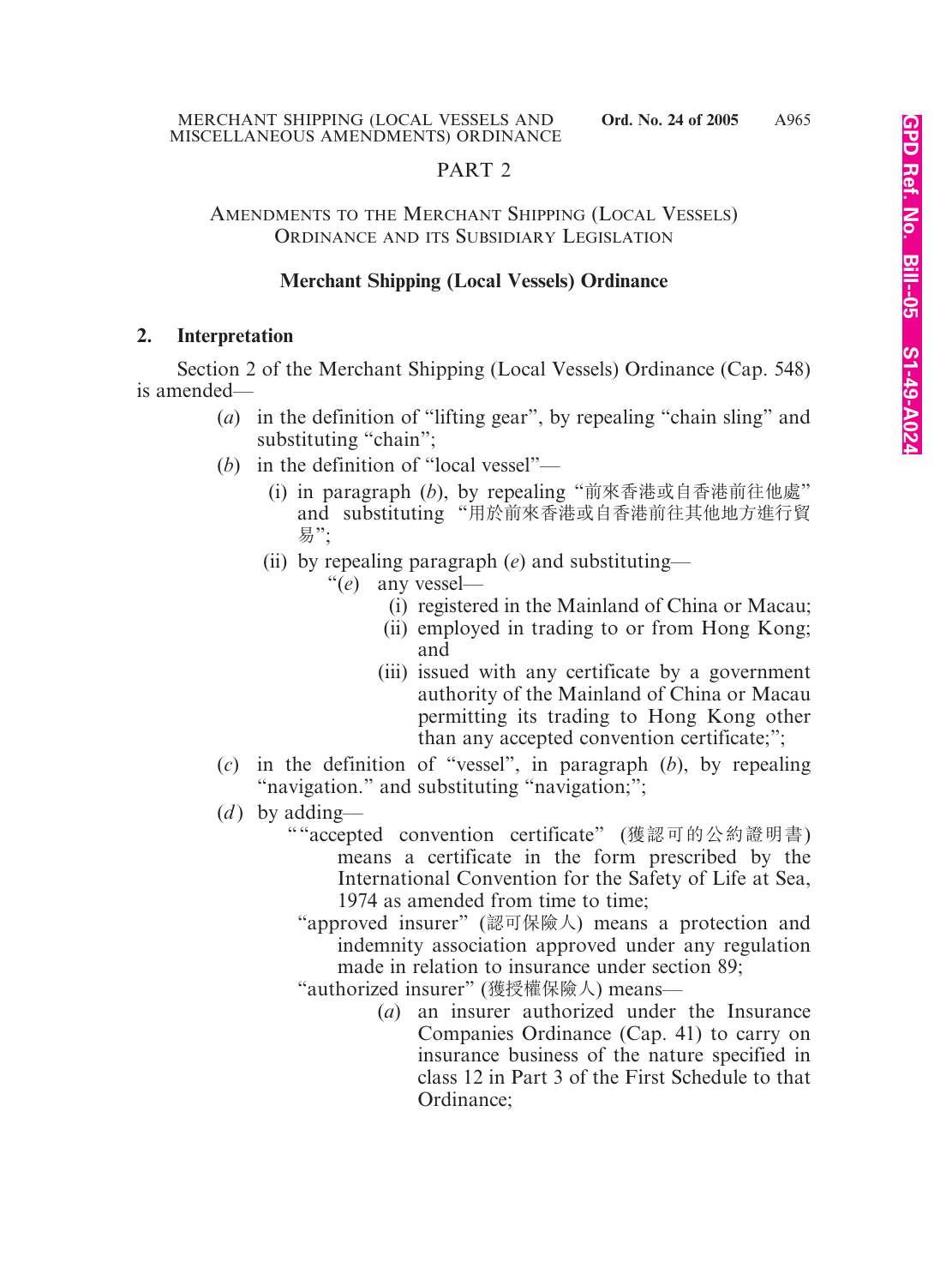- (*b*) an association of underwriters approved by the Insurance Authority under section 6 of that Ordinance to carry on insurance business of the nature specified in class 12 in Part 3 of the First Schedule to that Ordinance;
- (*c*) the society of underwriters known in the United Kingdom as Lloyd's; or
- $(d)$  an approved insurer;
- "crane" (起重機) means any appliance equipped with mechanical means of hoisting and lowering a load and for transporting the load while suspended; and also all chains, ropes, swivels, or other tackle (down to and including the hook), used in the operation of the appliance; but does not include—
	- (*a*) a hoist block running on a fixed rail or wire;
	- (*b*) a stacker or conveyer whereby a load is moved by means of a belt or platform; or
	- (*c*) an earth or mineral moving or excavating appliance not fitted with a grab;

"Insurance Authority" (保險業監督) has the meaning assigned to it by section  $2(1)$  of the Insurance Companies Ordinance (Cap. 41);

- "length overall" (總長度), in relation to a local vessel, means the distance between the foreside of the foremost fixed permanent structure and the aftside of the aftermost fixed permanent structure of the vessel;
- "marine construction" (海上建造工程) means any construction or reclamation works, including dredging, drilling, pipe laying, buoy laying, cable laying and caisson construction, in which local vessels are used;

"person in charge of works" (工程負責人) means—

- (*a*) the owner or coxswain of, or other person having control over, a local vessel on, to or by means of which any works are to be, or are being, carried out;
- (*b*) a principal contractor or sub-contractor, if any, who contracts to carry out, or who carries out, any works; or
- (*c*) any other person having for the time being the command or charge of any works being carried out on, to or by means of a local vessel;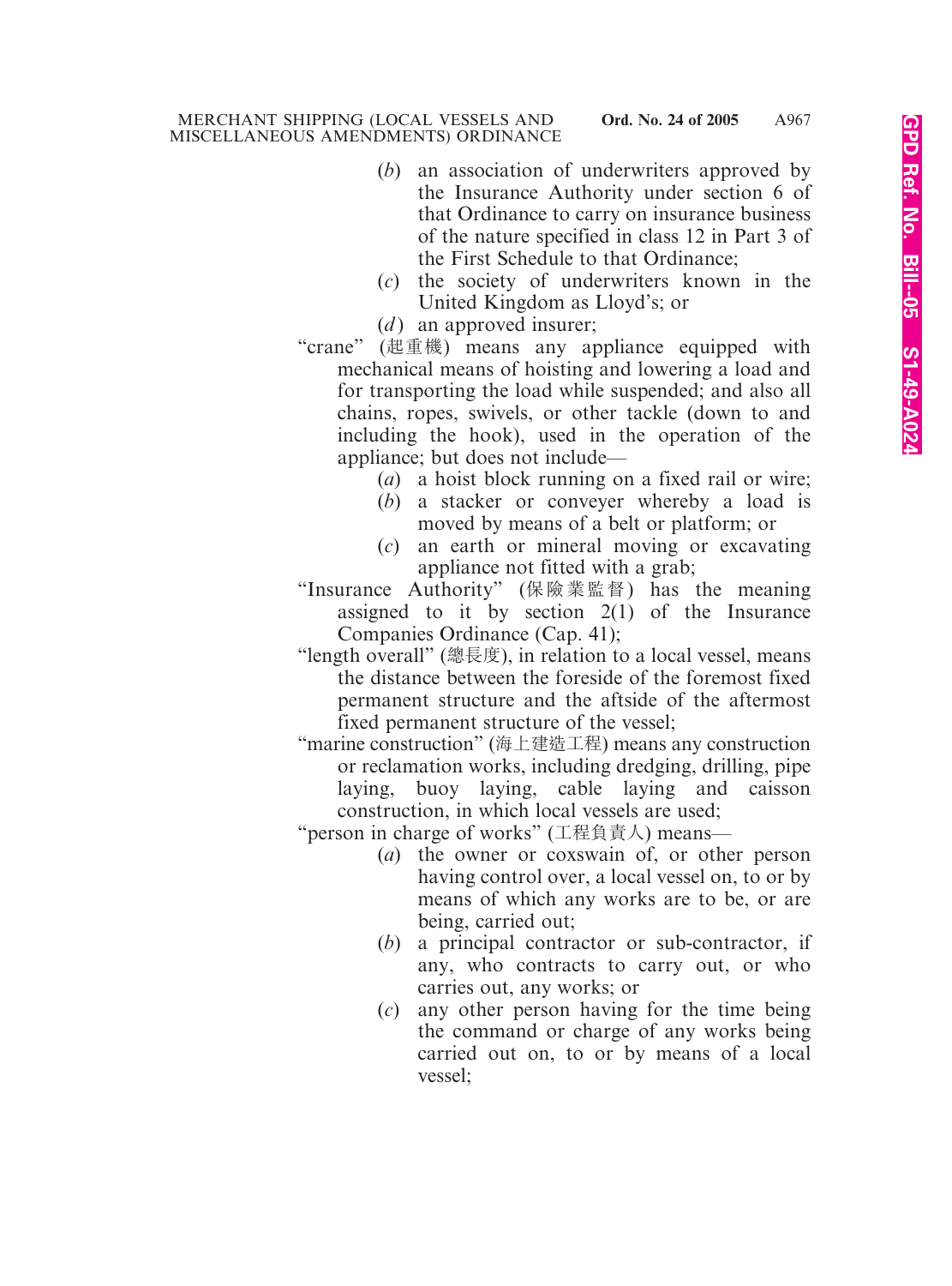- "principal contractor" (總承判商) means a person who enters into a contract directly with the owner or coxswain of, or other person having control over, a local vessel to carry out any works;
- "protection and indemnity association" (保障及彌償組織) means an association established by shipowners to provide mutual indemnity for its members against losses and liabilities incident to marine adventure;
- "repairs" (修理), in relation to—
	- (*a*) any local vessel, means (except in section 74) any repairs, alterations or maintenance works on or to the vessel carried out by any person other than a member of the crew or the coxswain of the vessel or that involve or are likely to involve the safety of any person other than a member of the crew or the coxswain of the vessel; and
	- (*b*) any local vessel carrying dangerous goods, means (except in section 74) any repairs, alterations or maintenance works on or to the vessel capable of providing an ignition source, including those that involve welding, burning or the use of blow lamps, braziers or other devices using combustible materials;

"sub-contractor" (次承判商) means—

- (*a*) any person who enters into a contract, express or implied, with a principal contractor to perform all or any part of the works which the principal contractor has contracted to perform; or
- (*b*) any other person who enters into a contract, express or implied, to perform all or any part of the works which a sub-contractor within the meaning of paragraph (*a*) has contracted to perform;
- "works" (工程) means—
	- (*a*) repairs to a local vessel;
	- (*b*) the breaking up of a local vessel;
	- (*c*) cargo handling; or
	- $(d)$  marine construction.".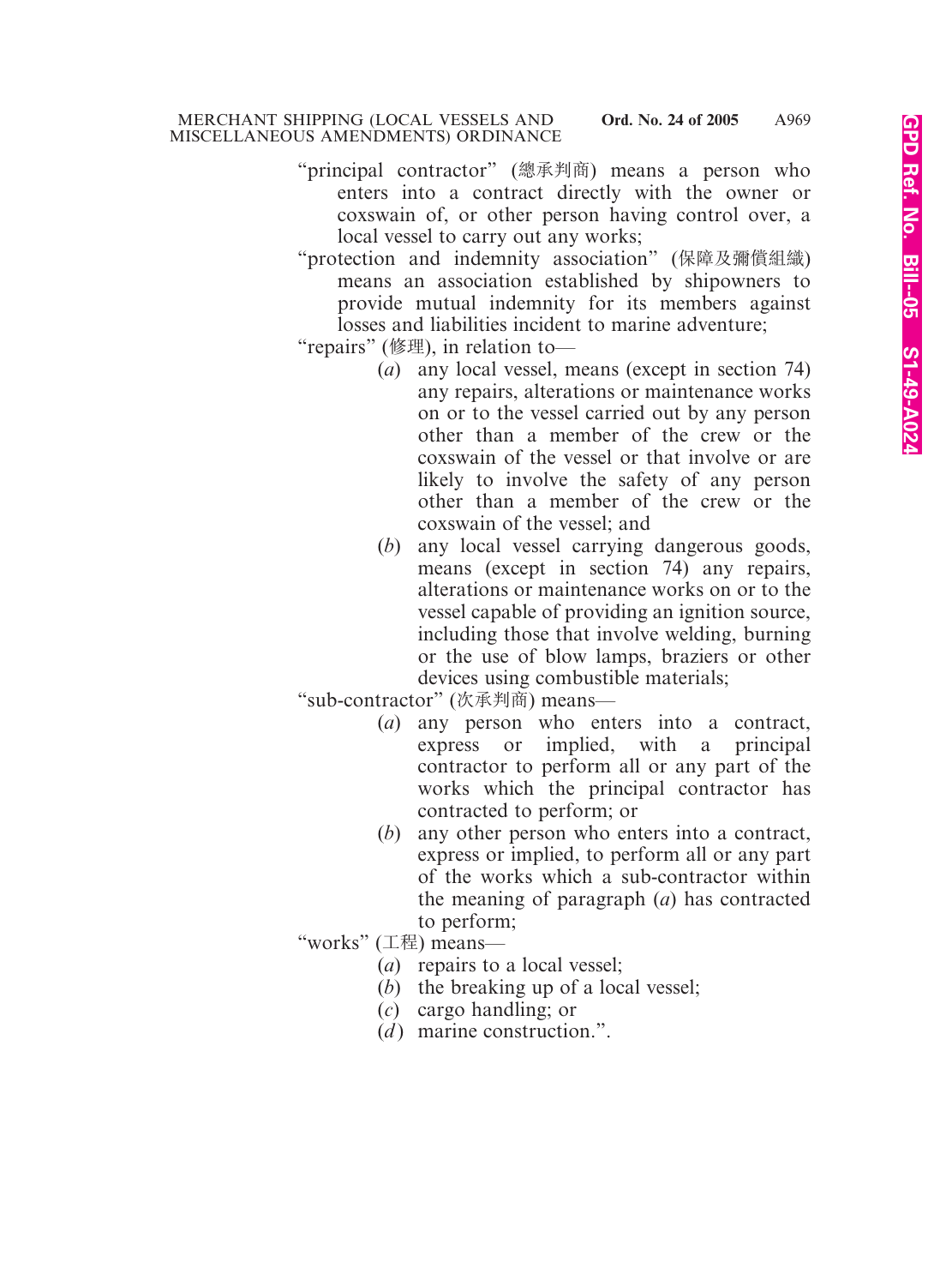# **3. Application**

Section 3 is amended—

- (*a*) in subsection (3), by repealing "and V" and substituting ", V and VA";
- (*b*) in subsection (5), by repealing "Nothing" and substituting "Except where otherwise specially provided, nothing".

# **4. Authorization of surveyors**

Section 7 is amended—

(*a*) by adding—

"(1A) In considering the conditions (if any) to be imposed under subsection (1), the Director shall have regard to all relevant considerations, including but not limited to the experience and the competency of the person in carrying out the work of a surveyor for the purposes of this Ordinance.";

(*b*) by repealing subsection (4) and substituting—

"(4) The Director may carry out an audit check of any survey carried out or any plan approved by an authorized survey for the purposes of this Ordinance.":

(*c*) by repealing subsection (6).

# **5. Section added**

The following is added immediately before Part III—

# "**7A. Recognition of government authority**

(1) The Director may recognize in writing any government authority for the purposes of carrying out any survey and approving any plan of any local vessel for the purposes of this Ordinance subject to such conditions, if any, as the Director thinks fit.

(2) In considering the conditions (if any) to be imposed under subsection (1), the Director shall have regard to all relevant considerations, including but not limited to the experience and the competency of the government authority in carrying out the surveys and approving the plans of the local vessel.

(3) Where the Director is satisfied that a recognized government authority has contravened any of the conditions imposed under subsection (1), he may serve a notice in writing on the authority withdrawing the recognition and setting out the reasons for such withdrawal.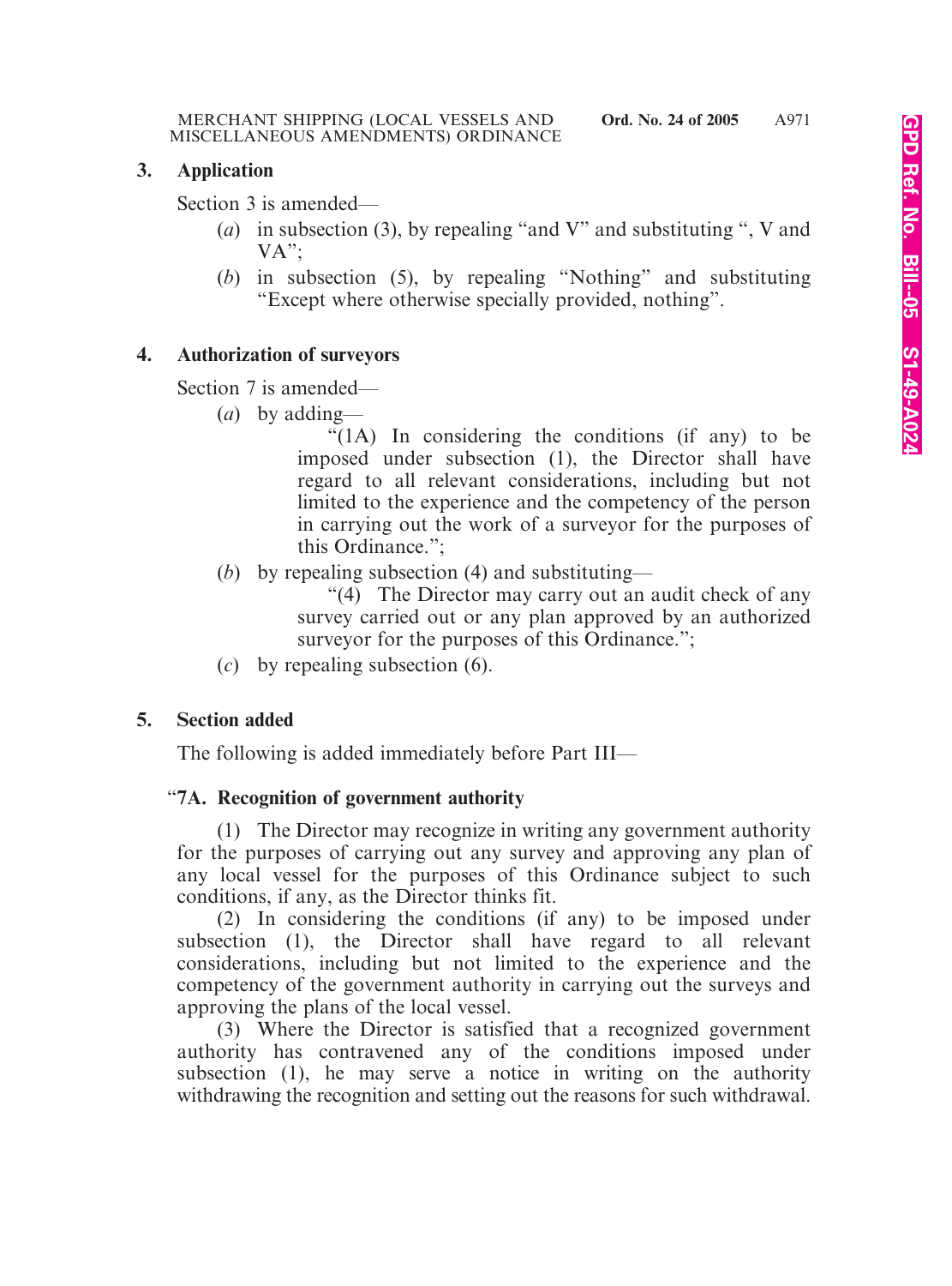(4) The Director may carry out an audit check of any survey carried out or any plan approved by a recognized government authority for the purposes of this Ordinance.".

# **6. Application**

Section 10(*b*) is repealed and the following substituted—

- "(*b*) which is a vessel—
	- (i) used exclusively for pleasure purposes;
	- (ii) not fitted with an engine; and
	- (iii) in the opinion of the Director, incapable of being fitted with an engine,

including but not limited to a canoe, beach pleasure hire boat, windsurfer and dinghy;".

# **7. Certificated local vessel must be licensed**

Section 13(1) is amended by repealing "annually".

# **8. Section added**

The following is added in Part IV—

# "**15A. Additional fees**

- (1) The Director may—
	- (*a*) in the case of a local vessel which was not licensed in accordance with any of the repealed regulations, require the owner of the vessel to pay a fee specified in subsection (2)(*a*); or
	- (*b*) in the case of a local vessel which was not renewed from the expiry date of the licence in accordance with any of the repealed regulations, require the owner of the vessel to pay a fee specified in subsection (2)(*b*).
- (2) The owner of a local vessel is required to pay—
	- (*a*) in the case described in subsection  $(1)(a)$ , a fee which is equivalent to the prescribed licence fee for the issue of an operation licence for a period—
		- (i) commencing on the date the vessel had been without a licence in contravention of the repealed section; and
		- (ii) ending on the relevant day; and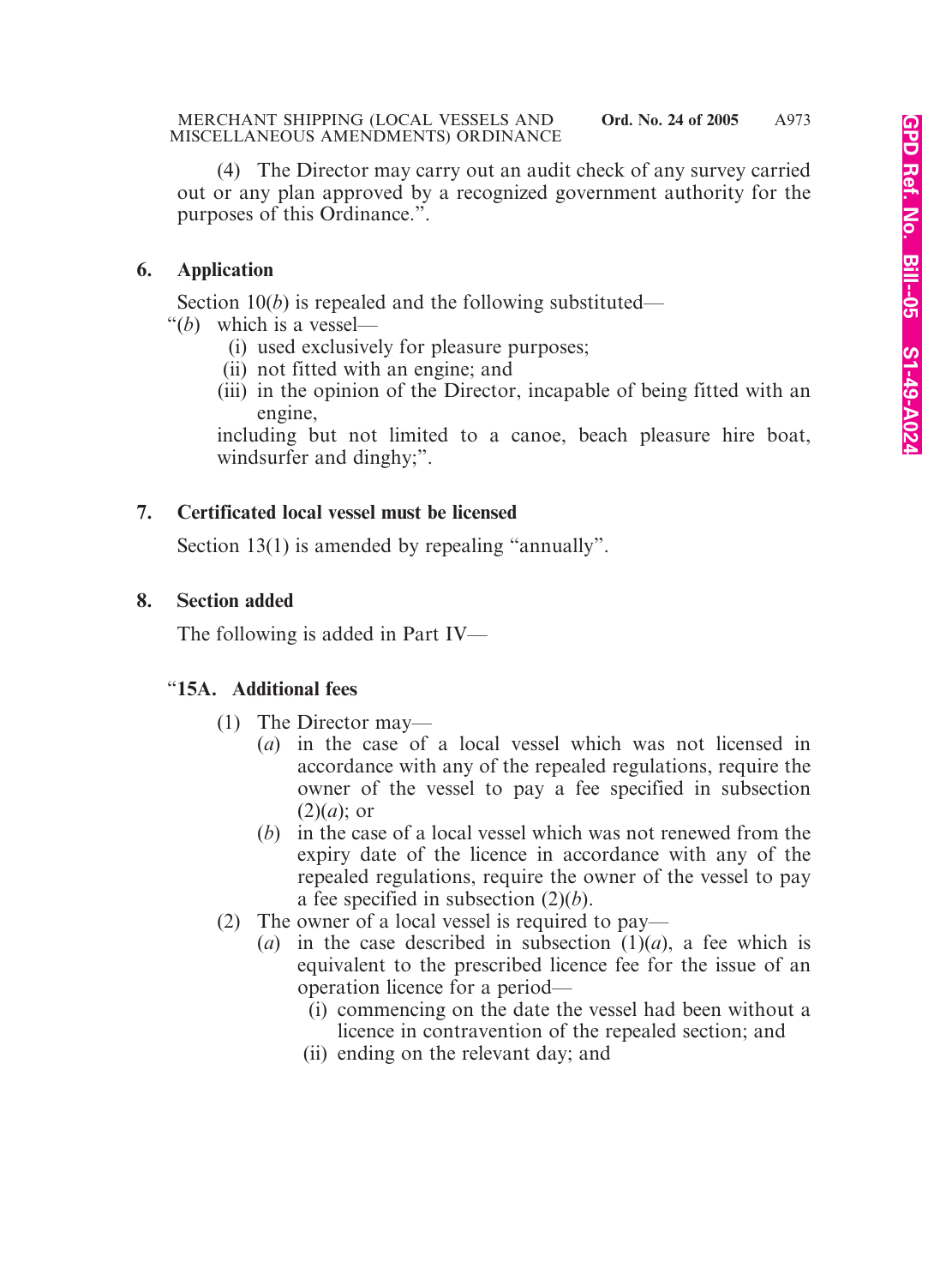- (*b*) in the case described in subsection  $(1)(b)$ , a fee which is equivalent to the prescribed licence fee for the renewal of an operating licence for a period—
	- (i) commencing on the expiry date of the licence; and
	- (ii) ending on the relevant day.

(3) Subsection (1) is without prejudice to the liability for an offence under section 13(2) and the liability to pay the additional licence fees under section 15.

(4) The owner of a local vessel may be required to pay a fee payable under subsection (1) in respect of a period whether or not he was the owner of the vessel during that entire period.

- (5) A fee under subsection (1) shall not be payable in respect of—
	- (*a*) any continuous period exceeding 6 months during which the vessel had not been in use if the owner of the vessel produces evidence to that effect to the satisfaction of the Director; or
	- (*b*) any period during which the licence of the vessel was terminated by notice to the Director.
- (6) In this section—
- "relevant day" (有關日期) means the day of the commencement of this section;
- "repealed regulations" (已廢除規例) means the Merchant Shipping (Launches and Ferry Vessels) Regulations (Cap. 313 sub. leg. E), the Merchant Shipping (Miscellaneous Craft) Regulations (Cap. 313 sub. leg. F) and the Merchant Shipping (Pleasure Vessels) Regulations (Cap. 313 sub. leg. G) repealed by this Ordinance;
- "repealed section" (已廢除條文) means section 26 of the Shipping and Port Control Ordinance (Cap. 313) repealed by this Ordinance.".

#### **9. Part VA added**

The following is added—

# "PART VA

#### COMPULSORY THIRD PARTY RISKS INSURANCE

#### **23A. Interpretation of Part VA**

In this Part—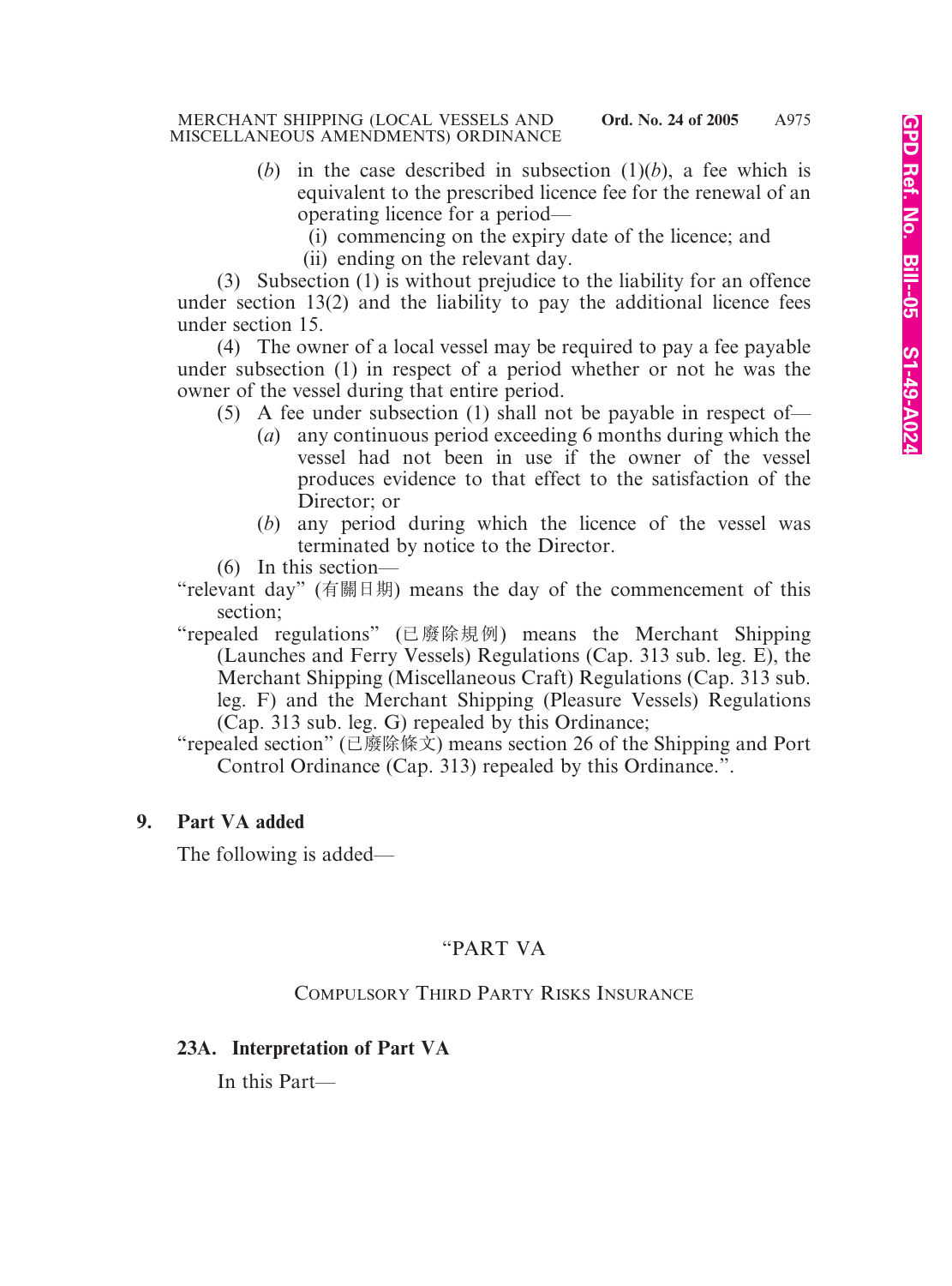- "class" (類別), in relation to a local vessel, has the meaning assigned to it by section 2(1) of the Merchant Shipping (Local Vessels) (Certification and Licensing) Regulation (Cap. 548 sub. leg. D);
- "type" (類型), in relation to a local vessel, has the meaning assigned to it by section 2(1) of the Merchant Shipping (Local Vessels) (Certification and Licensing) Regulation (Cap. 548 sub. leg. D).

#### **23B. Application of Part VA**

(1) Subject to subsection (2), this Part shall apply to the following local vessels—

- (*a*) local vessels which were subject to Part XIVA of the Merchant Shipping Ordinance (Cap. 281) immediately before the commencement of this paragraph;
- (*b*) local vessels which are certificated under the Merchant Shipping (Local Vessels) (Certification and Licensing) Regulation (Cap. 548 sub. leg. D) for the following classes and types—
	- (i) Class I: ferry vessel, launch and multi-purposes vessel;
	- (ii) Class II: transportation boat and tug; and
	- (iii) Class IV: all types; and
- (*c*) all other local vessels which are required to be certificated under this Ordinance.
- (2) This Part shall not apply to—
	- (*a*) any laid-up vessel which is the subject of a written permission under section 66; and
	- (*b*) non-mechanically propelled vessels which do not exceed 4 metres in length overall.

# **23C. Obligation on users of vessels to be insured against third party risks**

(1) No owner, charterer or coxswain of a local vessel to which this Part applies may use, or cause or permit any other person to use, the vessel in the waters of Hong Kong unless there is in force in relation to the use of the vessel by such owner, charterer or coxswain or that other person, as the case may be, such policy of insurance as complies with section 23D.

(2) If an owner, charterer or coxswain contravenes subsection (1), he commits an offence and is liable—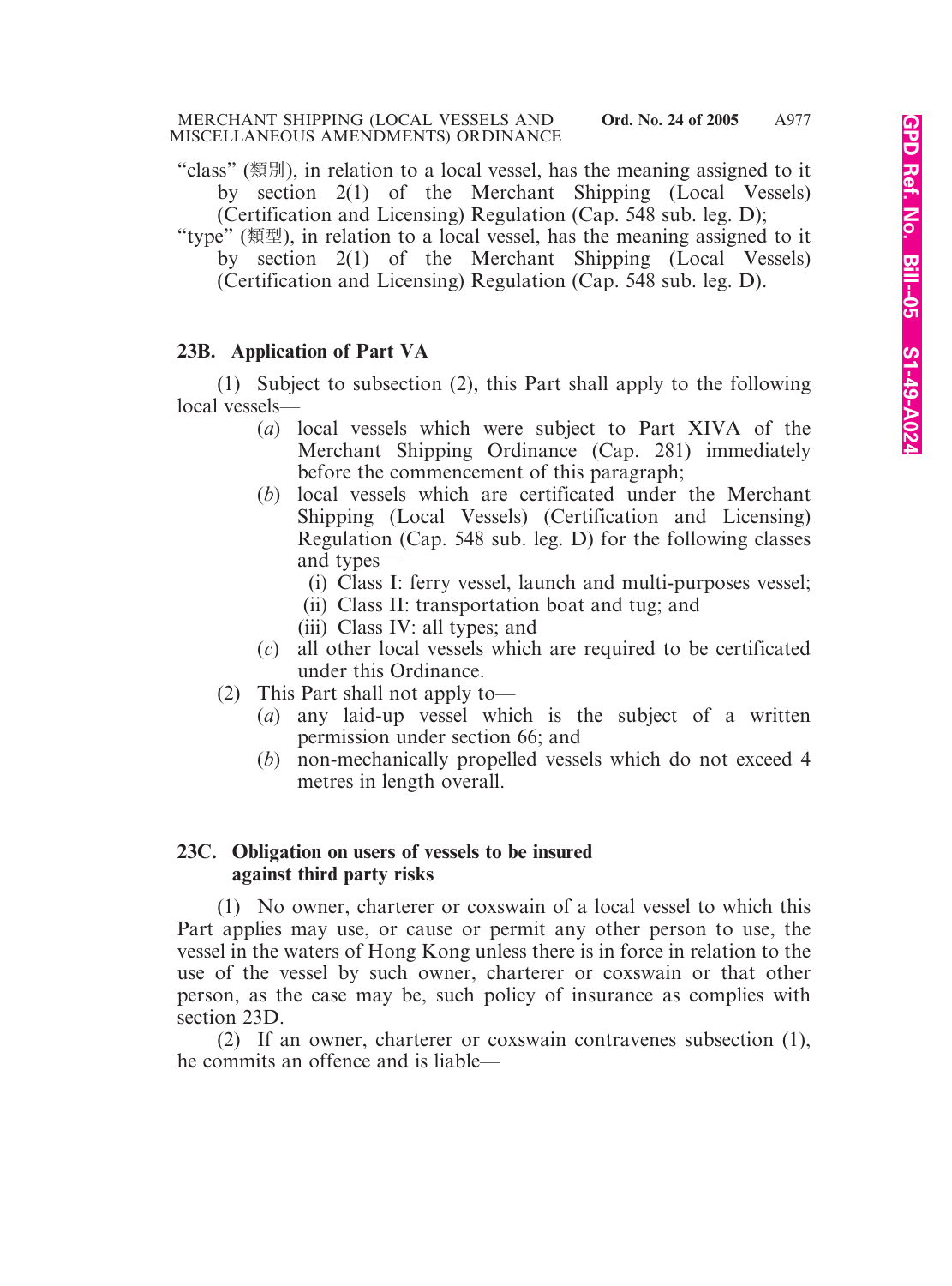- (*a*) where the offence relates to the use of a local vessel permitted to carry more than 12 passengers, to a fine at level 6 and to imprisonment for 2 years; or
- (*b*) where the offence relates to the use of a local vessel permitted to carry no more than 12 passengers, to a fine at level 4 and to imprisonment for 1 year.

(3) It shall be a defence to a charge under subsection (2) for the person charged to prove that he took all reasonable precautions and exercised all due diligence to prevent the contravention to which the charge relates.

#### **23D. Requirements in respect of policies of insurance**

(1) For the purposes of section  $23C(1)$ , a policy of insurance shall be a policy which—

- (*a*) is issued by an authorized insurer;
- (*b*) is expressed to be—
	- (i) governed by the laws of Hong Kong; and
	- (ii) issued for the purposes of section  $23C(1)$ ; and
- (*c*) insures such person, persons or classes of persons as may be specified in the policy in respect of any liability which may be incurred by him or them in respect of the death of or bodily injury to any person caused by or arising out of the use of local vessels in the waters of Hong Kong.

(2) The liability covered by a policy of insurance required by subsection (1) shall include the liability for—

- (*a*) interest, costs and expenses indemnified under the policy; and
- (*b*) other costs and expenses incurred by the insured and recoverable from the insurer under the policy.

(3) A policy of insurance required by subsection (1) shall not be required to cover—

- (*a*) liability in respect of the death of or bodily injury to any person in the employment of a person insured by the policy which arises out of and in the course of the first mentioned person's employment;
- (*b*) any contractual liability; or
- (*c*) any liability in respect of any one accident or series of accidents arising out of the same event exceeding such amount as shall be specified by the Director under any regulation made under section 89.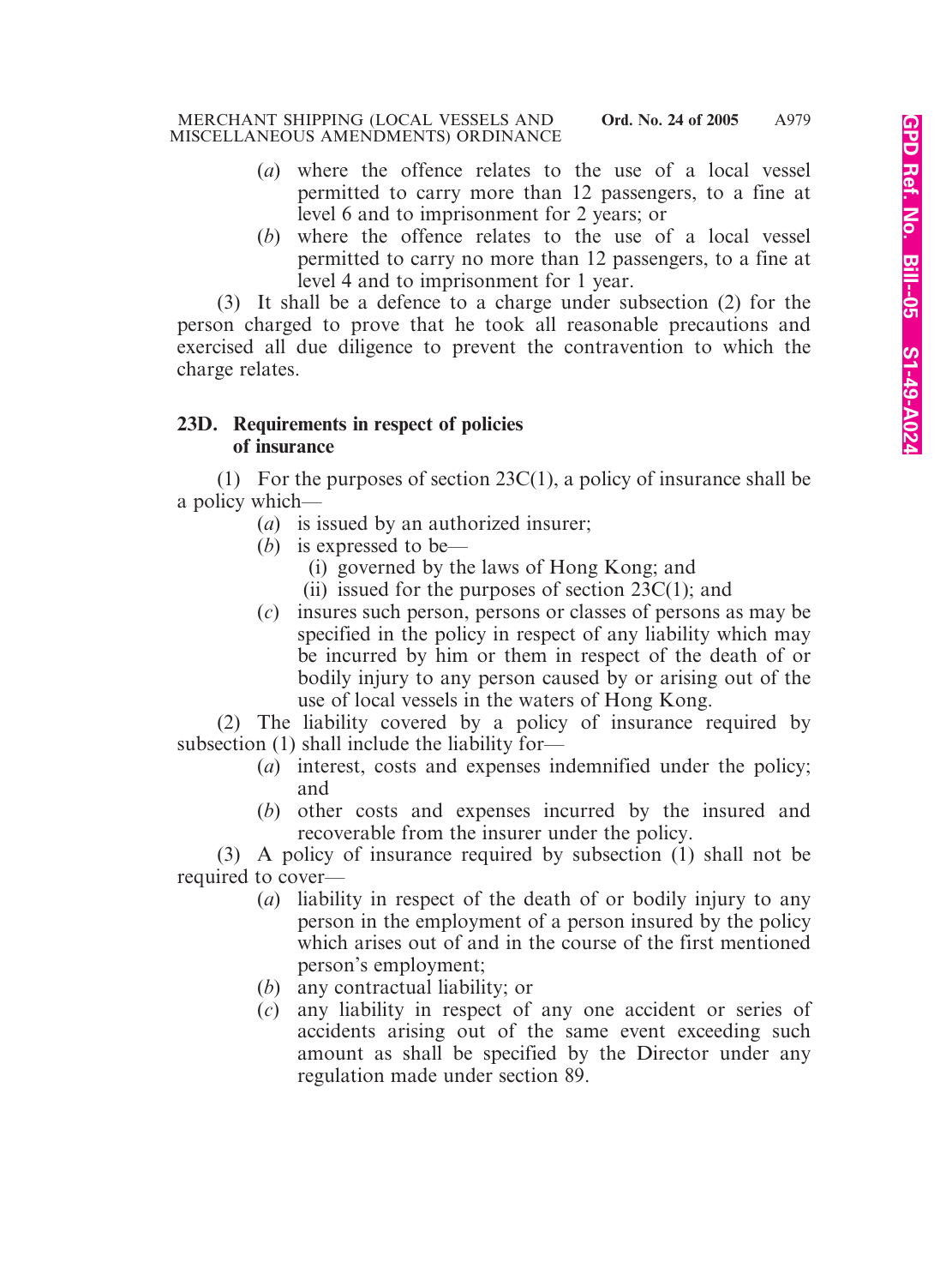(4) Notwithstanding anything in any law, an authorized insurer issuing a policy of insurance for the purposes of section 23C(1) shall be liable to indemnify the persons or classes of persons specified in the policy in respect of any liability which the policy purports to cover in the case of those persons or classes of persons.

(5) A policy of insurance which is issued for the purposes of section 23C(1) shall be governed by the laws of Hong Kong.

# **23E. Certain conditions of policies to be of no effect**

(1) If a condition in a policy of insurance issued for the purposes of section 23C(1) provides that—

- (*a*) no liability shall arise under the policy; or
- (*b*) any liability so arising shall cease,

in the event of some specified thing being done or omitted to be done after the happening of the event giving rise to a claim under the policy, the condition shall be of no effect in connection with the liability mentioned in section 23D(1)(*c*).

(2) Nothing in this section shall be taken to render void any provisions in a policy of insurance requiring the person insured to repay to the authorized insurer any sums which—

- (*a*) the authorized insurer may have become liable to pay under the policy; and
- (*b*) have been applied to the satisfaction of the claims of third parties.

#### **23F. Duty of insurers to satisfy judgment against persons insured in respect of third party risks**

- $(1)$  If—
	- (*a*) a policy of insurance has come into operation;
	- (*b*) the terms of the policy cover a liability which the policy is required under section  $23D(1)(c)$  to cover (being a liability covered by the terms of the policy); and
	- (*c*) judgment in respect of the liability is entered against any person insured by the policy,

the authorized insurer shall pay to the persons entitled to the benefit of the judgment any sum payable under the judgment in respect of the liability.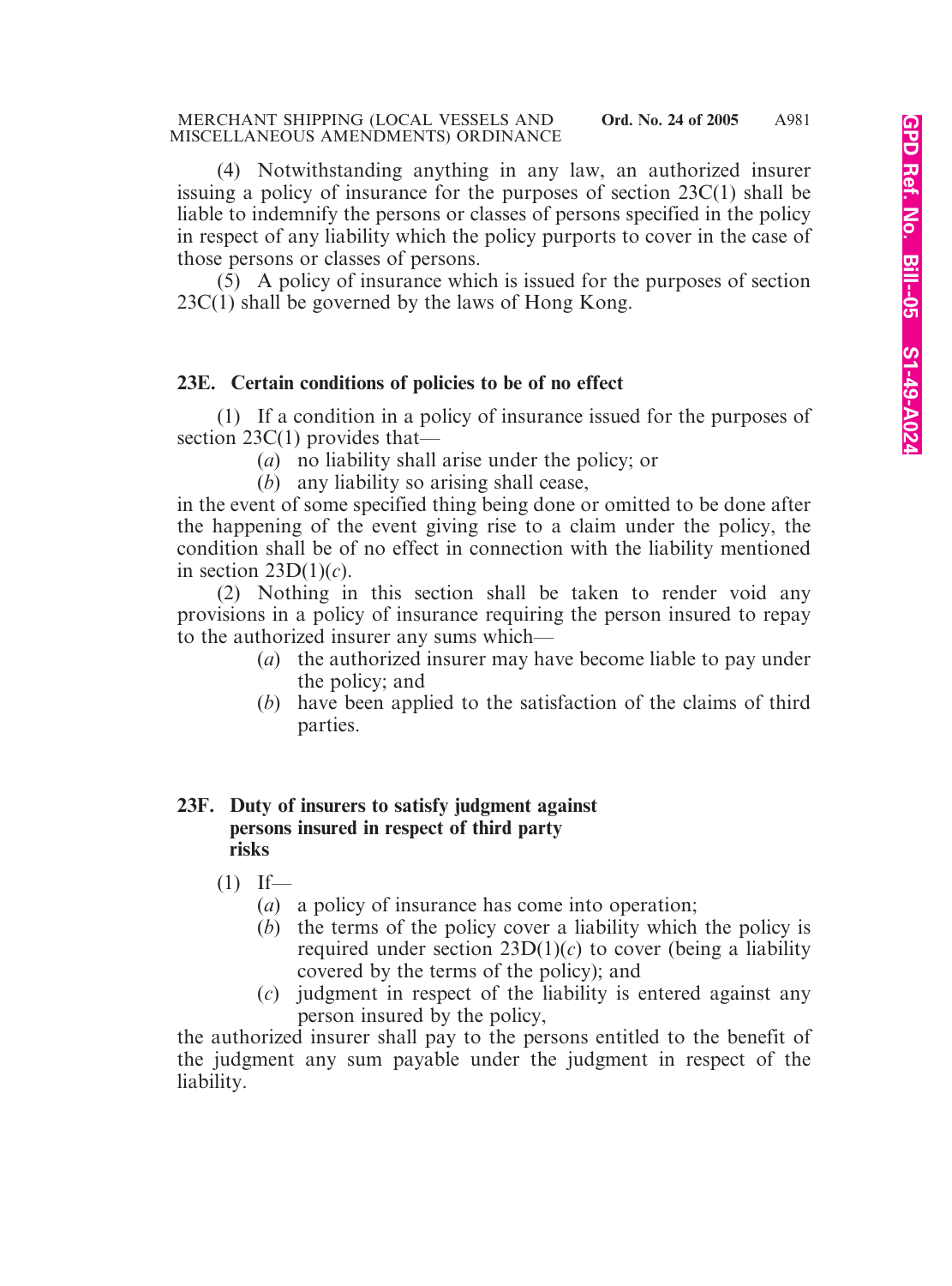- (2) A sum payable under subsection (1) shall include—
	- (*a*) any amount payable in respect of costs; and
	- (*b*) any amount payable under any law relating to interest on judgments in respect of interest on the sum.

(3) Subject to subsection (4), an authorized insurer shall make payment under subsection (1) notwithstanding that—

- (*a*) he may be entitled to avoid or cancel the policy of insurance concerned; or
- (*b*) he may have avoided or cancelled the policy.

(4) The amount required to be paid by an authorized insurer under subsection (1) shall not exceed the amount specified by the Director in respect of the policy of insurance under any regulation made under section 89.

(5) An authorized insurer shall be entitled to recover the excess from a person insured by a policy of insurance if the amount of the liability of the authorized insurer under this section exceeds the amount of the liability of the authorized insurer under the policy of insurance.

(6) The Court of First Instance has power to hear and determine a claim against an authorized insurer in respect of his liability under subsection (1) notwithstanding that the authorized insurer is not within the jurisdiction of the Court.

(7) In subsection (1), "liability covered by the terms of the policy" (保險單條款所承保的法律責任) means a liability which—

- (*a*) is covered by the policy of insurance; or
- (*b*) would be so covered but for the fact that the authorized insurer is entitled to avoid or cancel, or has avoided or cancelled, the policy.
- $(8)$  In subsection  $(5)$ —
- "amount of the liability of the authorized insurer under the policy of insurance" (獲授權保險人根據某保險單須負的法律責任的款額) means the amount for which the authorized insurer would, apart from this section, be liable under the policy of insurance in respect of the liability of the person described in that subsection;
- "amount of the liability of the authorized insurer under this section" (獲授 權保險人根據本條須負的法律責任的款額) means the amount for which the authorized insurer becomes liable under this section to pay in respect of the liability of the person described in that subsection.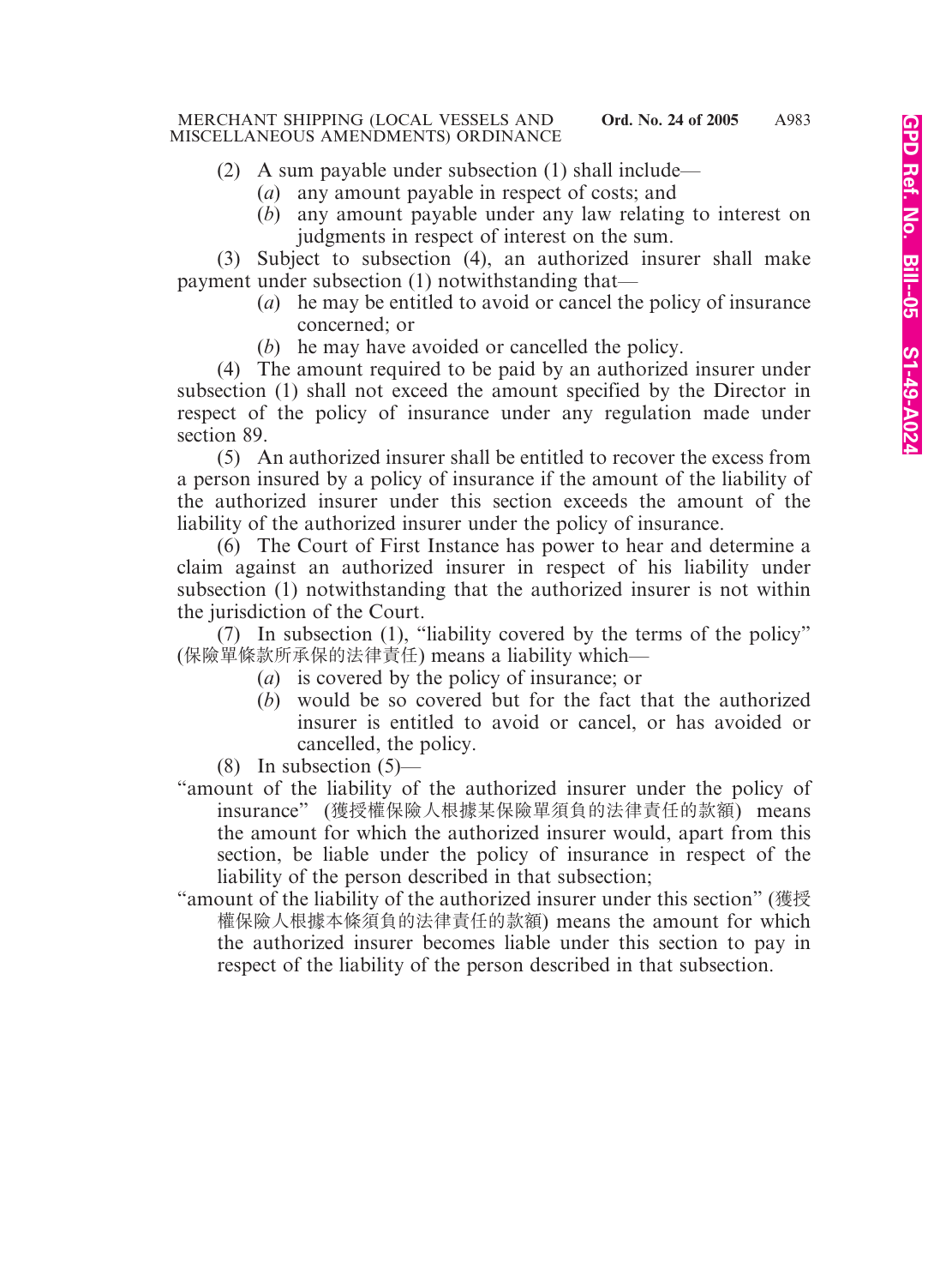#### **23G. Supplementary provisions relating to duty of insurers under section 23F**

(1) No sum shall be payable by an authorized insurer under section 23F(1) in respect of any judgment—

- (*a*) unless before or within 7 days after the commencement of the proceedings in which the judgment was given, the authorized insurer had notice of the bringing of the proceedings; or
- (*b*) so long as execution on the judgment is stayed pending an appeal.

(2) No sum shall be payable by an authorized insurer under section  $23F(1)$  in connection with any liability, if-

- (*a*) before the happening of the event which was the cause of the death or bodily injury giving rise to the liability, the policy of insurance was cancelled by mutual consent or by virtue of any provision contained in the policy; and
- (*b*) either—
	- (i) before the happening of the event, the policy was surrendered to the authorized insurer or the policy holder made a statutory declaration stating that the policy had been lost or destroyed; or
	- (ii) after the happening of the event, but before the expiration of a period of 14 days from the taking effect of the cancellation of the policy, the policy was surrendered to the authorized insurer or the policy holder made such a statutory declaration.

(3) Subject to subsection (4), no sum shall be payable by an authorized insurer under section 23F if in an action commenced before, or within 3 months after, the commencement of the proceedings in which the judgment was given, he has obtained a declaration that—

- (*a*) apart from any provision contained in the policy, he is entitled to avoid it on the ground that it was obtained by—
	- (i) the non-disclosure of a material fact; or
	- (ii) a representation of fact which was false in a material particular; or
- (*b*) if he has avoided the policy of insurance on the ground described in paragraph (*a*)(i) or (ii), he was entitled so to do apart from any provision contained in it.

(4) An authorized insurer who has obtained a declaration referred to in subsection (3) shall not thereby become entitled to the benefit of that subsection as respects any judgment obtained in proceedings commenced before the commencement of that action unless he complies with the requirement specified in subsection (5).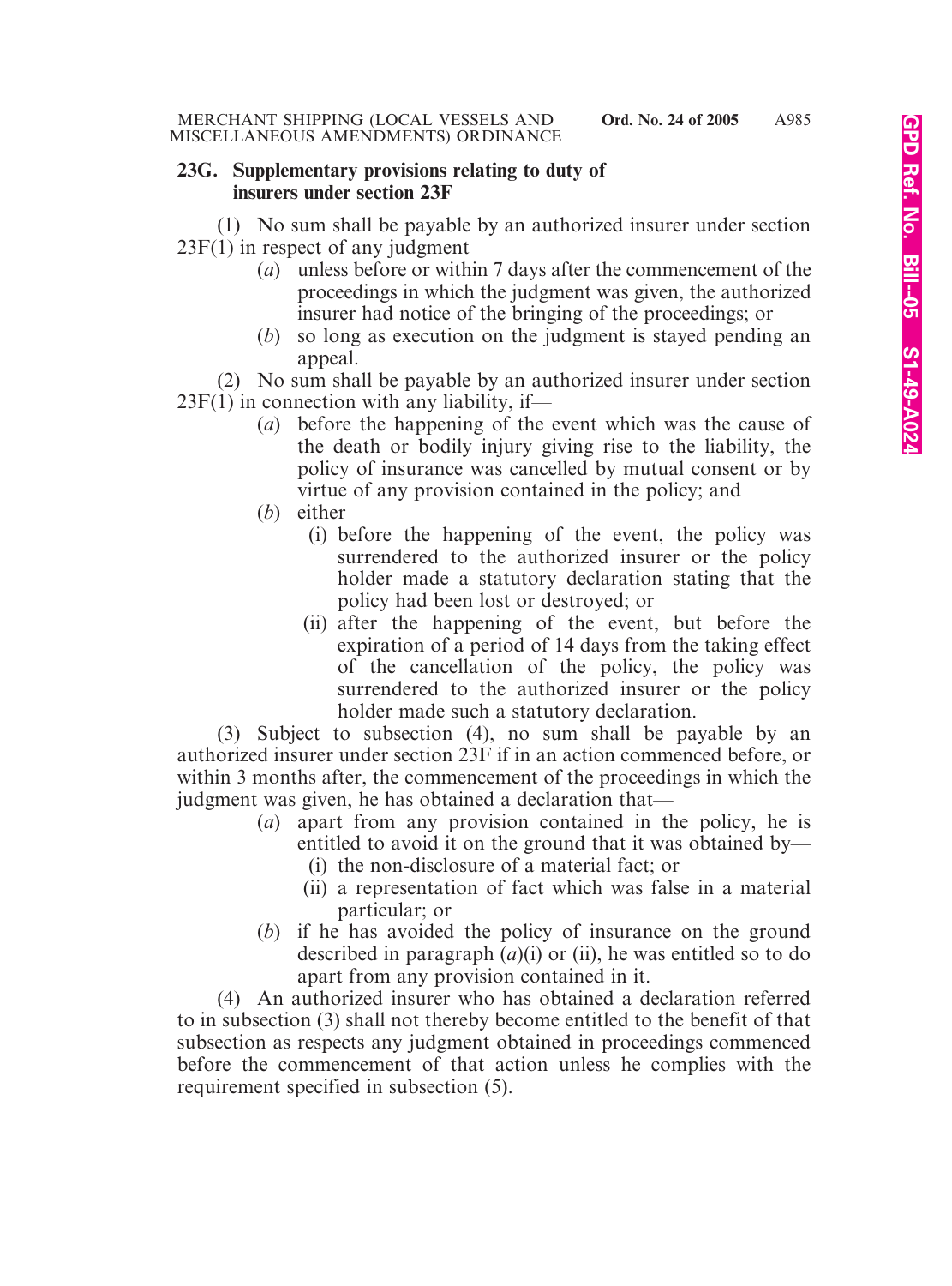(5) The requirement referred to in subsection (4) is that before or within 7 days after the commencement of that action, the authorized insurer—

- (*a*) has given notice of the action to the person who is the plaintiff in the proceedings; and
- (*b*) has specified in the notice the non-disclosure or false representation on which he proposes to rely.

(6) Any person to whom notice of an action is given under subsection (5) shall be entitled, if he thinks fit, to be made a party to the action.

(7) In this section, "material" (具關鍵性) means of such a nature as to influence the judgment of a prudent insurer in determining whether he will take the risk, and, if so, at what premium and on what conditions.

#### **23H. Bankruptcy, etc. of insured persons not to affect certain claims by third parties**

- (1) Where—
	- (*a*) a policy of insurance has been issued for the purposes of section 23C(1) in favour of any person; and
	- (*b*) an event mentioned in section 2(1) or (2) of the Third Parties (Rights against Insurers) Ordinance (Cap. 273) happened in relation to any person insured by the policy,

the happening of the event shall, notwithstanding anything in that Ordinance, not affect any such liability of that person as is required to be covered by a policy under section 23D(1)(*c*).

(2) Nothing in this section shall affect any rights against the authorized insurer conferred by the Third Parties (Rights against Insurers) Ordinance (Cap. 273) on the person to whom the liability was incurred.

- (3) Where—
	- (*a*) an insured person has rights against an authorized insurer under a policy of insurance issued for the purposes of section  $23C(1)$ ; and
	- (*b*) the rights are by virtue of section 2 of the Third Parties (Rights against Insurers) Ordinance (Cap. 273) transferred to and vested in a third party,

the Court of First Instance has power to hear and determine a claim by the third party against the authorized insurer under the policy notwithstanding that the authorized insurer is not within the jurisdiction of the Court.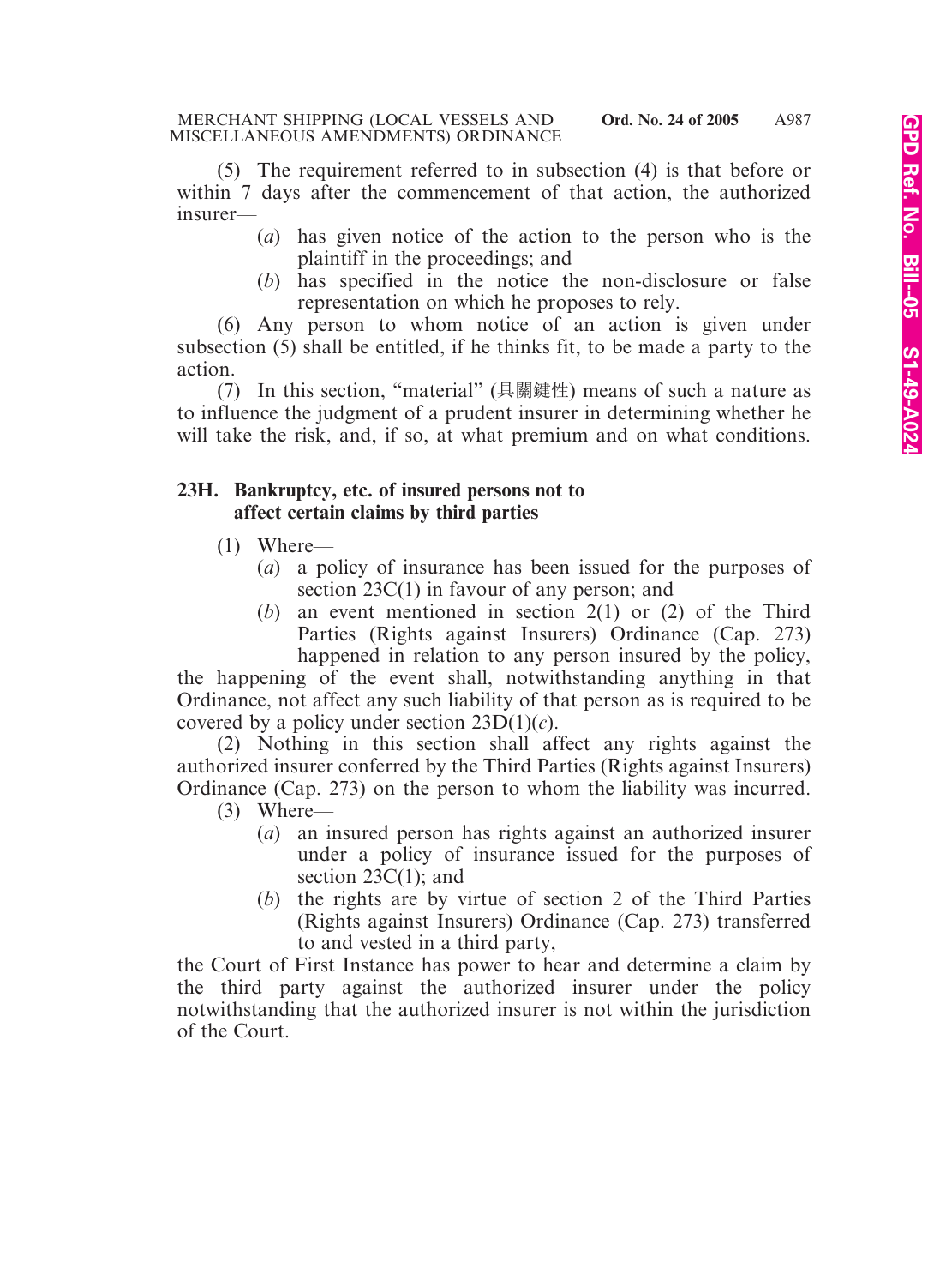#### **23I. Avoidance of restrictions on scope of policies covering third party risks**

(1) Where a policy of insurance has been issued for the purposes of section 23C(1) in favour of any person, so much of the policy as purports to restrict the insurance of the persons insured thereby by reference to any of the matters specified in subsection (2) shall be of no effect as respect such liabilities as are required to be covered by a policy under section  $23D(1)(c)$ .

(2) The matters referred to in subsection (1) are—

- (*a*) the age or physical or mental condition of persons in charge of the local vessel;
- (*b*) the condition of the vessel;
- (*c*) the number of persons that the vessel carries;
- (*d*) the times at which or the areas within which the vessel is used;
- (*e*) the propulsion power or value of the vessel's engine;
- (*f*) the carrying on the vessel of any particular apparatus;
- (*g*) the carrying on the vessel of any particular means of identification other than any means of identification required to be carried by or under any regulations made under section 89.

(3) Nothing in this section shall require an authorized insurer to pay any sum in respect of the liability of any person otherwise than in or towards the discharge of that liability.

(4) Any sum paid by an authorized insurer in or towards the discharge of any liability of any person which is covered by the policy of insurance by virtue only of this section shall be recoverable by the insurer from that person.

(5) Where—

- (*a*) a person uses, or causes or permits any person to use, a local vessel to which this Part applies in the waters of Hong Kong;
- (*b*) the person uses, or causes or permits any other person to use the local vessel in such circumstances that under section 23C there is required to be in force in relation to the use of the vessel by that person or that other person, as the case may be, such a policy of insurance as complies with section 23D; and
- (*c*) any other person is carried aboard the local vessel while the user is so using it,

any antecedent agreement or understanding between them (whether intended to be legally binding or not) shall be of no effect to the extent specified in subsection (6).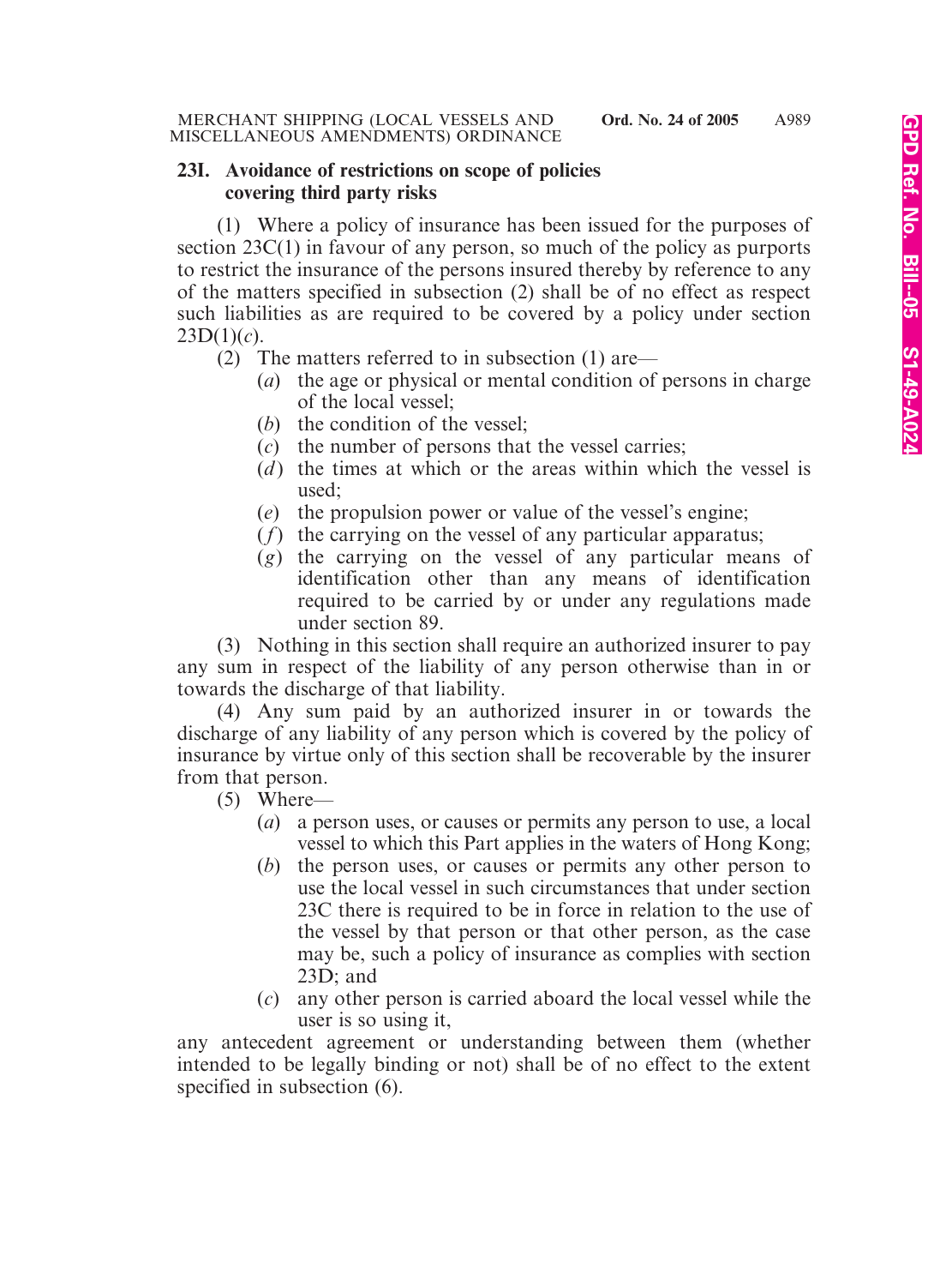(6) Any antecedent agreement or understanding described in subsection (5) shall be of no effect to the extent that it purports or might be held—

- (*a*) to negative or restrict any such liability of the user in respect of persons carried in or upon the vessel as is required by section  $23D(1)(c)$  to be covered by a policy of insurance; or
- (*b*) to impose any conditions with respect to the enforcement of any such liability of the user.

(7) The fact described in subsection (8) shall not be treated as negativing any liability of the user in respect of persons carried in or upon the vessel as is required by section  $23D(1)(c)$  to be covered by a policy of insurance.

(8) The fact referred to in subsection (7) is that a person carried aboard a local vessel as described in subsection (5)(*c*) has willingly accepted as his the risk of negligence on the part of the user of the vessel.

- (9) For the purposes of this section—
	- (*a*) references to a person being carried aboard a vessel include references to a person embarking or disembarking from the vessel; and
	- (*b*) the reference to any antecedent agreement is to one made at any time before the liability arose.

#### **23J. Duty of person against whom claims are made to give information as to insurance**

(1) Any person against whom a claim is made in respect of any such liability as is required to be covered by a policy of insurance under section 23D(1)(*c*) shall—

- (*a*) on demand by or on behalf of the person making the claim, state—
	- (i) whether or not he was insured in respect of that liability by any policy of insurance having effect for the purposes of this Part; or
	- (ii) whether or not he would have been so insured if the authorized insurer had not avoided or cancelled the policy; and
- (*b*) if he was or would have been so insured, give particulars with respect to that policy.

(2) If, without reasonable excuse, any person fails to comply with subsection (1), or wilfully makes any false statement in reply to any such demand, he commits an offence and is liable to a fine at level 2 and to imprisonment for 3 months.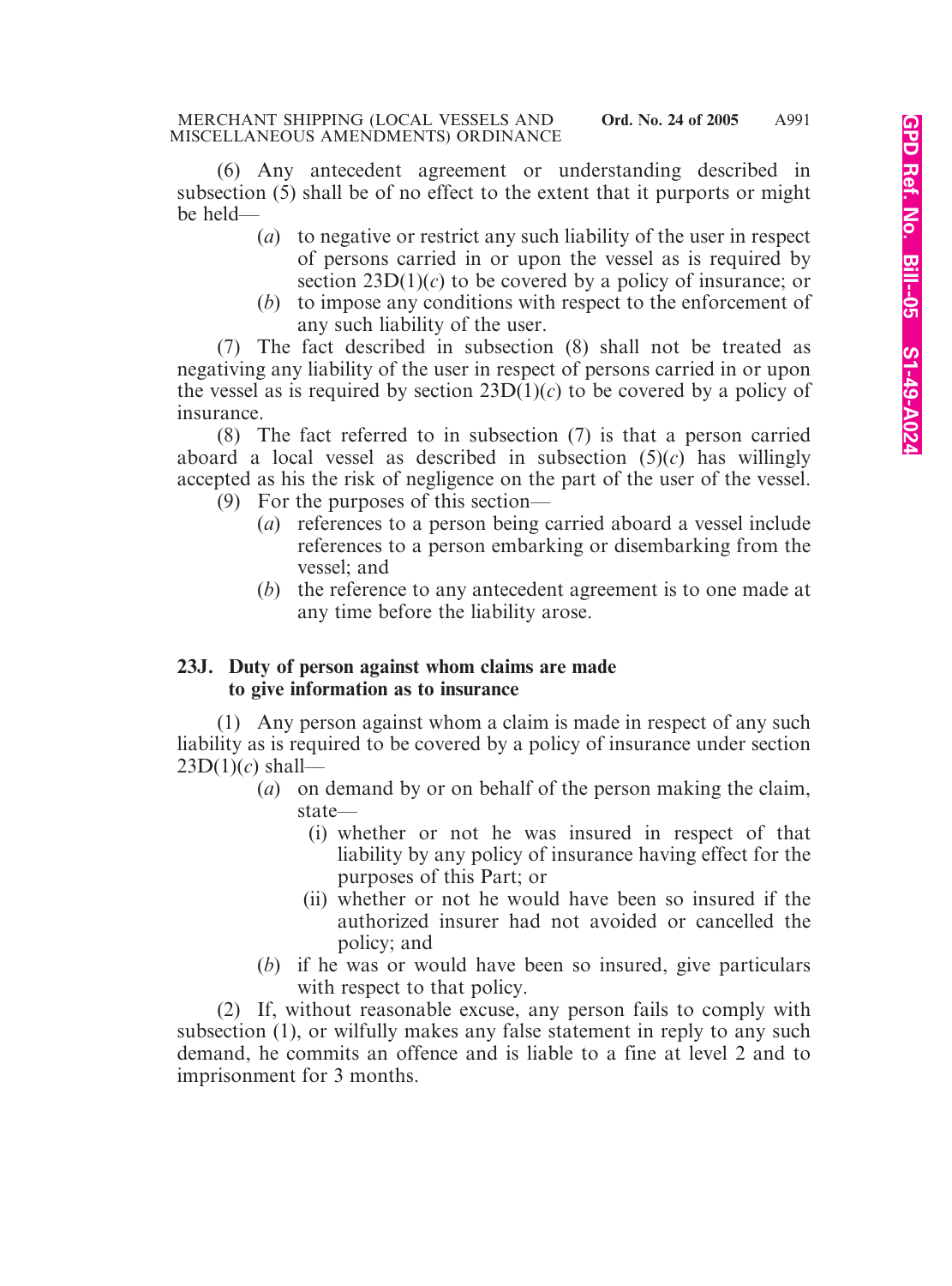#### **23K. Requirements as to production of policy of insurance**

(1) This section applies to a local vessel to which this Part applies which is being used in the waters of Hong Kong.

(2) Upon a requirement made by an authorized officer, the owner, charterer or coxswain of a vessel shall—

- (*a*) produce for inspection a policy of insurance that complies with this Part; or
- (*b*) within 5 days after the date on which the requirement was made, produce in person at a place specified by the officer—
	- (i) the relevant policy of insurance; or
	- (ii) satisfactory evidence that such policy of insurance had been in effect on that date,
	- to an authorized officer for inspection.

(3) If the owner, charterer or coxswain contravenes subsection (2), he commits an offence and is liable to a fine at level 2 and to imprisonment for 3 months.".

# **10. Interpretation**

Section 37 is amended—

- (*a*) by repealing the definitions of "crane", "marine construction", "person in charge of works", "principal contractor", "repairs", "sub-contractor" and "works";
- (*b*) in the definition of "machinery, equipment or appliance", by repealing the semicolon at the end and substituting a full stop.

#### **11. Duty to report collisions, etc.**

Section  $57(2)(b)$  is amended by repealing " $\overline{\mathcal{F}}$  $\overline{\mathcal{F}}$ " where it twice appears and substituting "任何具關鍵性詳情".

#### **12. Sections added**

The following are added—

#### "**63A. Director may perform services and surveys, etc.**

The Director may, upon request and payment of a prescribed fee or without request, perform services and surveys and grant facilities relating to local vessels.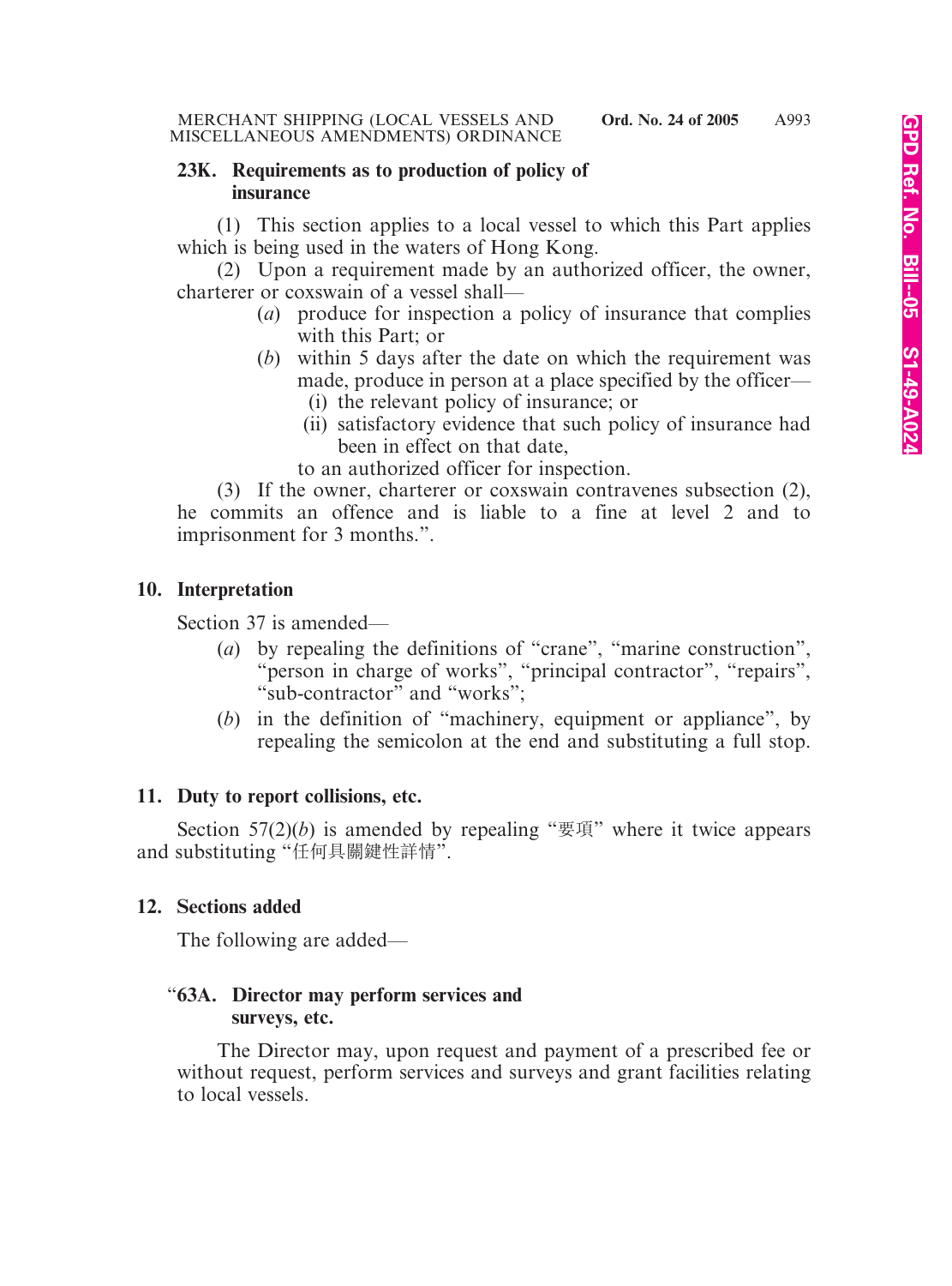#### **63B. Director may charge fee**

The Director may charge a prescribed fee in respect of the services and surveys performed and facilities granted upon request under section 63A.".

# **13. Delegation by Director**

Section 72(3) is amended—

- (*a*) in paragraph (*b*), by repealing "or";
- (*b*) in paragraph (*c*), by repealing the full stop and substituting ";  $\overline{or}$ ";
- (*c*) by adding—
	- " $(d)$  to make or grant exemptions under any regulations" made under section  $89(1)(zh)(i)$  or  $(4)(c)$ , except in respect of a provision specified in writing for the purposes of this section by the Secretary for Economic Development and Labour.".

# **14. Section added**

The following is added—

# "**76A. Proof of identity of agent in proceedings**

If, in any proceedings for an offence under this Ordinance involving any person appointed as an agent for the owner of a local vessel, there is produced to the court or a magistrate a notice of appointment signed by the owner and the person so appointed, the court or magistrate shall admit the notice as prima facie evidence that the person was the agent for the owner at the time of the offence.".

# **15. False information**

Section 78 is amended by repealing "要項" and substituting "具關鍵性詳 情".

# **16. Regulations relating to fees**

Section  $88(1)(a)$  is amended by adding "or in connection with" before "this Ordinance".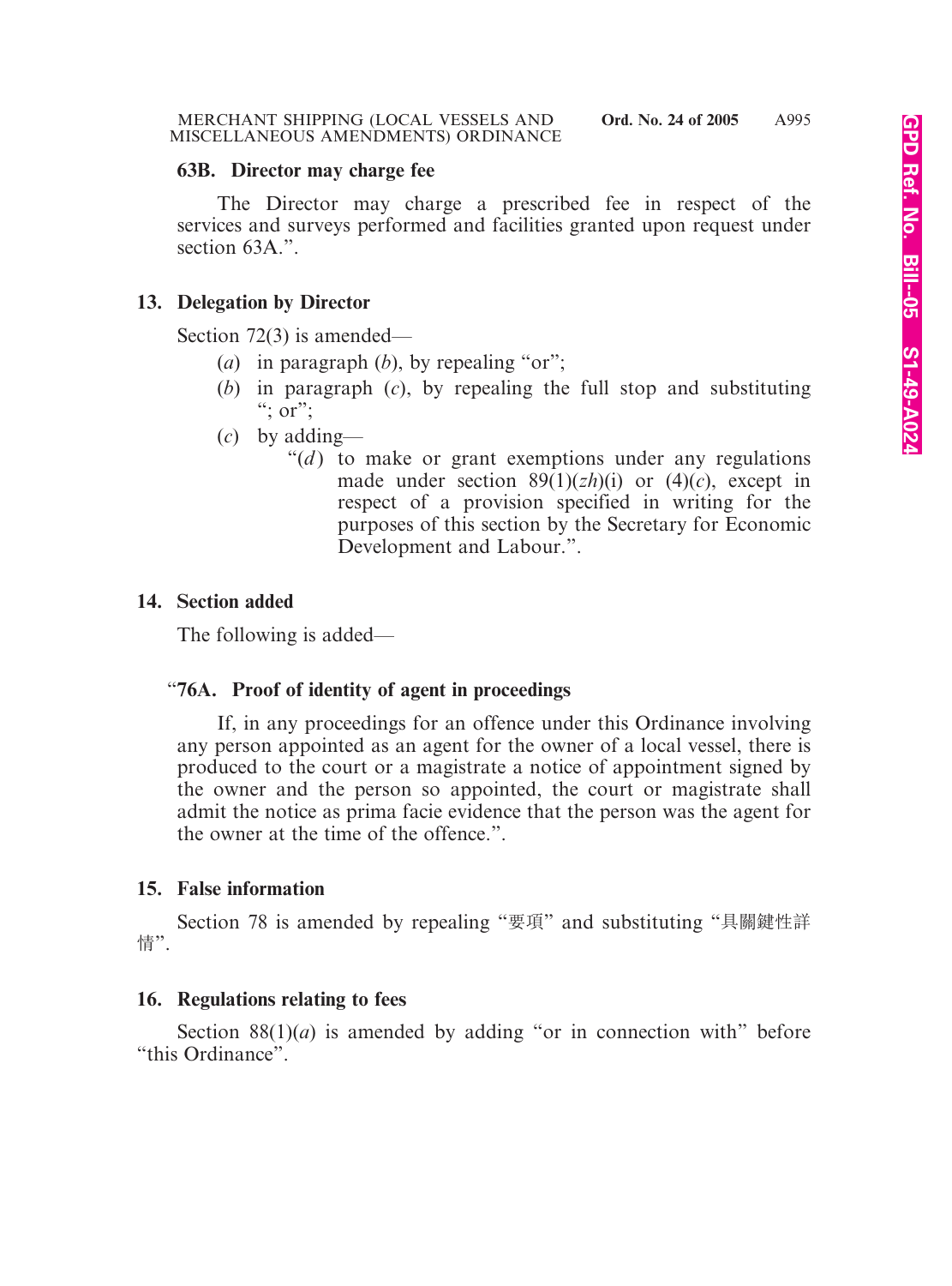#### **17. Regulations**—**general**

Section 89 is amended—

- (*a*) in subsection  $(1)$ 
	- (i) by repealing paragraph (*i*) and substituting—
		- "(*i*) the measures to be taken for the control and prevention of fire and protection of life and property, including specifying the general and specific requirements relating to the life-saving appliances and fire-fighting apparatuses to be provided on vessels, and the training of the crew in the use of such appliances or apparatuses;";
	- (ii) in paragraph ( *j*), by adding ", approval of plans" after "the survey";
	- (iii) by adding—
		- "(*va*) empowering the Director to prohibit vessels from anchoring or lying at any place;";
	- (iv) by repealing paragraph (*zg*) and substituting—
		- "(*zg*) matters incidental to or relating to the insurance that is required to be taken out under the Ordinance, including but not limited to the following—
			- (i) empowering the Director to—
				- (A) approve protection and indemnity associations as insurers for the purposes of this Ordinance;
				- (B) revoke or suspend such approval;
				- (C) specify the amount of insurance to be covered by any policy of insurance;
			- (ii) the conditions and requirements as to the issue or sale of such policies of insurance;";
- (*b*) by repealing subsection (2) and substituting—

"(2) The Secretary for Economic Development and Labour may make regulations providing for the grant, renewal or revocation by the Director of a permit in respect of a vessel referred to in paragraph (*e*) of the definition of "local vessel" in section 2 for the regulation, control or use of the vessel.".

# **18. Section added**

The following is added—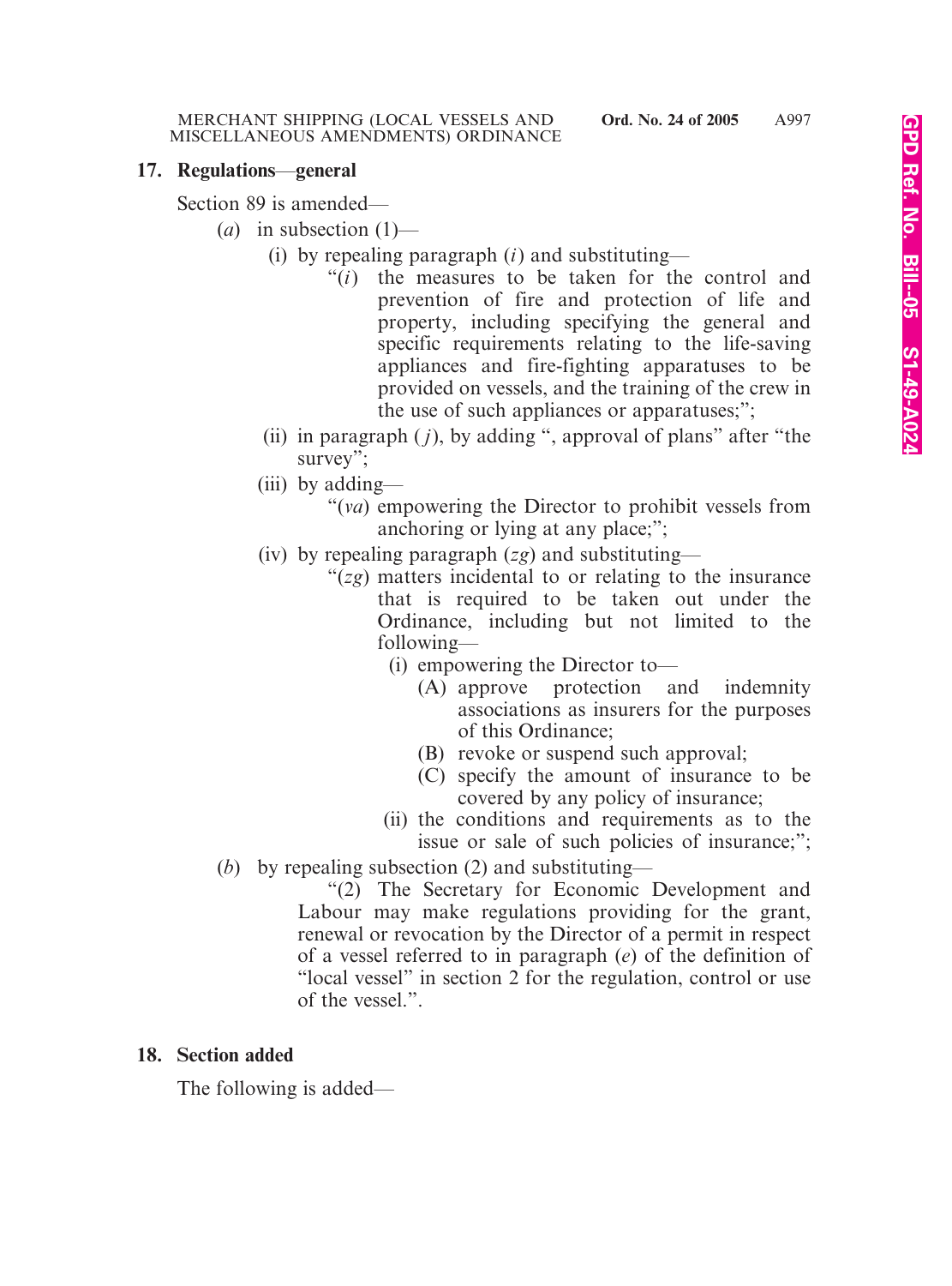#### "**90A. Saving of notices made under the pre-amended**  regulation  $41(2)(f)$  of the Shipping and Port **Control Regulations**

- (1) A notice—
	- (*a*) made under the pre-amended regulation 41(2)(*f*) of the Shipping and Port Control Regulations (Cap. 313 sub. leg. A); and
	- (*b*) in force immediately before the commencement of section 48 of the Merchant Shipping (Local Vessels and Miscellaneous Amendments) Ordinance 2005 (24 of 2005) in respect of a place,

shall be treated as a notice prohibiting any vessel from anchoring or lying at that place posted under any regulation made in relation to the prohibition under section 89.

(2) In this section, a reference to the pre-amended regulation  $41(2)(f)$ of the Shipping and Port Control Regulations (Cap. 313 sub. leg. A) shall be construed as a reference to that section in force immediately before the commencement of section 48 of the Merchant Shipping (Local Vessels and Miscellaneous Amendments) Ordinance 2005 (24 of 2005).".

#### **19. Consequential Amendments**

The Schedule is amended by repealing sections 32 and 40.

# **Merchant Shipping (Local Vessels) (Dwelling Vessels) Regulation**

# **20. Director may require information**

Section 14(2) of the Merchant Shipping (Local Vessels) (Dwelling Vessels) Regulation (Cap. 548 sub. leg. A) is amended by repealing "要項" and substituting "具關鍵性詳情".

# **Merchant Shipping (Local Vessels) (Ferry Terminals) Regulation**

# **21. Offences and penalties**

Section 30(8)(*c*) of the Merchant Shipping (Local Vessels) (Ferry Terminals) Regulation (Cap. 548 sub. leg. B) is amended by repealing "要項" wherever it appears and substituting "具關鍵性詳情".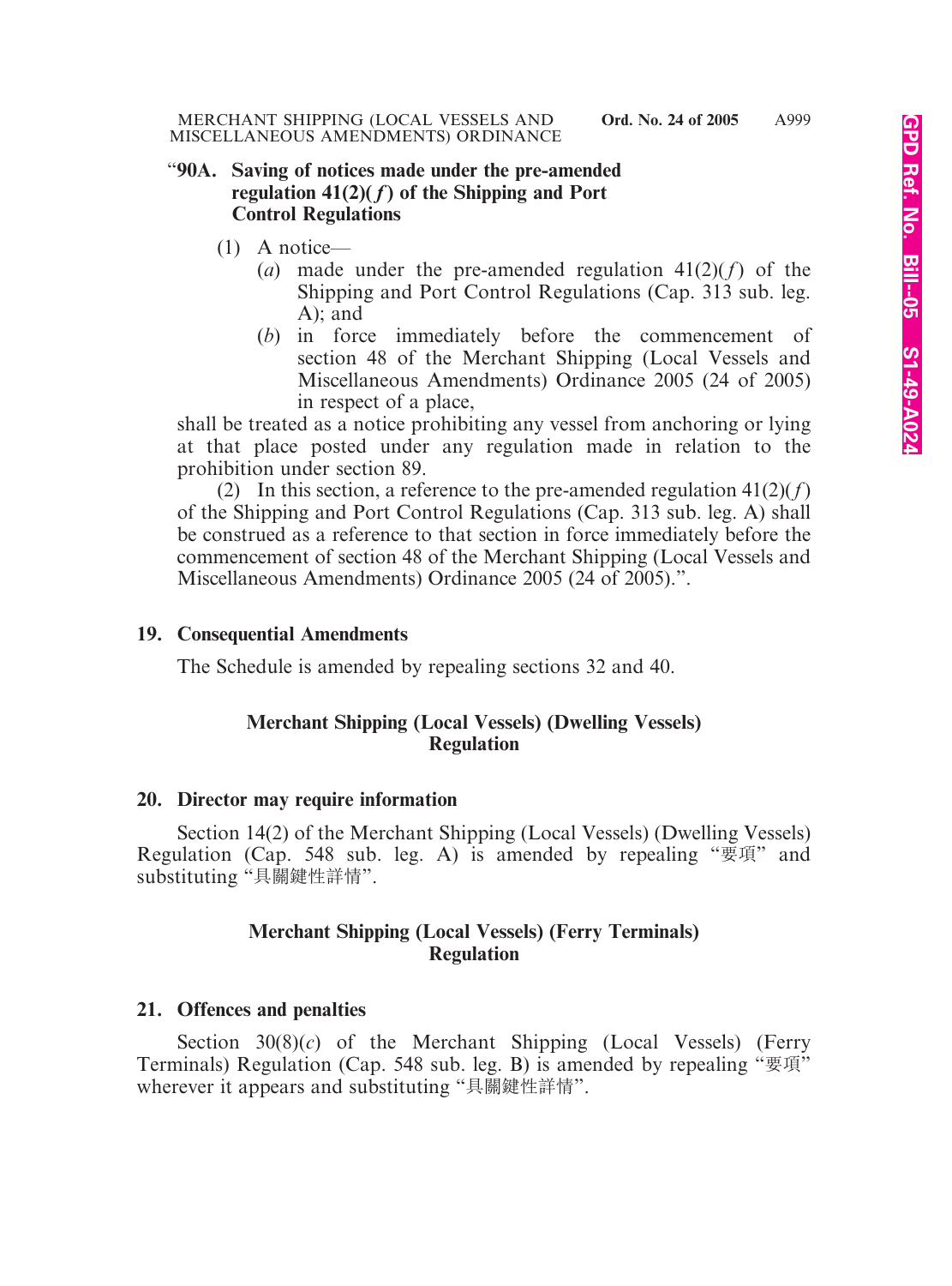#### **Merchant Shipping (Local Vessels) (Certification and Licensing) Regulation**

#### **22. Interpretation**

Section 2(1) of the Merchant Shipping (Local Vessels) (Certification and Licensing) Regulation (Cap. 548 sub. leg. D) is amended by repealing the definitions of "Insurance Regulation" and "length overall".

# **23. Restrictions on Class IV vessels**

Section 6 is amended—

- (*a*) in subsection (3)—
	- (i) in paragraph (*a*), by adding "or certificate of survey" after "inspection";
	- (ii) in paragraph (*b*), by repealing "the Insurance Regulation" and substituting "Part VA of the Ordinance";
- (*b*) in subsection (5)(*a*)(ii), by adding "or certificate of survey" after "inspection".

#### **24. Resignation, etc. of agent**

Section 8(5) is repealed.

# **25. Application for full licence**

Section 15(4)(*b*) is amended by repealing "the Insurance Regulation" and substituting "Part VA of the Ordinance".

#### **26. Conditions and restrictions attached to full licence**

Section 18(1)(*b*) is amended by repealing "of the waters of Hong Kong".

# **27. Conditions and restrictions attached to temporary licence**

Section 20(1)(*b*) is amended by repealing "of the waters of Hong Kong".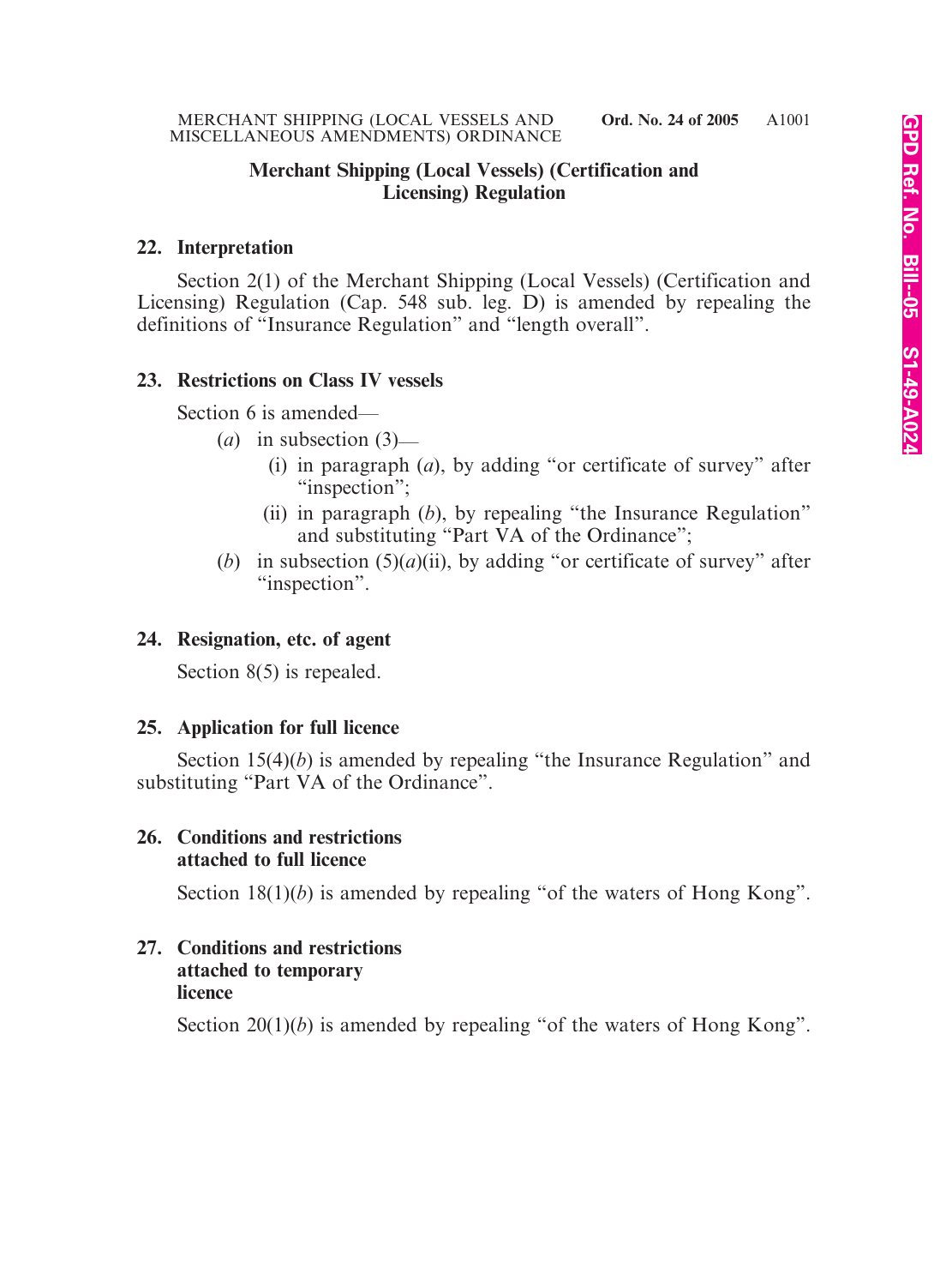#### **28. Certificate of ownership, full licence, etc. in favour of new owner after transfer of local vessel**

Section  $23(2)(d)$ (ii) is amended by repealing "the Insurance Regulation" and substituting "Part VA of the Ordinance".

# **29. Person entitled to local vessel on owner**'**s death may be interim owner**

Section  $26(3)(b)(ii)$  is amended by repealing "the Insurance Regulation" and substituting "Part VA of the Ordinance".

#### **30. Suspension of full licence or temporary licence after damage of vessel**

Section 33 is amended—

- (*a*) in subsection (4), by repealing "and on payment of the prescribed fee";
- (*b*) in subsection (5), by adding ", on payment of the prescribed fee," before "terminate".

# **31. Offences for false statements or information**

Section 52(*a*) is amended by repealing "要項" and substituting "具關鍵性詳 情".

# **Merchant Shipping (Local Vessels) (Typhoon Shelters) Regulation**

# **32. Interpretation**

Section 2 of the Merchant Shipping (Local Vessels) (Typhoon Shelters) Regulation (Cap. 548 sub. leg. E) is amended by repealing the definition of "length overall".

# **33. Offences**

Section 10(2) is amended by repealing "the offence was committed without his knowledge and that".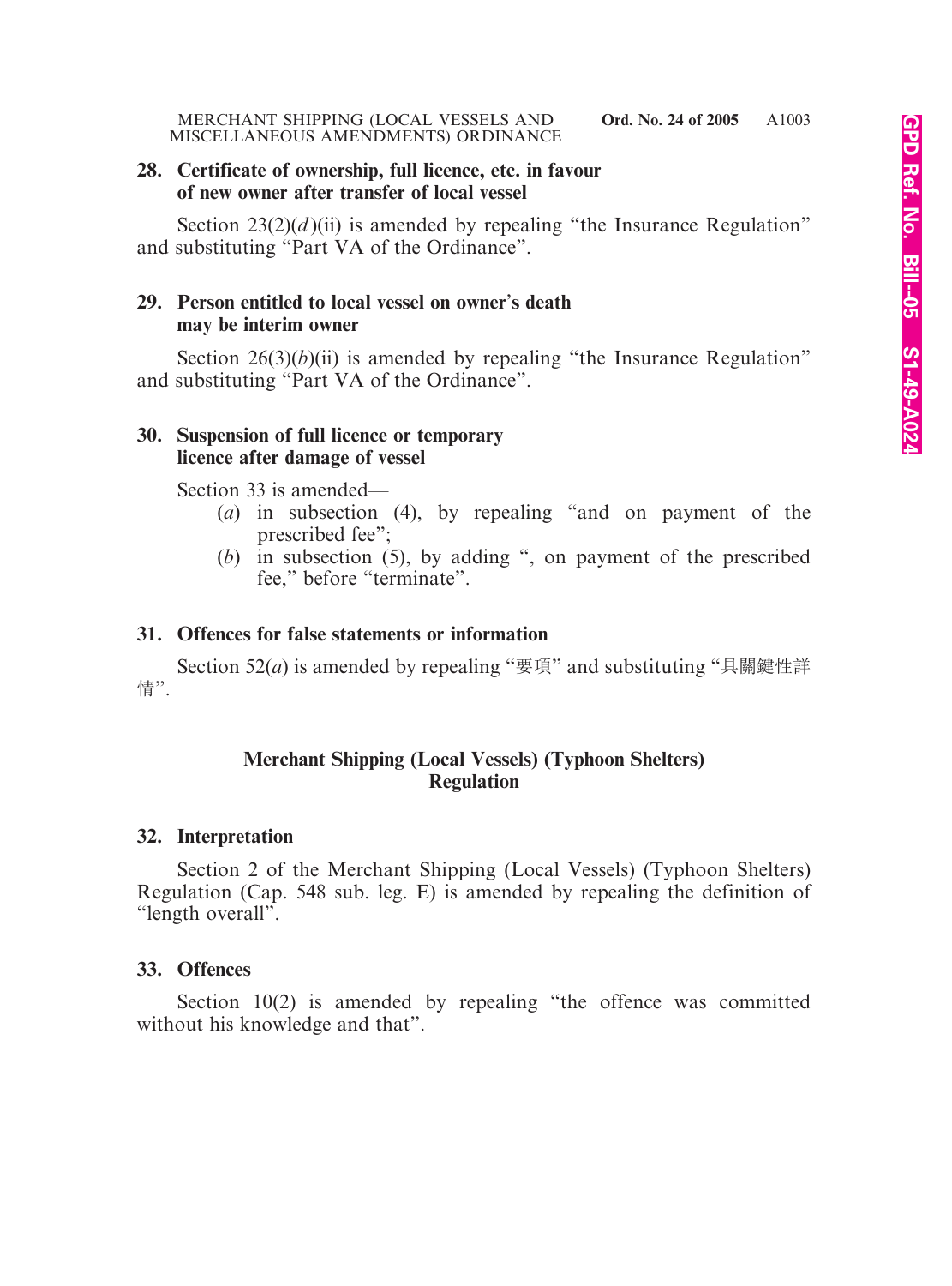# PART 3

#### AMENDMENTS TO MARINE-RELATED LEGISLATION

# **Merchant Shipping Ordinance**

#### **34. Regulations applicable to trawlers**

Section 94(1) of the Merchant Shipping Ordinance (Cap. 281) is amended—

- (*a*) in paragraph (*i*), by repealing "; and" and substituting a semicolon;
- (*b*) in paragraph ( *j*), by repealing the full stop and substituting ":  $and$ ":
- (*c*) by adding
	- $f(k)$  the measures to be taken for the control and prevention of fire and protection of life and property, including specifying the general and specific requirements relating to the life-saving appliances and fire-fighting appliances to be provided on trawlers.".

# **Merchant Shipping (Trawler Survey) Regulations**

#### **35. Instructions to surveyors**

The First Schedule to the Merchant Shipping (Trawler Survey) Regulations (Cap. 281 sub. leg. L) is amended—

- (*a*) by repealing paragraph  $2(i)$  and (*j*) and substituting—
	- "(*i*) that it complies with all the requirements specified in the Annex to this Schedule;";
- (*b*) by adding at the end—

#### "ANNEX

#### PART 1—FIRE-FIGHTING APPLIANCES

1. Every trawler shall be provided with appliances whereby at least one jet of water can reach any part of the trawler normally accessible to the persons on the trawler while it is being navigated and any store room and any part of any cargo space when empty.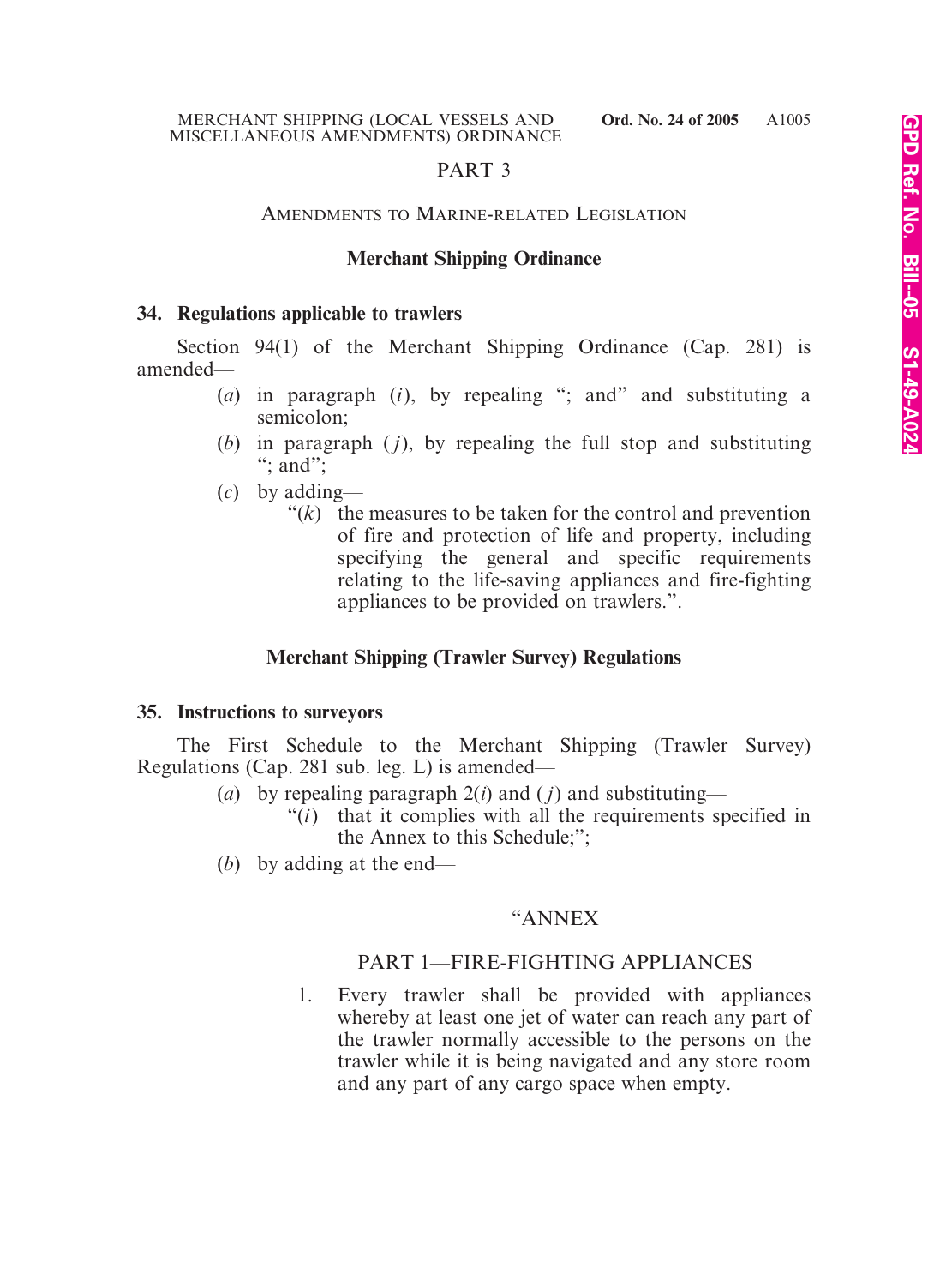- 2. Every trawler shall be provided with at least one fire pump operated by power which shall be capable of delivering at least one jet of water from any fire hydrant, hose and nozzle provided on the trawler.
- 3. In every trawler fitted with oil-fired boilers or internal combustion type propelling machinery, if the pump required by paragraph 2 of this Annex and its source of power and sea connection are not situated outside spaces containing such boilers or machinery, there shall be provided in a position outside such spaces an additional fire pump and its source of power and sea connection. If the pump is operated by power, it shall comply with the requirements of paragraph 2 of this Annex and, if it is manually operated, it shall be provided with a hose and 9.5 mm diameter nozzle through which it shall be capable of producing a jet of water having a throw of not less than 6 m which can be directed onto any part of the trawler.
- 4. In every trawler there shall be provided a fire main, water service pipes and hydrants and at least 2 fire hoses.
- 5. In every trawler fitted with oil-fired boilers or internal combustion type propelling machinery, there shall be provided a spray nozzle suitable for use with the fire hoses required by paragraph 4 of this Annex.
- 6. Every trawler shall be provided with at least 2 portable fire extinguishers so situated as to be readily available for use in the accommodation and service spaces.
- 7. In every trawler there shall be provided for the protection of any space containing any oil-fired boiler, oil fuel settling tank or oil fuel unit a fire smothering gas installation. If the engine and boiler rooms are not entirely separated from each other by a bulkhead, or if fuel oil can drain from the boiler room into the engine room, the combined engine room and boiler room shall, for the purpose of this paragraph, be regarded as a single space.
- 8. In addition to the requirements in paragraph 7 of this Annex, there shall be provided—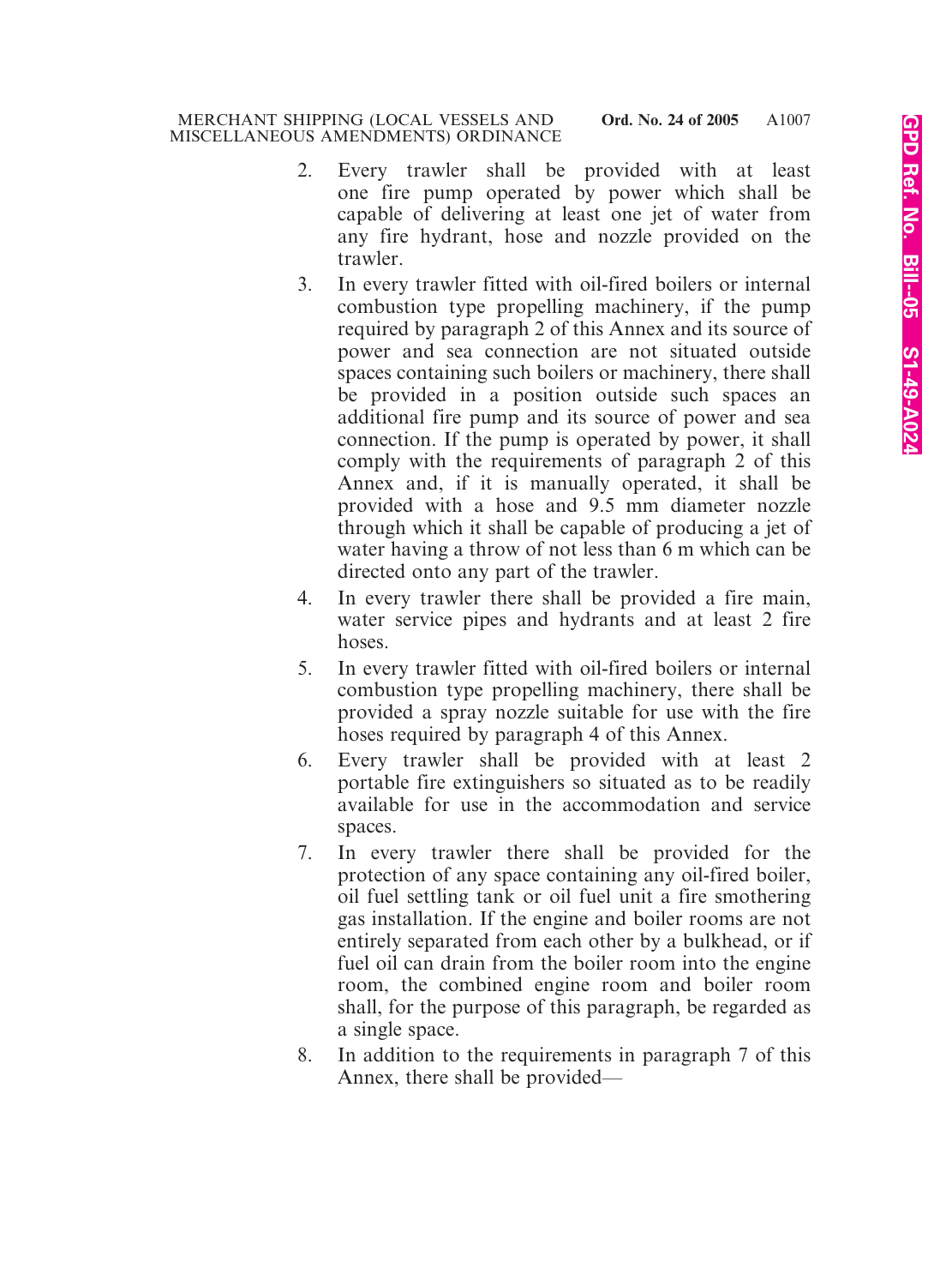- (*a*) in each boiler room and in each space which contains any part of any oil fuel installation, at least 2 portable fire extinguishers suitable for extinguishing oil fires; and
- (*b*) in each firing space, a receptacle containing at least  $0.14 \text{ m}^3$  of sand or other dry material suitable for quenching oil fires together with a scoop for its distribution, or alternatively an additional portable fire extinguisher suitable for extinguishing oil fires.
- 9. In every trawler there shall be provided in any space containing internal combustion type machinery one portable fire extinguisher suitable for extinguishing oil fires for each 100 b.h.p. or part thereof of such machinery, except that no more than 7 such fire extinguishers shall be required in any one space and that alternatively there may be provided 2 such extinguishers together with either—
	- (*a*) one foam fire extinguisher of at least 45 litres capacity; or
	- (*b*) one carbon dioxide fire extinguisher of at least 16 kg capacity.
- 10. Every trawler shall be provided with at least one fireman's axe.

# PART 2—LIFE SAVING APPLIANCES

- 1. Subject to paragraph 2 of this Annex, every trawler shall carry—
	- (*a*) not less than one lifeboat—
		- (i) attached to davits; and
		- (ii) the capacity of which, or if more than one such boat is carried the aggregate capacity of which, shall be sufficient to accommodate the total number of persons on board the trawler; and
	- (*b*) not less than 2 inflatable liferafts—
		- (i) the aggregate capacity of which shall be sufficient to accommodate the total number of persons on board the trawler; and
		- (ii) so stowed that they can readily be placed in the water on either side of the trawler.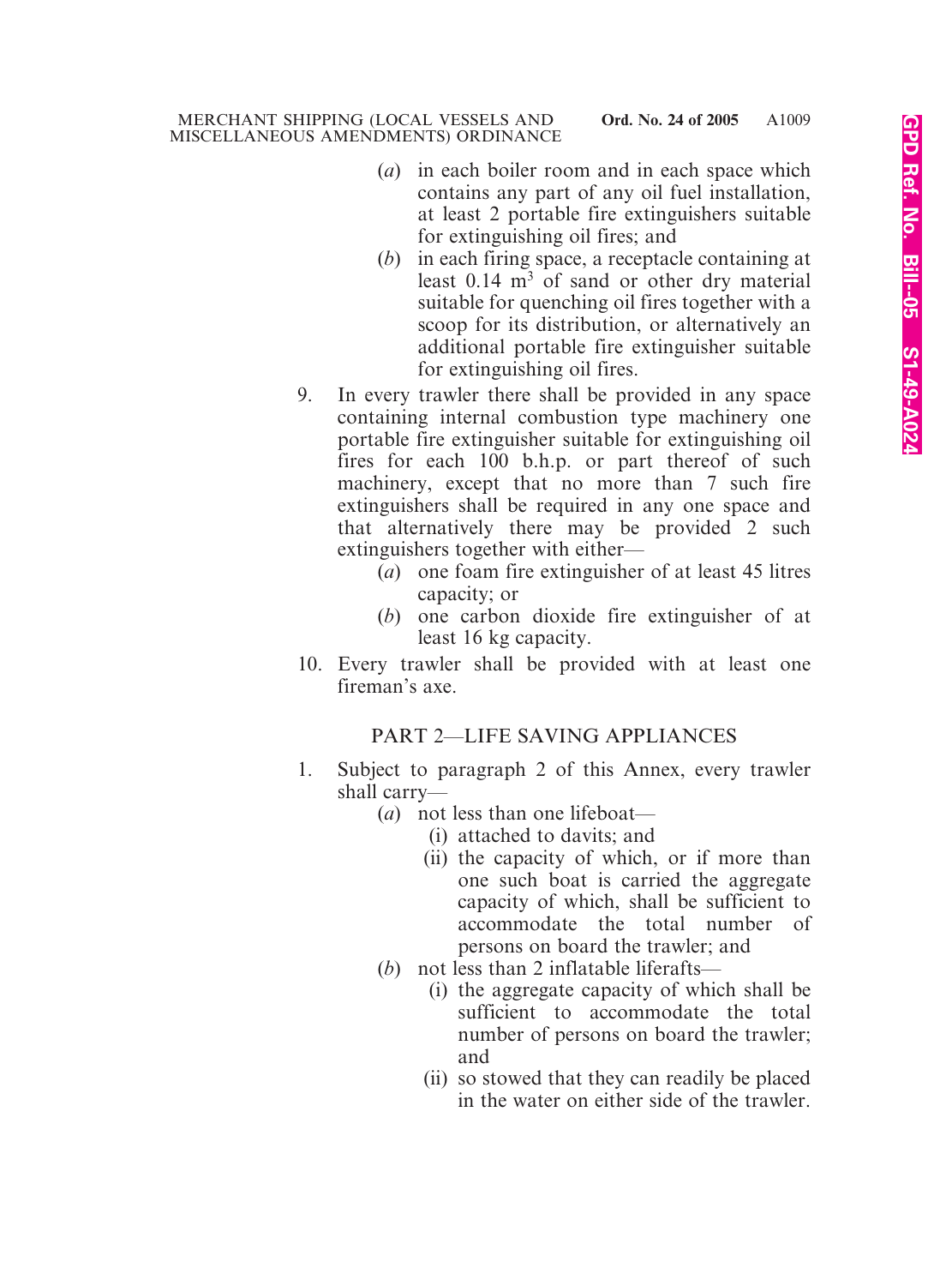- 2. In the case of any trawler less than 36.6 m in length, if the aggregate capacity of the inflatable liferafts carried is sufficient to accommodate twice the total number of persons on board the trawler, no such lifeboat need be carried.
- 3. Every trawler shall carry not less than 4 lifebuoys, 2 of which shall be provided with a self-igniting light which cannot be extinguished in water.
- 4. Every trawler shall carry one lifejacket for each person on board the trawler.
- 5. Every trawler shall be provided with a line-throwing appliance.
- 6. Every trawler shall be provided with not less than 12 rocket parachute flares.".

# **36. Forms**

Form 1 of the Second Schedule is amended—

- (*a*) in paragraph 4, by repealing "the Merchant Shipping (Life Saving Appliances) Regulations (Cap. 281 sub. leg.)" and substituting "Part 2 of the Annex to the First Schedule to the Merchant Shipping (Trawler Survey) Regulations (Cap. 281 sub. leg.  $L$ )";
- (*b*) in paragraph 5, by repealing "the Merchant Shipping (Fire Appliances) Regulations (Cap. 281 sub. leg.)" and substituting "Part 1 of the Annex to the First Schedule to the Merchant Shipping (Trawler Survey) Regulations (Cap. 281 sub. leg. L)".

# **Dangerous Goods (Shipping) Regulations**

# **37. Permits required for carriage of dangerous goods in type III vessels**

Regulation 12 of the Dangerous Goods (Shipping) Regulations (Cap. 295 sub. leg. C) is amended—

- (*a*) by repealing paragraph (1);
- (*b*) in paragraph (2), by repealing "Without prejudice to the provisions of paragraph (1), no" and substituting "No";
- (*c*) by repealing paragraph (3) and substituting—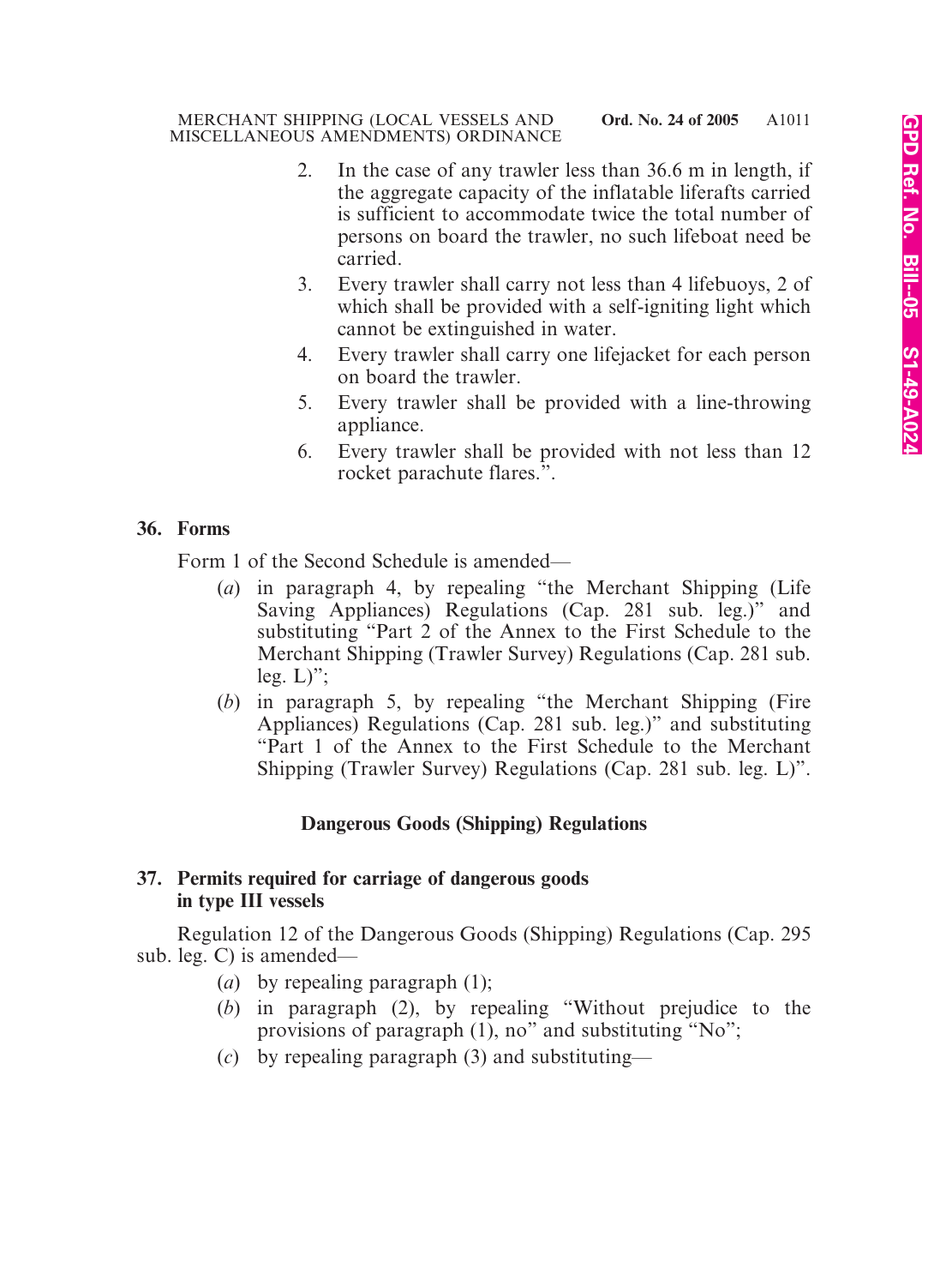"(3) Any permission in writing granted for the purpose of paragraph (2) may be granted subject to such conditions or restrictions as the Director may think fit.".

#### **38. Special restrictions relating to type III vessels conveying explosives and certain inflammables**

Regulation 17(1)(*b*) is repealed.

# **39. Regulation added**

The following is added immediately before regulation 21—

# "**20A. Fees for grant of permission under regulation 12(2)**

The fees to be paid for the grant of permission under regulation 12(2) shall be \$160.".

# **Shipping and Port Control Ordinance**

#### **40. Interpretation**

Section 2 of the Shipping and Port Control Ordinance (Cap. 313) is amended—

- (*a*) in the definition of "waters of Hong Kong", by repealing "(Cap. 1)." and substituting "(Cap. 1);";
- (*b*) by adding—
	- ""crane" (起重機) means any appliance equipped with mechanical means of hoisting and lowering a load and for transporting the load while suspended; and also all chains, ropes, swivels, or other tackle (down to and including the hook), used in the operation of the appliance; but does not include—
		- (*a*) a hoist block running on a fixed rail or wire;
		- (*b*) a stacker or conveyer whereby a load is moved by means of a belt or platform; or
		- (*c*) an earth or mineral moving or excavating appliance not fitted with a grab;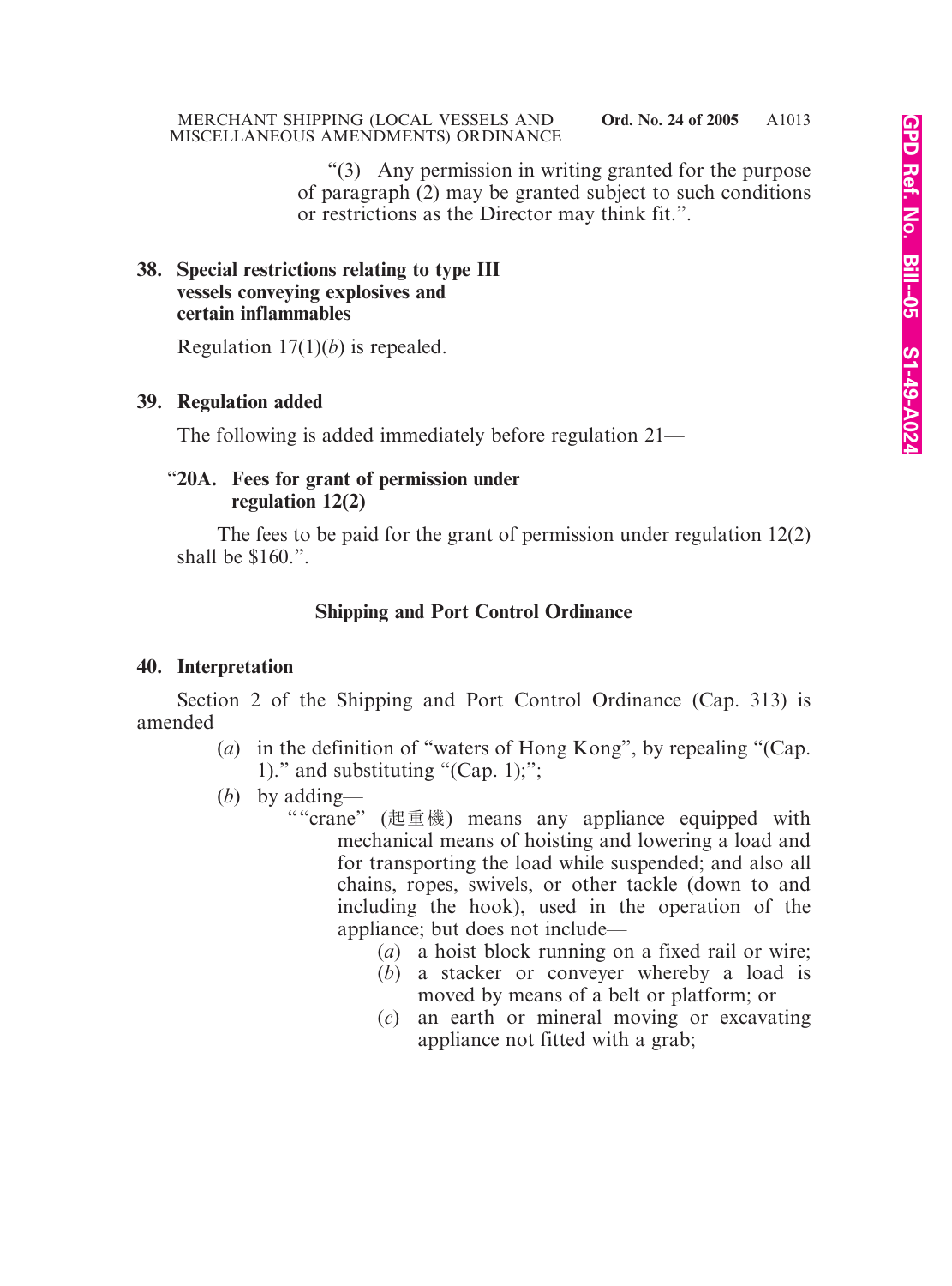- "lifting appliance" (起重裝置) means a crane, winch, hoist, derrick boom, sheer legs, excavator, pile driver, pile extractor, fork lift truck or other self-propelled machine, and any other description of lifting appliance, derrick and mast bands, goose-necks, eyebolts, and all other permanent attachments to a derrick, mast or deck, used on a vessel for the purposes of hoisting or lowering in connection with works;
- "lifting gear" (起重工具) includes a chain, rope sling, canvas sling, net, tray, board, box, bull rope, snotter, can hook or other means of supporting cargo and attachments thereto including a ring, link, hook, plate, clamp, shackle, swivel, eyebolt, bridle, beam, spreader, rope and wire, used on a vessel in connection with works;
- "marine construction" (海上建造工程) means any construction or reclamation works, including dredging, drilling, pipe laying, buoy laying, cable laying and caisson construction, in which vessels are used;

"person in charge of works" (工程負責人) means—

- (*a*) the owner or master of, or other person having control over, a vessel on, to or by means of which any works are to be, or are being, carried out;
- (*b*) a principal contractor or sub-contractor, if any, who contracts to carry out, or who carries out, any works; or
- (*c*) any other person having for the time being the command or charge of any works being carried out on, to or by means of a vessel;

"principal contractor" (總承判商) means a person who enters into a contract directly with the owner or master

of, or other person having control over, a vessel to carry out any works;

"repairs" (修理), in relation to—

(*a*) any vessel, means any repairs, alterations or maintenance works on or to the vessel carried out by any person other than a member of the crew or the master of the vessel or that involve or are likely to involve the safety of any person other than a member of the crew or the master of the vessel; and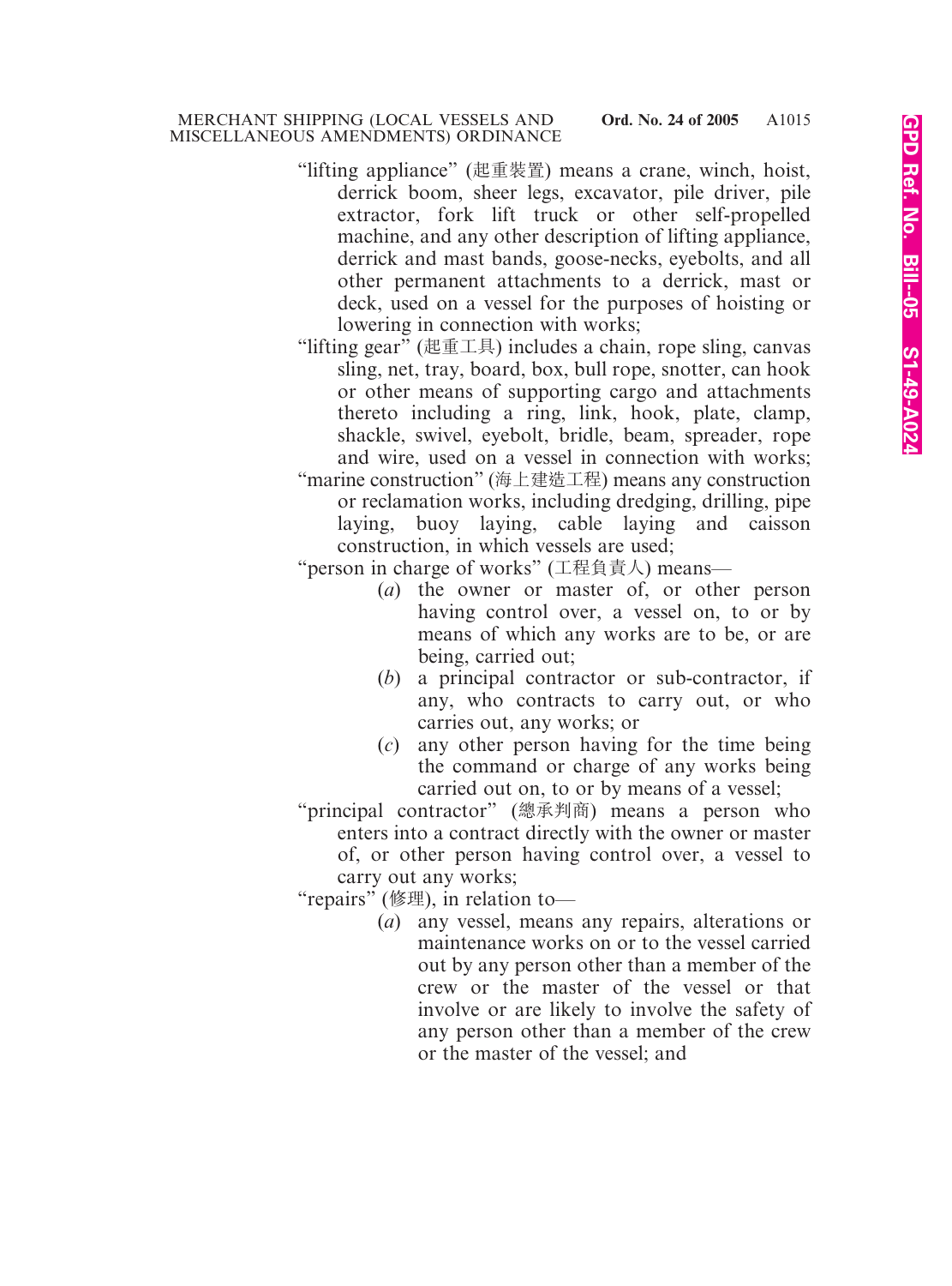(*b*) any vessel carrying dangerous goods, means any repairs, alterations or maintenance works on or to the vessel capable of providing an ignition source, including those that involve welding, burning or the use of blow lamps, braziers or other devices using combustible materials;

"sub-contractor" (次承判商) means—

- (*a*) any person who enters into a contract, express or implied, with a principal contractor to perform all or any part of the works which the principal contractor has contracted to perform; or
- (*b*) any other person who enters into a contract, express or implied, to perform all or any part of the works which a sub-contractor within the meaning of paragraph (*a*) has contracted to perform;

"works" (工程) means—

- (*a*) repairs to a vessel;
- (*b*) the breaking up of a vessel;
- (*c*) cargo handling; or
- (*d*) marine construction.".

# **41. Interpretation**

Section 36 is amended—

- (*a*) by repealing the definitions of "crane", "lifting appliance", "lifting gear", "marine construction", "person in charge of works", "principal contractor", "repairs", "sub-contractor" and "works";
- (*b*) in the definition of "machinery, equipment or appliance", by repealing the semicolon at the end and substituting a full stop.

# **42. Powers of Directors and inspectors**

Section 39(1) is amended—

- (*a*) in paragraph (*f*), by repealing "this Part" and substituting "regulations made under section 80";
- (*b*) in paragraph (*g*), by repealing "this Part" and substituting "regulations made under section 80".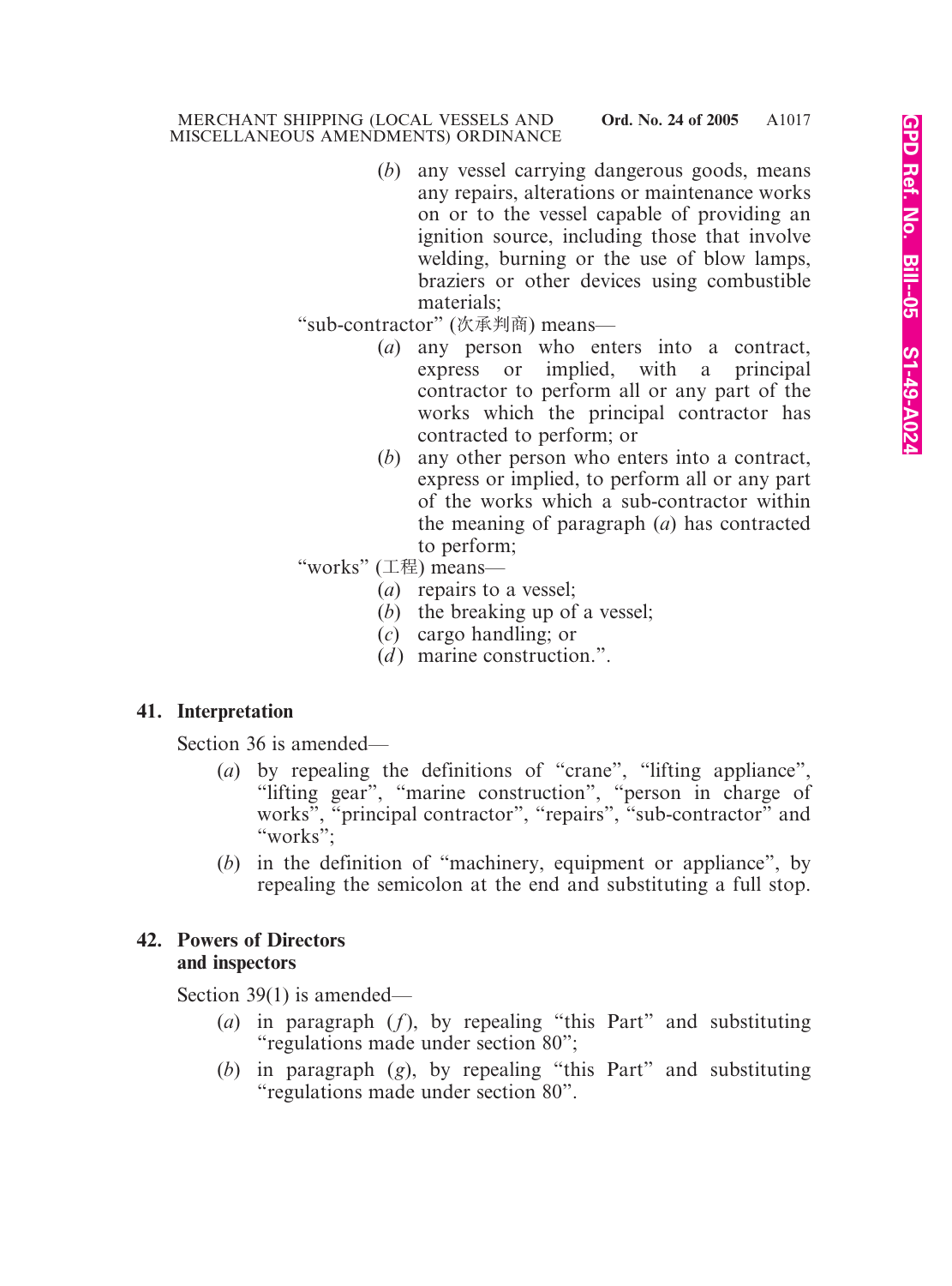#### **43. Delegation by Director**

Section 58(3) is amended—

- (*a*) in paragraph (*b*), by repealing "or";
- (*b*) in paragraph (*c*), by repealing the full stop and substituting ";  $\overline{or}$ ";
- (*c*) by adding—
	- " $(d)$  to make exemptions under any regulation made under section  $80(1)(i)$ (i), except in respect of a provision specified for the purposes of this section in the Schedule.".

# **44. Regulations**

Section 80(1)(*e*) is amended by adding "marine" before "works".

# **Shipping and Port Control Regulations**

# **45. Pre-arrival notification or report for permission to enter the waters of Hong Kong**

Regulation 6A(1) of the Shipping and Port Control Regulations (Cap. 313 sub. leg. A) is amended by repealing "Part" and substituting "regulation".

# **46. Entry into restricted areas, etc.**

Regulation 23(6A), (6B) and (6C) is amended by repealing "Chek Lap Kok Airport" and substituting "Hong Kong International Airport".

# **47. Navigation near the Ngong Shuen Chau Naval Basin**

Regulation 24 is amended—

- (*a*) in paragraph (1), by repealing "a naval authority" and substituting "the Hong Kong Garrison";
- (*b*) by repealing paragraph (4) and substituting—

"(4) If without reasonable excuse this regulation is contravened—

> (*a*) in the case of a vessel not being towed, the master of the vessel commits an offence; or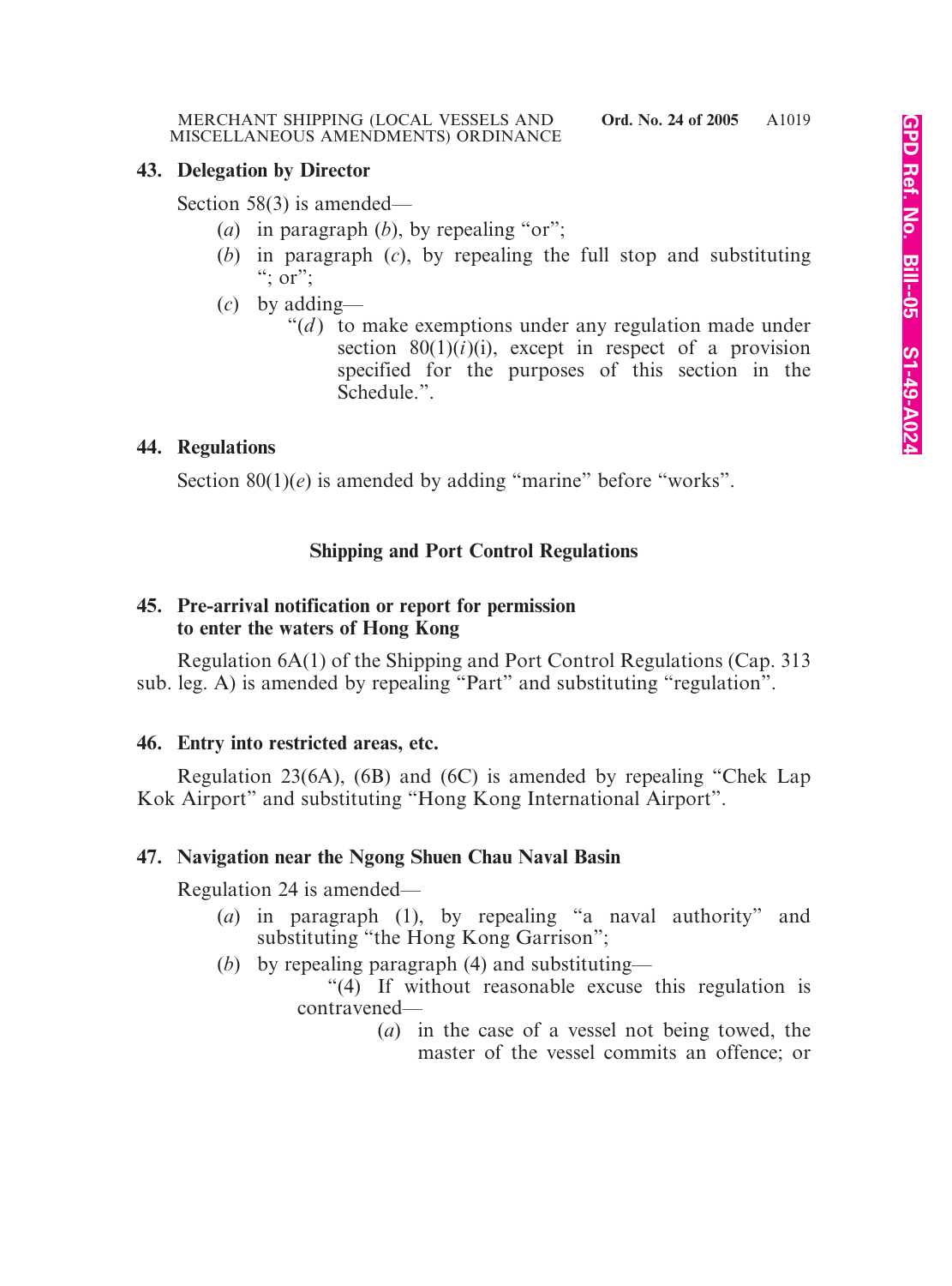(*b*) in the case of a vessel being towed, the master of the vessel and the master of any other vessel towing the vessel commit an offence,

and is or each of them is (as the case may be) liable to a fine at level 1.".

# **48. Anchoring of vessels**

Regulation 41(2) is amended—

- (*a*) by repealing paragraph (*f*) and substituting—
	- " $(f)$  except with the permission of the Director, at any place" at which anchoring or lying is prohibited by notice posted under any regulation made in relation to the prohibition under section 89 of the Merchant Shipping (Local Vessels) Ordinance (Cap. 548);";
- (*b*) in paragraph (*k*), by repealing "naval authorities" and substituting "Hong Kong Garrison".

#### **49. Part VIA added**

The following is added—

# "PART VIA

#### TYPHOON SHELTER

#### **55A. Interpretation of Part VIA**

In this Part, "typhoon shelter" (避風塘) means a typhoon shelter specified in the Merchant Shipping (Local Vessels) (Typhoon Shelters) Regulation (Cap. 548 sub. leg. E).

#### **55B. Permit to enter and remain in typhoon shelters**

(1) The Director may, subject to such conditions as he thinks fit, grant a permit in writing permitting any vessel to enter and remain in a typhoon shelter specified in the permit.

(2) The Director may, add to, delete or vary the conditions of a permit if he is satisfied that the vessel is so situated or in such a condition that it—

- (*a*) endangers the safety of persons, other vessels or property; or
- (*b*) poses a hazard to the environment.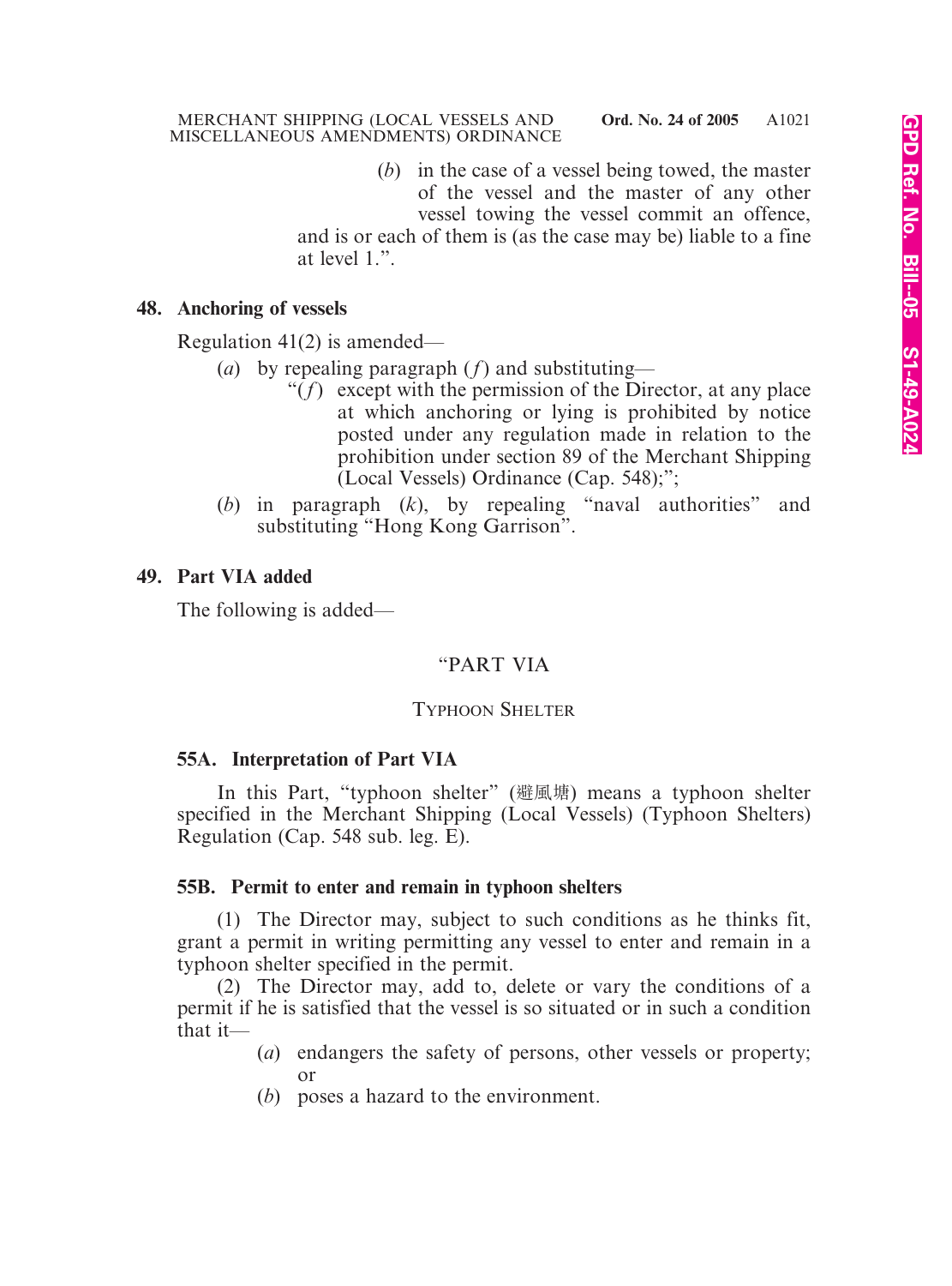#### **55C. Use of typhoon shelters**

Except with the permission of the Director granted under section 55B(1), no vessel shall enter or remain in a typhoon shelter.

# **55D. Power to remove vessels unlawfully in typhoon shelters**

(1) If any vessel enters or remains in a typhoon shelter in contravention of regulation 55C, the Director may, subject to paragraphs (2) and (3), take possession of the vessel and remove it from the typhoon shelter or move it from the position in which it is lying.

(2) Subject to paragraph (3), the Director shall give to the owner or his agent or master of a vessel not less than 7 days' notice in writing of any proposed exercise of his power under paragraph (1) and the notice shall state the reason therefor.

- (3) The Director may exercise his power under paragraph (1)—
	- (*a*) at any time after notice of the proposed exercise of power is given under paragraph (2), notwithstanding that the period of notice has not expired, if a strong monsoon signal or tropical cyclone warning signal is issued by the Hong Kong Observatory; or
	- (*b*) without giving notice, if the owner or his agent or master of the vessel cannot be found or if, in the opinion of the Director, the vessel is abandoned.

(4) If any person on board a vessel obstructs the Director in the exercise of his power under paragraph (1), the Director may evict such person from the vessel.

(5) The Director may use such force as may be reasonably necessary for the exercise of his power under paragraph (1) or for the purposes of paragraph (4).

# **55E. Production of permit**

The Director may require the owner or his agent or master of a vessel to produce any permit granted under regulation 55B in respect of the vessel—

- (*a*) for inspection for the purpose of ensuring compliance with these regulations; or
- (*b*) for amendment of the conditions subject to which the permit is granted.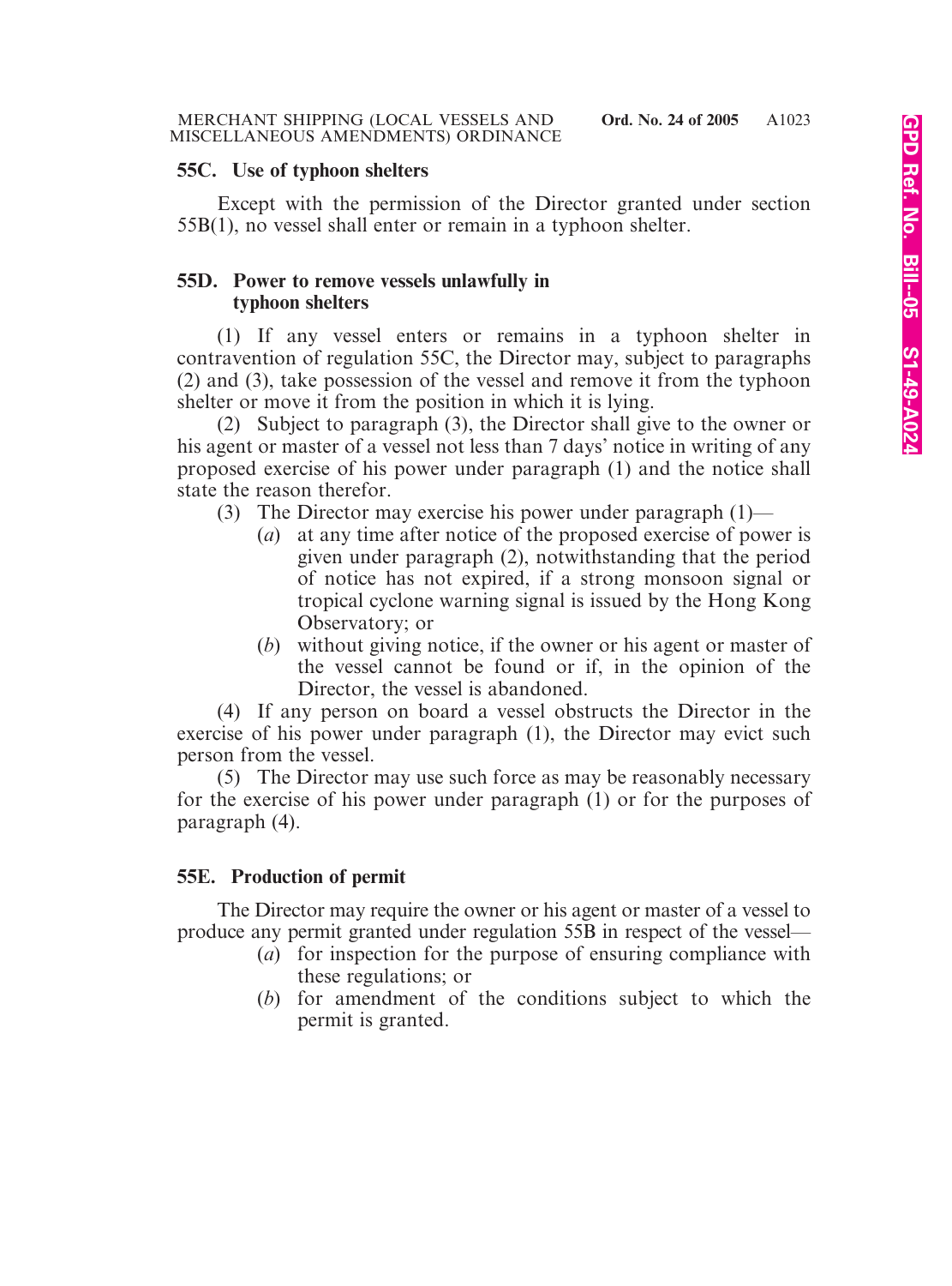#### **55F. Offences**

- (1) Subject to paragraph (2), in the event of—
	- (*a*) a contravention of a condition of a permit granted under regulation 55B;
	- (*b*) a contravention of regulation 55C; or
	- (*c*) a failure to comply with a requirement under regulation 55E,

the owner, his agent and the master of the vessel commit an offence and each of them is liable to a fine at level 2.

(2) In a charge for an offence under paragraph (1), it shall be a defence for the person charged to show that he had taken all practicable steps to prevent the commission of the offence.

(3) Any person who obstructs the Director in the exercise of his power under regulation 55D(1) or (4) commits an offence and is liable to a fine at level 2 and to imprisonment for 6 months.

# **55G. Saving**

(1) Where a permit granted under regulation 4(1) of the Shipping and Port Control (Typhoon Shelters) Regulations (Cap. 313 sub. leg. D) is in force immediately before the commencement of this regulation in respect of a vessel, the permit shall have effect from such commencement as if it were a permit granted under regulation 55B, and the other provisions of this Part shall apply accordingly.

(2) Where a permit that has effect by virtue of paragraph (1) has been granted in respect of a specified period, the permit shall remain in force for so much of the period as remains unexpired from the commencement of this regulation.".

# **50. Restricted Areas, etc.**

The Fifth Schedule is amended, in the headings of paragraphs 5, 6, 7, 8, 9, 10, 11 and 12, by repealing "CHEK LAP KOK AIRPORT" and substituting "HONG KONG INTERNATIONAL AIRPORT".

# **Hydrofoil Ships (Exemption) Notice**

# **51. Repeal**

The Hydrofoil Ships (Exemption) Notice (Cap. 369 sub. leg. F) is repealed.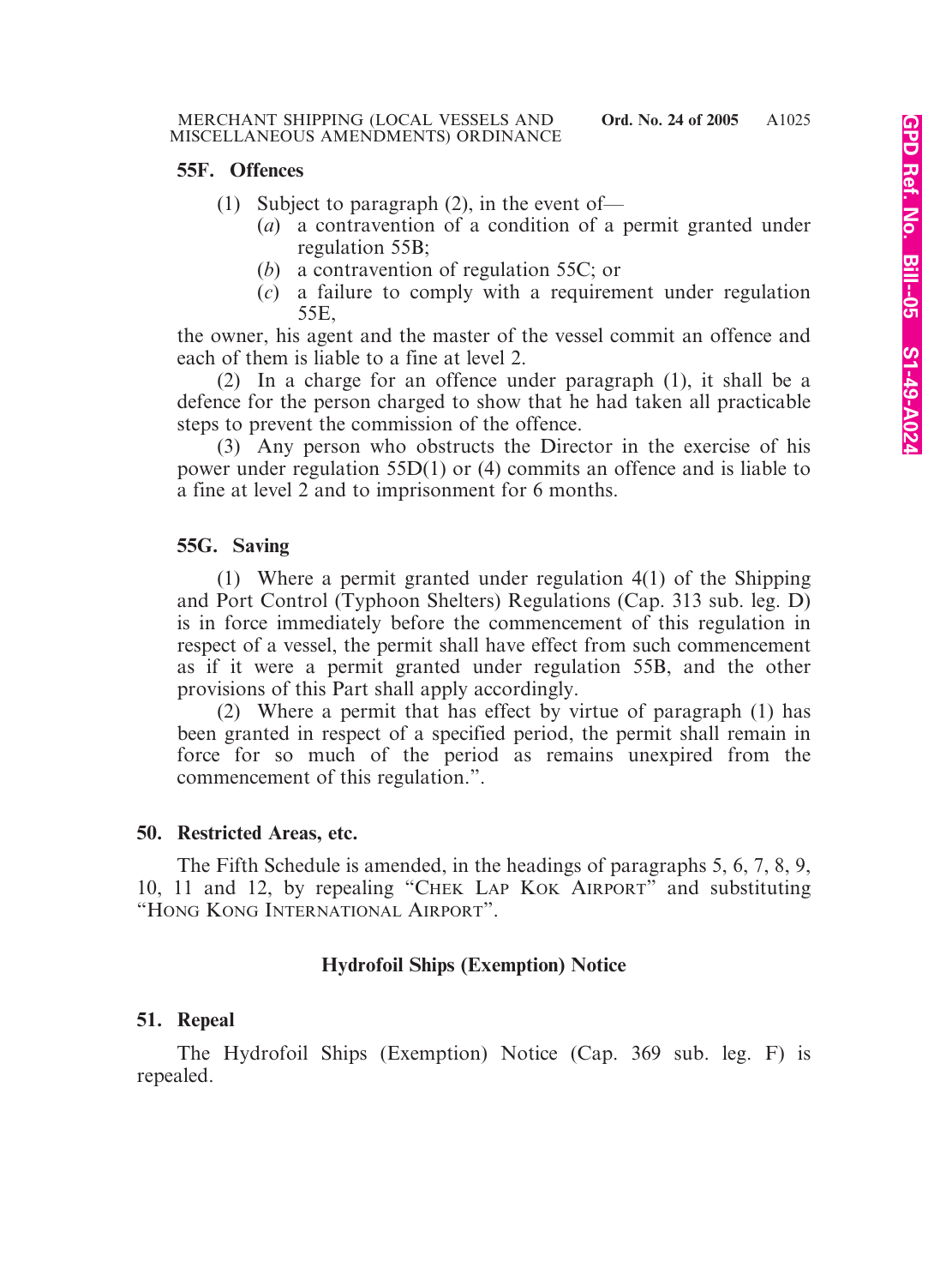#### MERCHANT SHIPPING (LOCAL VESSELS AND **Ord. No. 24 of 2005** MISCELLANEOUS AMENDMENTS) ORDINANCE—SCHEDULE

# **Sidewall Hovercraft (Exemption) (Consolidation) Notice**

# **52. Repeal**

The Sidewall Hovercraft (Exemption) (Consolidation) Notice (Cap. 369 sub. leg. G) is repealed.

# **Jetcat Catamarans (Exemption) Notice**

# **53. Repeal**

The Jetcat Catamarans (Exemption) Notice (Cap. 369 sub. leg. H) is repealed.

# **Life Saving Appliances (Exemption) Notice**

# **54. Repeal**

The Life Saving Appliances (Exemption) Notice (Cap. 369 sub. leg. K) is repealed.

# PART 4

# AMENDMENTS CONSEQUENTIAL UPON THE ENACTMENT OF THE MERCHANT SHIPPING (LOCAL VESSELS) ORDINANCE AND ITS SUBSIDIARY LEGISLATION

# **55. Amendment to enactments**

The enactments specified in the Schedule are amended as set out in that Schedule.

# SCHEDULE [s. 55]

# AMENDMENT TO ENACTMENTS

# **High Court Ordinance**

# 1. **Admiralty jurisdiction of Court of First Instance**

Section 12A of the High Court Ordinance (Cap. 4) is amended—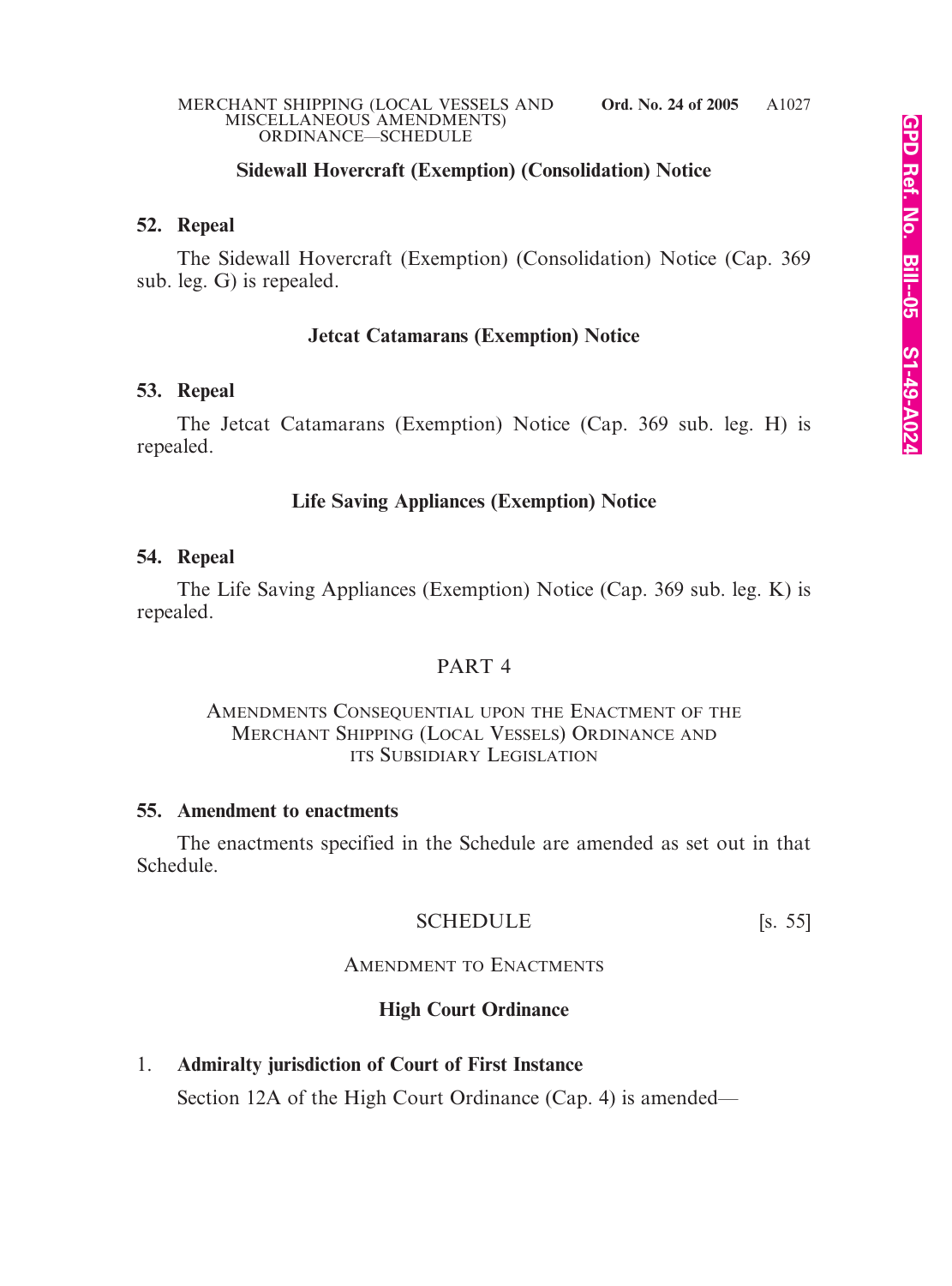#### MERCHANT SHIPPING (LOCAL VESSELS AND MISCELLANEOUS AMENDMENTS) ORDINANCE—SCHEDULE

- (*a*) in subsection (3)—
	- (i) in paragraph (*a*)—
		- (A) in subparagraph  $(v)$ , by repealing "or";
		- (B) in subparagraph (vi), by adding "or" at the end;
		- (C) by adding—
			- "(vii) the Merchant Shipping (Local Vessels) Ordinance (Cap. 548);";
	- (ii) in paragraph (*c*)—
		- (A) by repealing subparagraph (ii);
		- (B) in subparagraph (iv), by repealing "or";
		- (C) in subparagraph (v), by repealing the comma and substituting "; or";
		- (D) by adding—
			- "(vi) the Merchant Shipping (Local Vessels) Ordinance (Cap. 548),";
- (*b*) in subsection (8)—
	- (i) in paragraph (*e*), by repealing "or";
	- (ii) in paragraph  $(f)$ , by repealing the full stop and substituting  $\dddot{ }$ ; or";
	- (iii) by adding—
		- "(*g*) the Merchant Shipping (Local Vessels) Ordinance (Cap. 548).".

# **The Rules of the High Court**

#### 2. **Saving for defence under Merchant Shipping Acts etc.**

Order 18, rule 22 of the Rules of the High Court (Cap. 4 sub. leg. A) is amended by repealing "Ordinance (Cap. 281)" and substituting "(Local Vessels) Ordinance (Cap. 548)".

# **Insurance Companies Ordinance**

#### 3. **Accounts and Statements**

The Third Schedule to the Insurance Companies Ordinance (Cap. 41) is amended—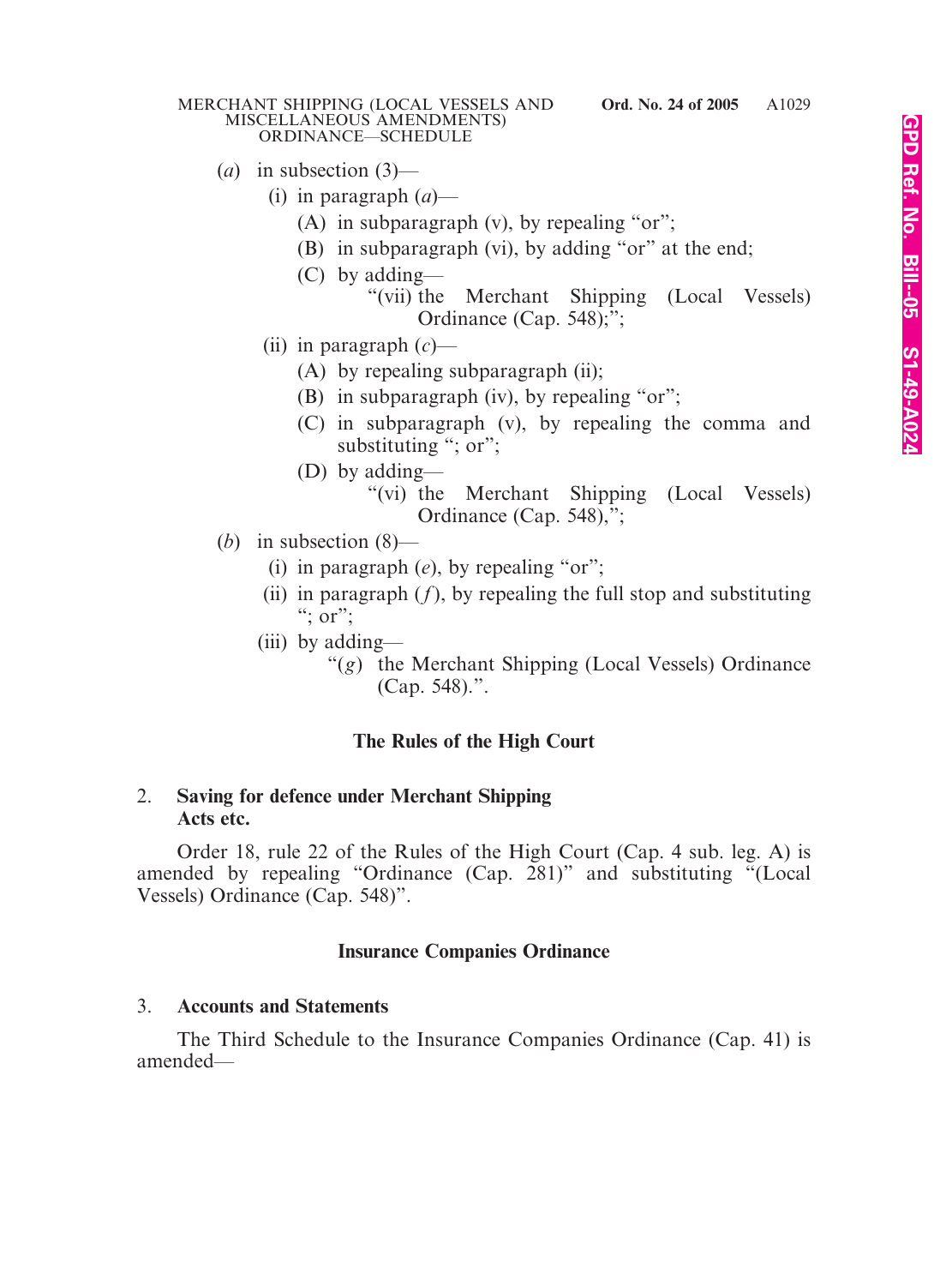#### MERCHANT SHIPPING (LOCAL VESSELS AND **Ord. No. 24 of 2005** MISCELLANEOUS AMENDMENTS) ORDINANCE—SCHEDULE

- (*a*) in Part 1, in paragraph 1(1), in the definition of "statutory business", by repealing paragraph (*b*) and substituting—
	- "(*b*) the business of insurance against liability described in section 23D of the Merchant Shipping (Local Vessels) Ordinance (Cap. 548) and any regulation made under section 89 of the Ordinance; or";
- (*b*) in Part 8, in Form 5, by repealing item C and substituting—
	- "C. *Local Vessels Insurance Business under section 23D of the Merchant Shipping (Local Vessels) Ordinance (Cap. 548) and any regulation made under section 89 of the Ordinance*

| No. of policies in force<br>at end of period |                      |              | No. of<br>local<br>vessels     | No. of<br>outstanding         |     |
|----------------------------------------------|----------------------|--------------|--------------------------------|-------------------------------|-----|
| <b>THIRD</b><br><b>PARTY</b><br><b>RISKS</b> | <b>COMPREHENSIVE</b> | <b>TOTAL</b> | covered<br>by such<br>policies | claims at<br>end of<br>period |     |
|                                              |                      |              |                                |                               |     |
|                                              |                      |              |                                |                               | و و |

# **Transfer of Businesses (Protection of Creditors) Ordinance**

#### 4. **Interpretation**

Section 2(1) of the Transfer of Businesses (Protection of Creditors) Ordinance (Cap. 49) is amended, in the definition of "transfer", in paragraph (*d* )(i), by repealing "Part IV of the Shipping and Port Control Ordinance (Cap. 313)" and substituting "the Merchant Shipping (Local Vessels) Ordinance (Cap. 548)".

#### **Import and Export Ordinance**

# 5. **Restriction on carriage, etc. of prescribed articles in Hong Kong waters**

Section 6E(5) of the Import and Export Ordinance (Cap. 60) is amended—

(*a*) in paragraph (*e*), by adding ", or as defined in section 2 of the Merchant Shipping (Local Vessels) (Ferry Terminals) Regulation (Cap. 548 sub. leg. B)," before "operating";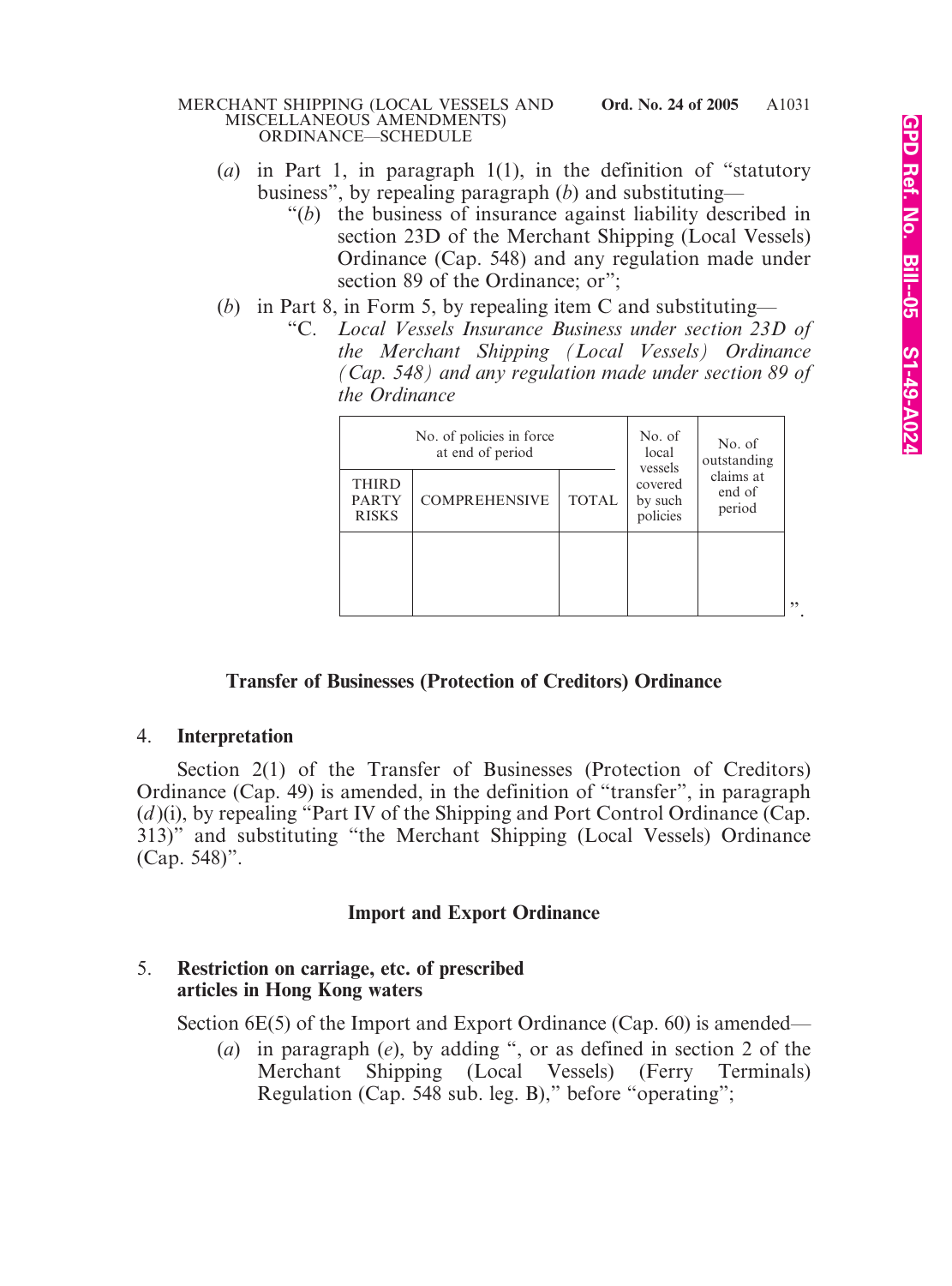#### MERCHANT SHIPPING (LOCAL VESSELS AND **Ord. No. 24 of 2005** MISCELLANEOUS AMENDMENTS) ORDINANCE—SCHEDULE

- (*b*) by repealing paragraph (*f*)(i);
- (*c*) by repealing paragraph (*g*)(i);
- (*d*) by repealing paragraph (*h*) and substituting—
	- "(*h*) by a passenger, or as part of his baggage, for his own use other than for trade or business, which vessel is certificated by the Director of Marine for—
		- (i) Class I vessel under the Merchant Shipping (Local Vessels) (Certification and Licensing) Regulation (Cap. 548 sub. leg. D); or
		- (ii) Class II vessel under that Regulation and is permitted to carry passengers under a licence issued under section 15 or 19 of that Regulation;".

# **Export (Prescribed Articles) Regulations**

#### 6. **Exemption for certain ferry passengers**

Regulation 4 of the Export (Prescribed Articles) Regulations (Cap. 60 sub. leg. D) is amended by adding ", or as defined in section 2 of the Merchant Shipping (Local Vessels) (Ferry Terminals) Regulation (Cap. 548 sub. leg. B)," before "operating".

# **Waterworks Regulations**

#### 7. **Interpretation**

Regulation 2 of the Waterworks Regulations (Cap. 102 sub. leg. A) is amended, in the definition of "shipping purpose", by repealing paragraph (*b*)(i) and substituting—

"(i) to or for use on any vessel to which the Merchant Shipping (Local Vessels) Ordinance (Cap. 548) applies; or".

#### **Telecommunications Regulations**

#### 8. **Form of Licences**

Schedule 3 to the Telecommunications Regulations (Cap. 106 sub. leg. A) is amended, in the form of Hong Kong Ship Station Licence—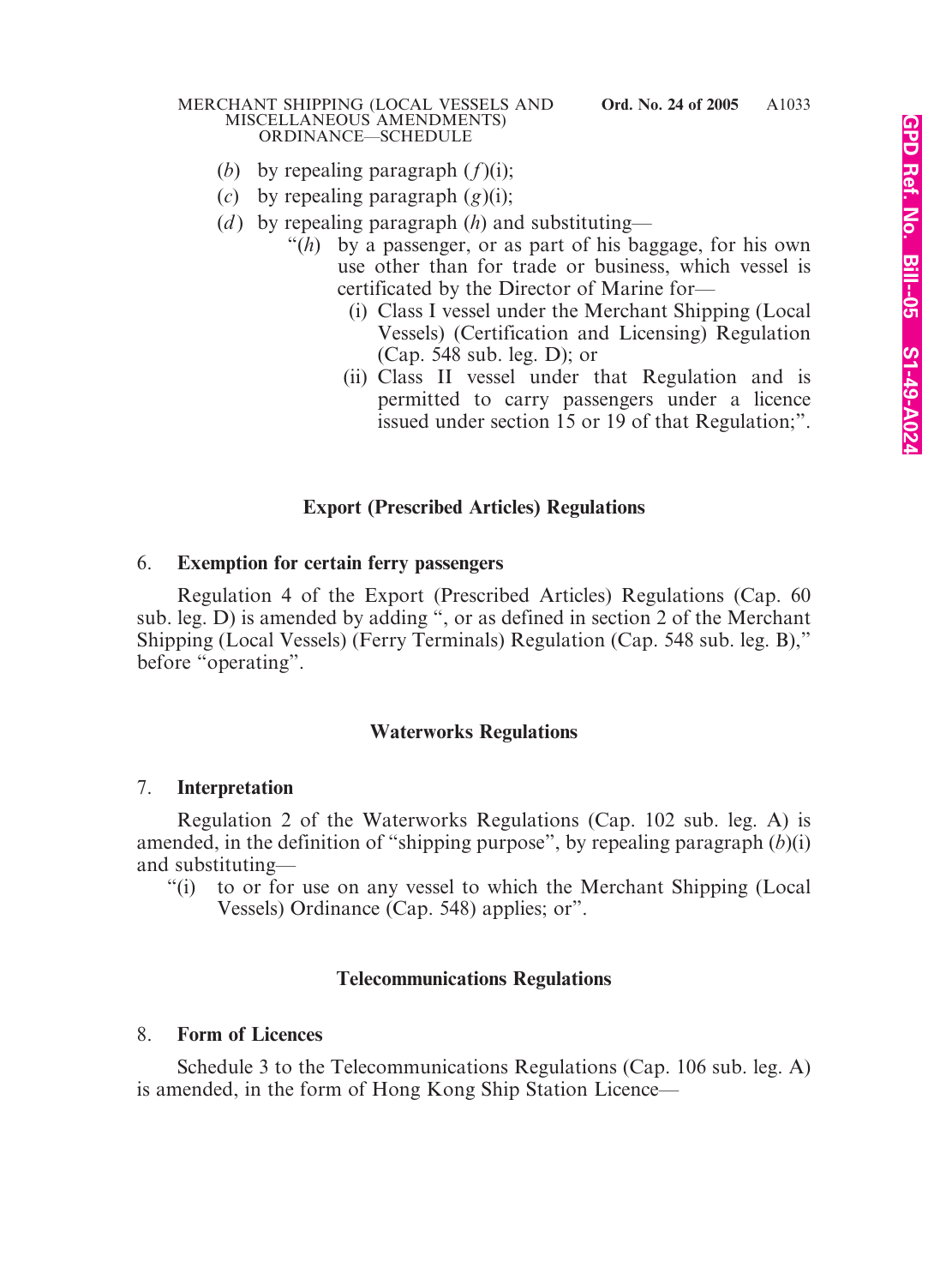- (*a*) by repealing— "Name of ship  $(the "Ship")'$ and substituting— "Name of ship or vessel ("the Ship")";
- (*b*) in the General Conditions—
	- (i) in General Condition 2(*b*)(i), by repealing "ships licensed under Part IV of the Shipping and Port Control Ordinance (Cap. 313)" and substituting "vessels certificated under the Merchant Shipping (Local Vessels) Ordinance (Cap. 548)";
	- (ii) in General Condition  $9(d)$ (ii), by repealing "船舶" and substituting "該船";
	- (iii) in General Condition  $10(c)$ , by repealing " $\text{m}$ ";
	- (iv) in General Condition  $10(d)$ , by repealing "船舶" where it twice appears and substituting "該船";
	- (v) by repealing General Condition 10(*e*) and substituting—
		- "(*e*) if, in case of a vessel certificated under the Merchant Shipping (Local Vessels) Ordinance (Cap. 548), the vessel has ceased to be so certificated.".

#### **Dutiable Commodities (Marking and Colouring of Hydrocarbon Oil) Regulations**

# 9. **Interpretation**

Regulation 2 of the Dutiable Commodities (Marking and Colouring of Hydrocarbon Oil) Regulations (Cap. 109 sub. leg. C) is amended, in the definition of "pleasure vessel", by repealing paragraph (*a*) and substituting—

"(*a*) a vessel which is certificated for Class IV vessel under the Merchant Shipping (Local Vessels) (Certification and Licensing) Regulation (Cap. 548 sub. leg. D); or".

# 10. **Marking of fuel inlet of pleasure vessel**

Regulation 12A(*a*) is repealed and the following substituted—

"(*a*) which is certificated as a Class IV vessel under the Merchant Shipping (Local Vessels) (Certification and Licensing) Regulation (Cap. 548 sub. leg. D); and".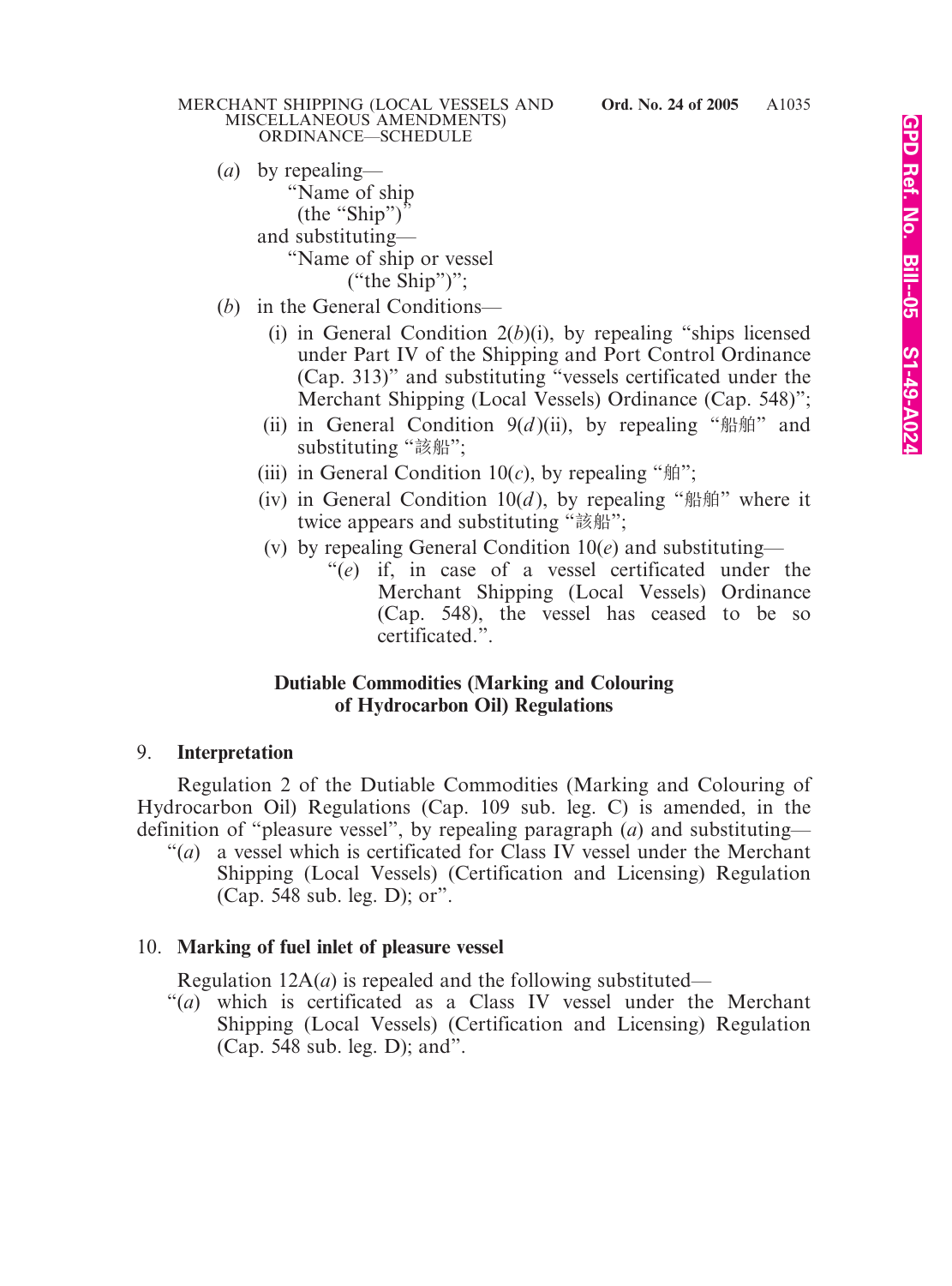# **Boats and Wharves (Supply of Water) Regulations**

#### 11. **Regulation amended**

Regulation 2(1) of the Boats and Wharves (Supply of Water) Regulations (Cap. 141 sub. leg. A) is amended by repealing "Merchant Shipping Ordinance (Cap. 281), or any licence" and substituting "Merchant Shipping (Local Vessels) Ordinance (Cap. 548), or any certificate or licence".

# **Crimes Ordinance**

# 12. **Registration of notices and orders relating to vessels**

Section 153N of the Crimes Ordinance (Cap. 200) is amended by repealing "licensed in accordance with regulations made or deemed to have been made under Part IV of the Shipping and Port Control Ordinance (Cap. 313)" and substituting "certificated in accordance with regulations made or deemed to have been made under the Merchant Shipping (Local Vessels) Ordinance (Cap.  $548$ ".

# **Summary Offences Ordinance**

#### 13. **Interpretation**

Section 2(1) of the Summary Offences Ordinance (Cap. 228) is amended, in the definition of "dwelling vessel", by repealing "section 24(1) of the Shipping and Port Control Ordinance (Cap. 313)" and substituting "section 2 of the Merchant Shipping (Local Vessels) Ordinance (Cap. 548)".

# **Shipping and Port Control Regulations**

#### 14. **Application**

Regulation 4 of the Shipping and Port Control Regulations (Cap. 313 sub. leg. A) is amended—

- (*a*) in paragraph (1)—
	- (i) in subparagraph (*a*), by repealing "tons gross other than a vessel to which Part IV of the Ordinance applies" and substituting "gross tonnage";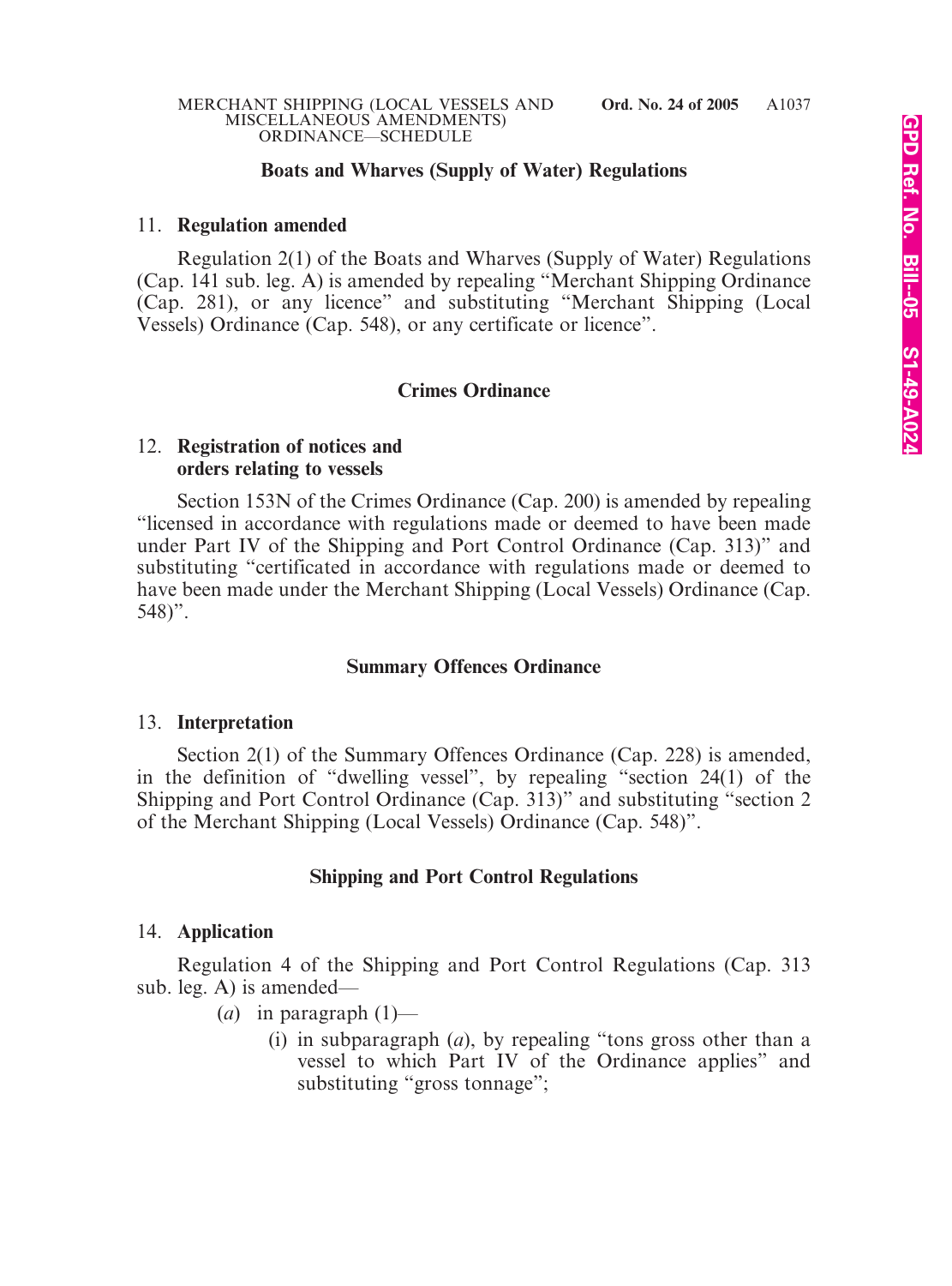#### MERCHANT SHIPPING (LOCAL VESSELS AND **Ord. No. 24 of 2005** MISCELLANEOUS AMENDMENTS) ORDINANCE—SCHEDULE

- (ii) by repealing subparagraph (*b*) and substituting—
	- "(*b*) a vessel of 300 gross tonnage or less and which is the subject of a direction given by the Director under section 16 of the Ordinance;";
- (iii) by repealing subparagraph (*c*) and substituting—
	- "(*c*) a vessel of 300 gross tonnage or less and which is the subject of a requirement made by the Director or an authorized officer at the vessel traffic centre to participate in the vessel traffic service.";
- (*b*) in paragraph (2)—
	- (i) by repealing "(including a vessel to which Part IV of the Ordinance applies)";
	- (ii) by repealing subparagraph (*a*);
- (*c*) in paragraph (3), by repealing "(2)(*a*) or (*b*)" and substituting " $(2)(b)$ ".

# 15. **Speed of vessels**

Regulation 19(4) is amended by repealing "Shipping and Port Control (Typhoon Shelters) Regulations (Cap. 313 sub. leg.)" and substituting "Merchant Shipping (Local Vessels) (Typhoon Shelters) Regulation (Cap. 548 sub. leg. E)".

# 16. **Vessels alongside berthed vessels**

Regulation 45(1) is amended by repealing "Shipping and Port Control (Typhoon Shelters) Regulations (Cap. 313 sub. leg.)" and substituting "Merchant Shipping (Local Vessels) (Typhoon Shelters) Regulation (Cap. 548 sub. leg. E)".

# 17. **Control over gathering of vessels in the waters of Hong Kong**

Regulation 66B is repealed.

# 18. **Port Dues and Fees**

Item 3(*b*) of the Thirteenth Schedule is repealed.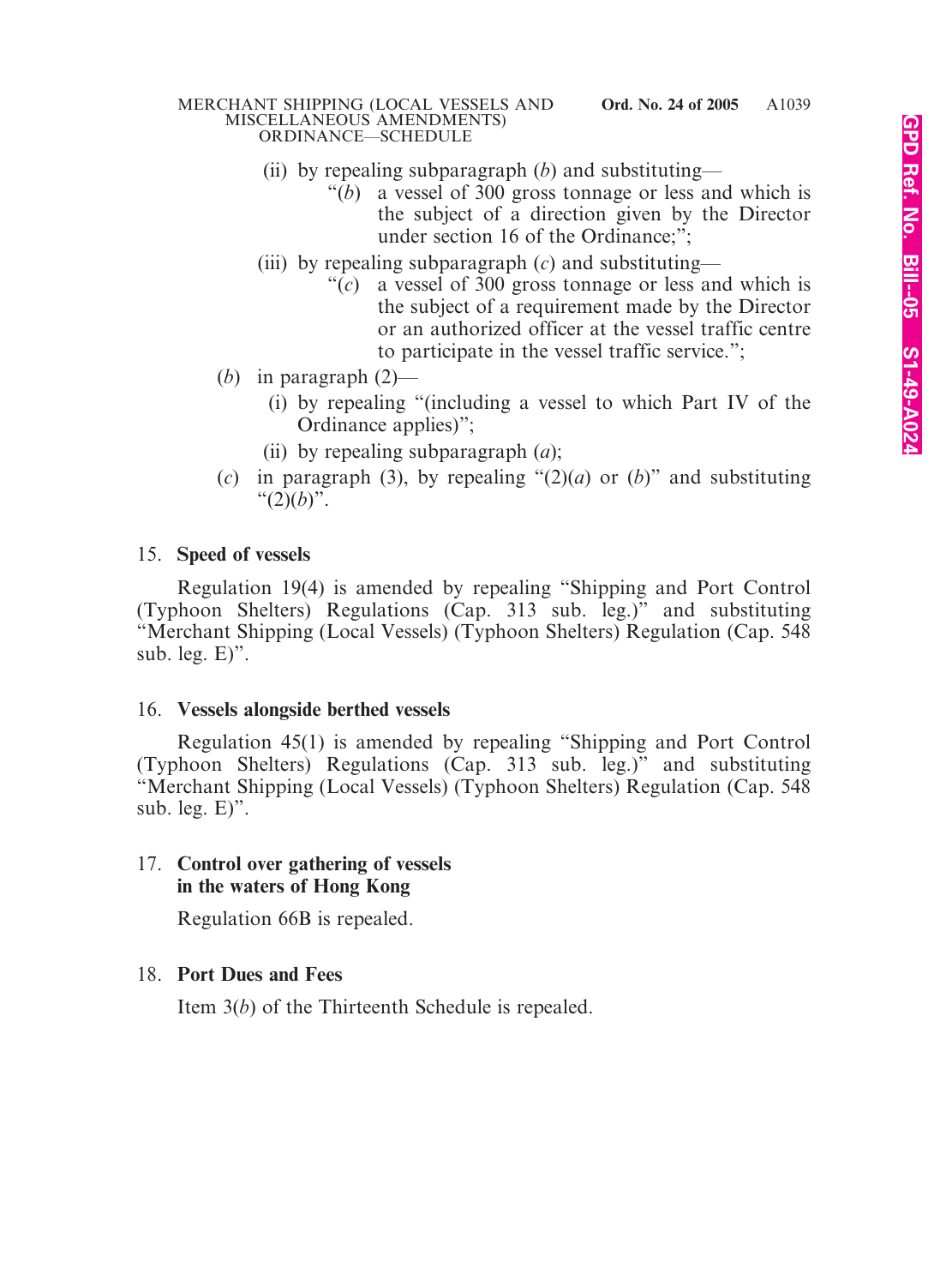# **Marine Fish Culture Ordinance**

#### 19. **Power of search, seizure, etc.**

Section 17(3)(*a*) of the Marine Fish Culture Ordinance (Cap. 353) is amended by repealing "section 3(1)" and substituting "section 3(1)(*a*) or (*b*)".

#### **Waste Disposal (Charges for Disposal of Chemical Waste) Regulation**

#### 20. **Exemption**

Section 4(*a*) of the Waste Disposal (Charges for Disposal of Chemical Waste) Regulation (Cap. 354 sub. leg. J) is amended by repealing "to which Part IV of the Shipping and Port Control Ordinance (Cap. 313) applies" and substituting "which is required to be certificated under the Merchant Shipping (Local Vessels) Ordinance (Cap. 548)".

#### **Waste Disposal (Designated Waste Disposal Facility) (Amendment) Regulation 2004**

#### 21. **Powers of Director**

Section 4(3) of the Waste Disposal (Designated Waste Disposal Facility) (Amendment) Regulation 2004 (L.N. 165 of 2004) is amended, in the new section  $4(2)(b)(ia)(A)$ , by repealing "regulation 3 of the Merchant Shipping (Miscellaneous Craft) Regulations (Cap. 313 sub. leg. F)" and substituting "section 15 or 19 of the Merchant Shipping (Local Vessels) (Certification and Licensing) Regulation (Cap. 548 sub. leg. D)".

# **Merchant Shipping (Safety) Ordinance**

#### 22. **Saving**

Section 123(3) of the Merchant Shipping (Safety) Ordinance (Cap. 369) is amended—

- (*a*) by repealing paragraphs (*b*) and (*d* );
- (*b*) in paragraph (*c*), by adding "and" at the end.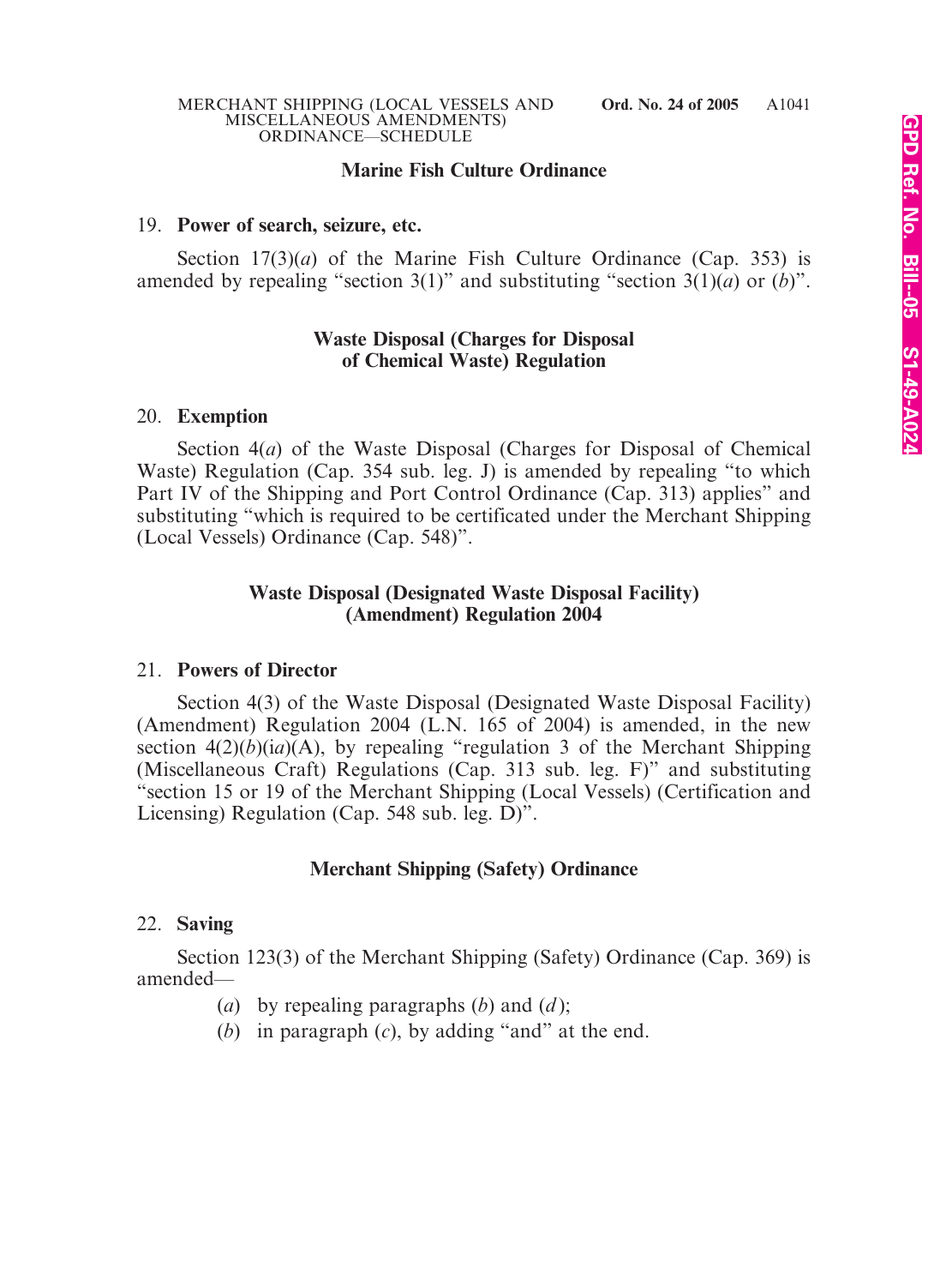#### **Merchant Shipping (Instructions to Surveyors) (Passenger Ships) Regulations**

#### 23. **Preliminary**

Section II(1) of the Preliminary to the Merchant Shipping (Instructions to Surveyors) (Passenger Ships) Regulations (Cap. 369 sub. leg. C) is amended by repealing ", notwithstanding their revocation by the Merchant Shipping (Life Saving Appliances) Regulations (Cap. 369 sub. leg.),".

#### **Merchant Shipping (Safety) (Means of Access) Regulations**

#### 24. **Interpretation**

Regulation 2 of the Merchant Shipping (Safety) (Means of Access) Regulations (Cap. 369 sub. leg. AH) is amended, in the definition of "fishing vessel", by repealing "licensed under Part IV of the Shipping and Port Control Ordinance (Cap. 313)" and substituting "certificated as such under the Merchant Shipping (Local Vessels) Ordinance (Cap. 548)".

#### **Merchant Shipping (Safety) (Life-Saving Appliances) Regulation**

#### 25. **Application**

Section  $3(2)(d)$  of the Merchant Shipping (Safety) (Life-Saving Appliances) Regulation (Cap. 369 sub. leg. AY) is repealed.

#### **Clubs (Safety of Premises) (Exclusion) Order**

#### 26. **Schedule amended**

The Schedule to the Clubs (Safety of Premises) (Exclusion) Order (Cap. 376 sub. leg. C) is amended, in items 3 and 4, by repealing "licensed under the Shipping and Port Control Ordinance (Cap. 313)" and substituting "certificated under the Merchant Shipping (Local Vessels) Ordinance (Cap. 548)".